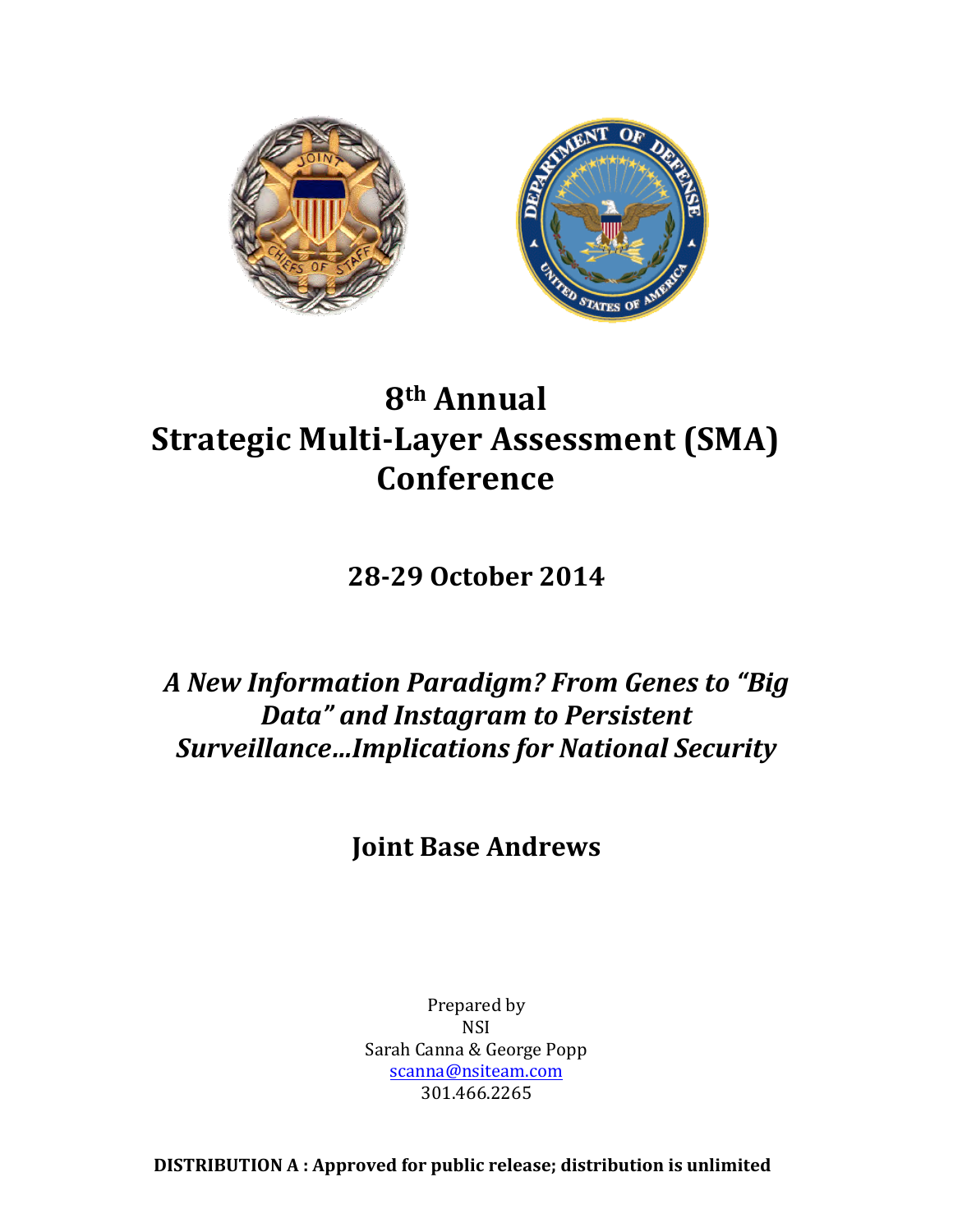This report represents the views and opinions of the conference participants. The report does not represent **official USG policy or position.**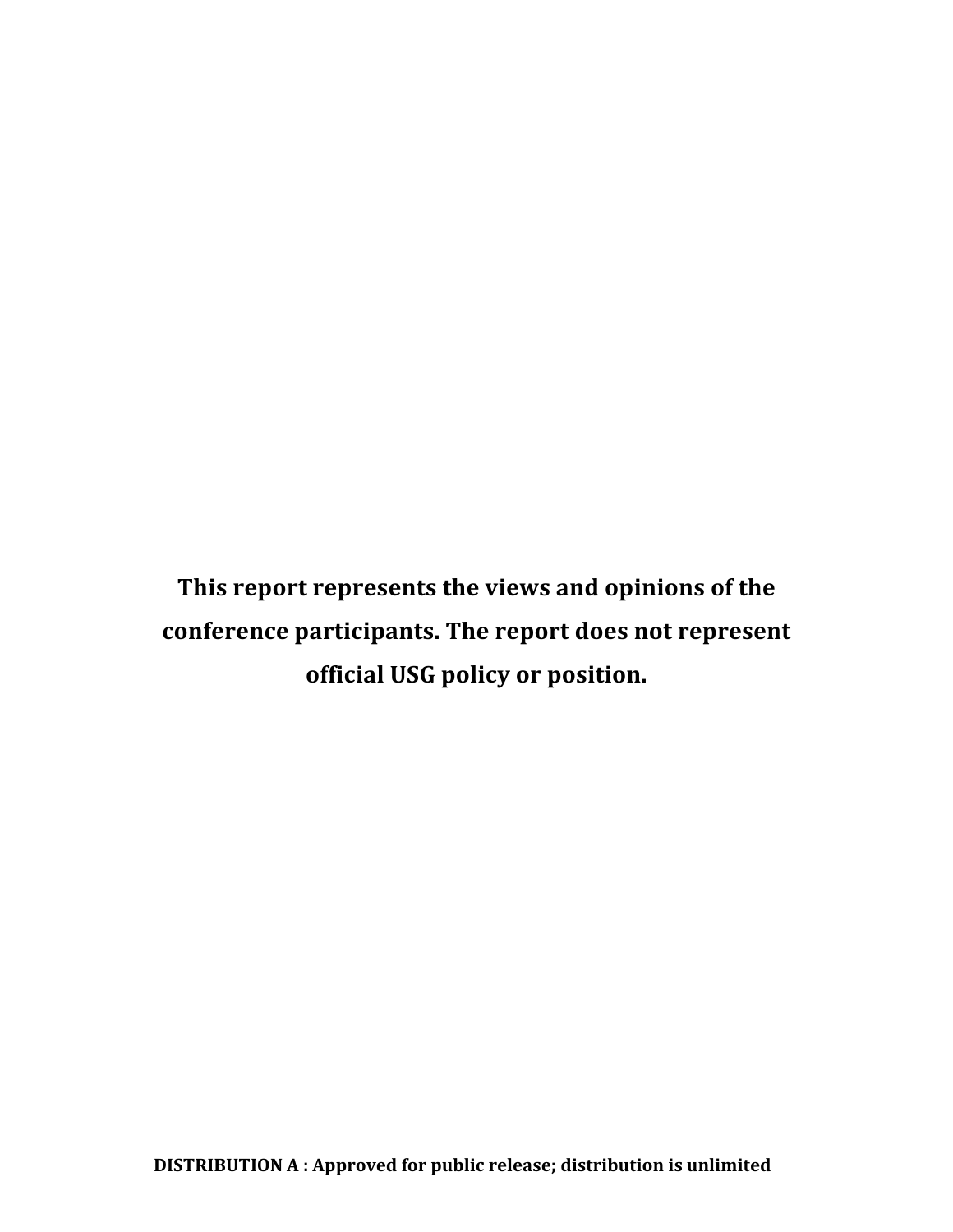# **Table of Contents**

| Key Note Speaker: LTG Ed Cardon, US ARMY Cyber Command 8                                                                                         |  |
|--------------------------------------------------------------------------------------------------------------------------------------------------|--|
| Keynote Speaker: ADM Michael Rogers, Commander, U.S. Cyber Command and<br>Director, National Security Agency/Chief, Central Security Service  13 |  |
| Panel 1: Complexity, Interdependence, & Emergence in an Interconnected                                                                           |  |
|                                                                                                                                                  |  |
| Panel 2: Setting the Stage: The Information Age, Networks, and National                                                                          |  |
|                                                                                                                                                  |  |
|                                                                                                                                                  |  |
| Panel 3: Geopolitics and National Security in the Context of the Information                                                                     |  |
|                                                                                                                                                  |  |
| Dr. Stephen Blank, Independent Consultant (formerly with the Army War College) 28                                                                |  |
| Panel 4: Operational Perspectives: Opportunities and Challenges (Joint Staff                                                                     |  |
|                                                                                                                                                  |  |
|                                                                                                                                                  |  |
|                                                                                                                                                  |  |
|                                                                                                                                                  |  |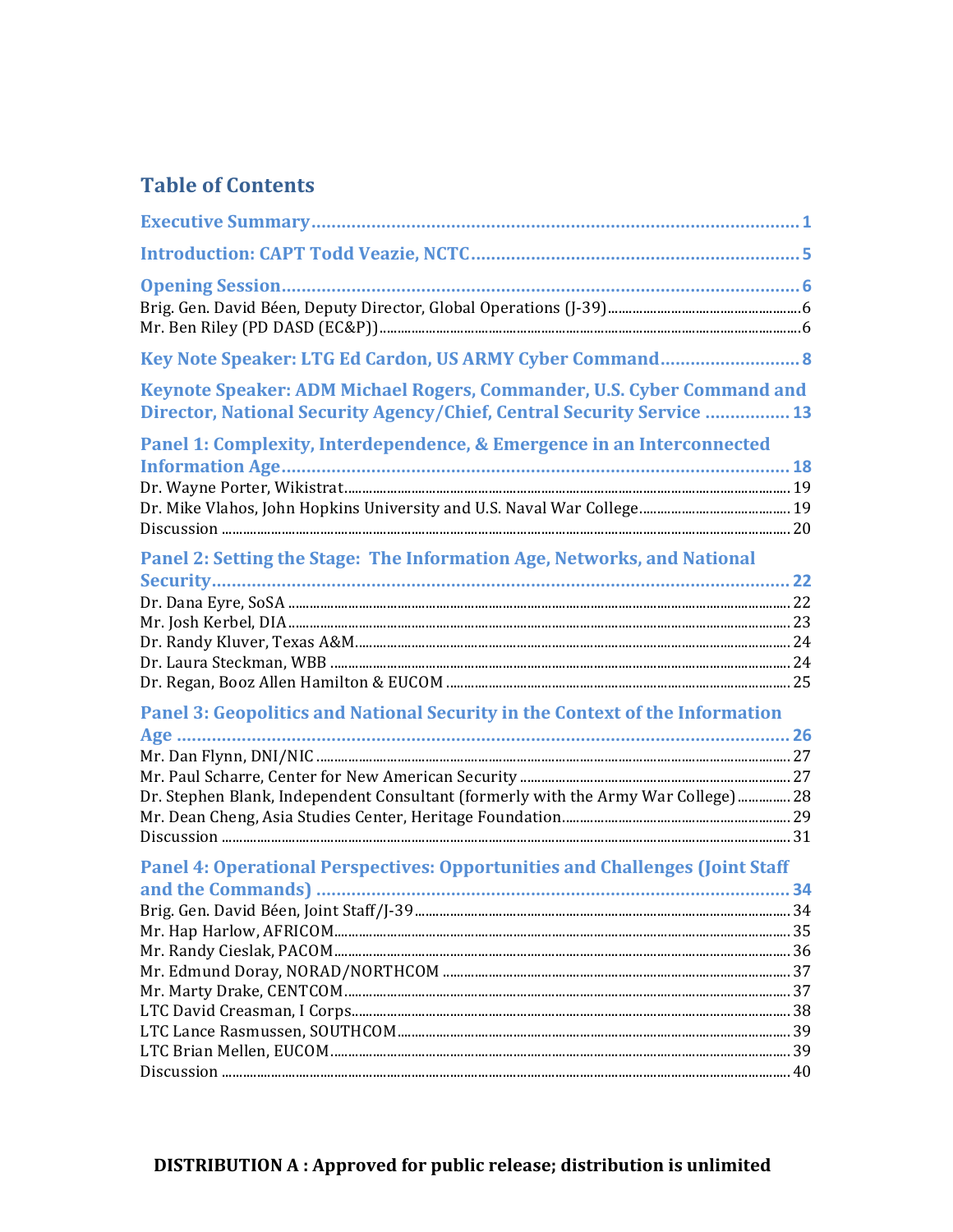| Panel 5: The Intersections of Big Data, Neuroscience, and National Security:  |  |
|-------------------------------------------------------------------------------|--|
|                                                                               |  |
|                                                                               |  |
|                                                                               |  |
|                                                                               |  |
|                                                                               |  |
| Panel 6: Understanding Social Systems in Phase 0: Human Geography, Big        |  |
|                                                                               |  |
|                                                                               |  |
|                                                                               |  |
|                                                                               |  |
|                                                                               |  |
|                                                                               |  |
|                                                                               |  |
| Panel 7: Implications of the Speed & Global Reach of Information on DoD       |  |
| Missions II: Effective Deterrence and Influence Strategies 52                 |  |
|                                                                               |  |
|                                                                               |  |
|                                                                               |  |
|                                                                               |  |
|                                                                               |  |
|                                                                               |  |
| Panel 8: What's in Store for the Pacific Region: U.S./China Relations and the |  |
|                                                                               |  |
|                                                                               |  |
|                                                                               |  |
|                                                                               |  |
|                                                                               |  |
|                                                                               |  |
|                                                                               |  |
| Panel 9: Bringing it all Together (JS, Command Reps, and Panel Leads)  64     |  |
|                                                                               |  |
|                                                                               |  |
|                                                                               |  |
|                                                                               |  |
|                                                                               |  |
|                                                                               |  |
|                                                                               |  |
|                                                                               |  |
|                                                                               |  |
|                                                                               |  |
|                                                                               |  |
|                                                                               |  |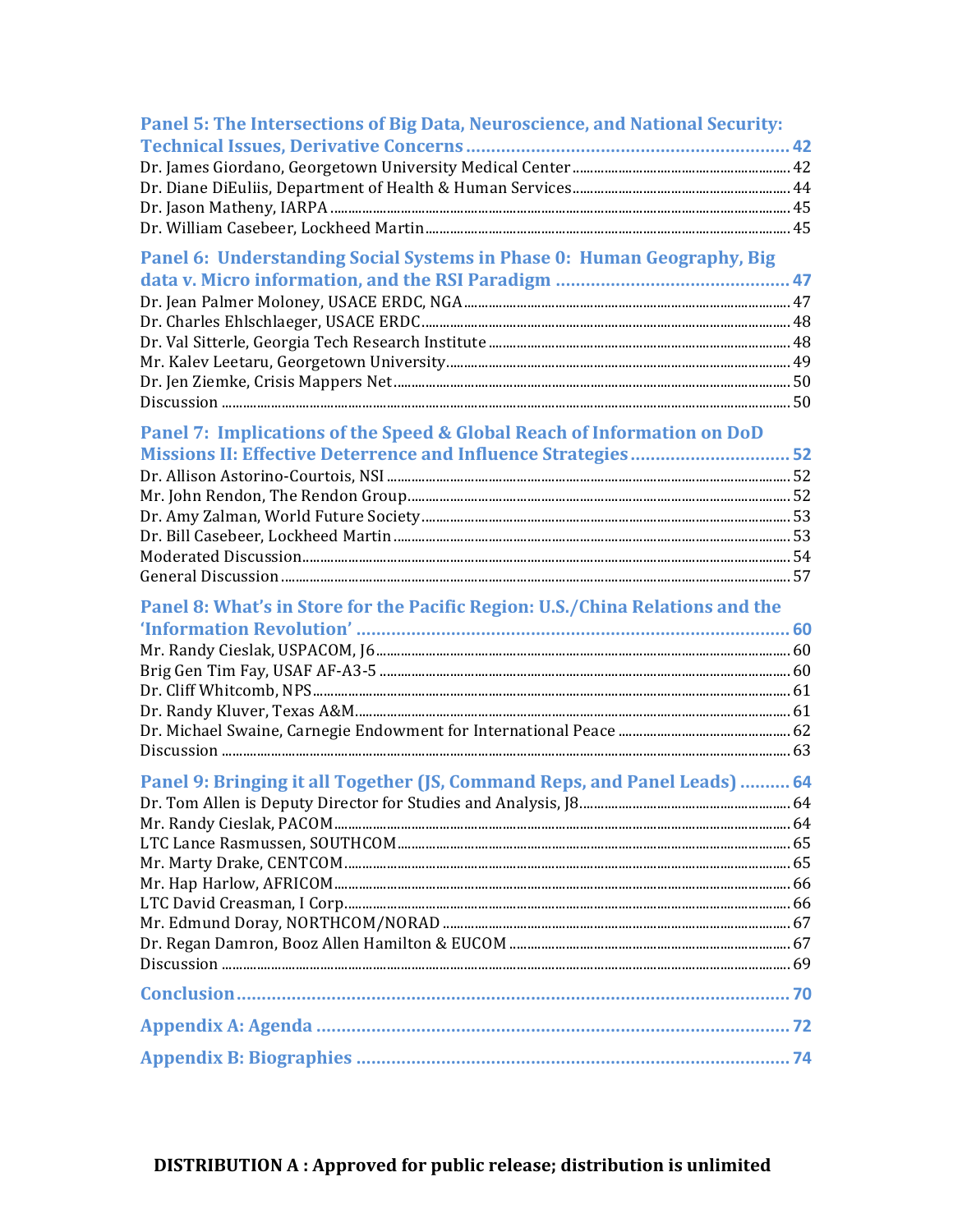# **Executive Summary**

We live in an age characterized by the reshaping of society through the presence of information and networks. The proliferation of information technologies from the micro and instantaneous to the insights hidden in "big data" has generated a range of new issues with implications for global transformation and political power shifts, patterns of conflict and warfare, and potential opportunities for enhancing global stability. The time is right for a thorough consideration of the implications of this "age" on US national security issues. How can we best understand the near-term and long-term consequences of these changes? What adaptations to our current intellectual frameworks, intelligence processes, organizational structures, command and control practices and planning approaches may be necessary? In short, how can the United States Government  $(USA)$  and its allies recognize the risks as well as the opportunities for enhanced global security presented by fuller realization of the "information age"?

The intent of the Conference was to examine the implications of the information/network age. What are its key dynamics? What impact do these dynamics have on national security-related topics? And, what changes in USG modes of planning, operation, policy development, and military capabilities are needed to mitigate information age risks while simultaneously recognizing and seizing opportunities? 

The  $2014$  Strategic Multilayer Assessment  $(SMA)^1$  Conference focused on these opportunities and challenges from various perspectives and disciplines including neuroscience, behavioral and social sciences, and operational strategy. Emphasis was placed on the need to interweave these various disciplines and perspectives.

As in previous years, the conference sought to address the needs of the Geographical Commands. Representatives from the Commands discussed their pressing needs and key operational requirements. SMA's wide network of experts as well as conference participants assisted in identifying and discussing capabilities that could match these needs.

# **Opening Session**

 

CAPT Todd Veazie, NCTC, opened the conference. He stated that SMA's objective is to provide deep contextual orientation and decision quality assessment to warfighting commanders on intractable problems. Brig. Gen. David Béen, JS/J-39, added that SMA's multi-disciplinary, multi-agency approach does not exist

<sup>&</sup>lt;sup>1</sup> Strategic Multi-Layer Assessment  $(SMA)$  provides planning support to Commands with complex operational imperatives requiring multi-agency, multi-disciplinary solutions that are NOT within core Service/Agency competency. Solutions and participants are sought across USG and beyond. SMA is accepted and synchronized by Joint Staff/J-39 DDGO and executed by ASD (EC&P).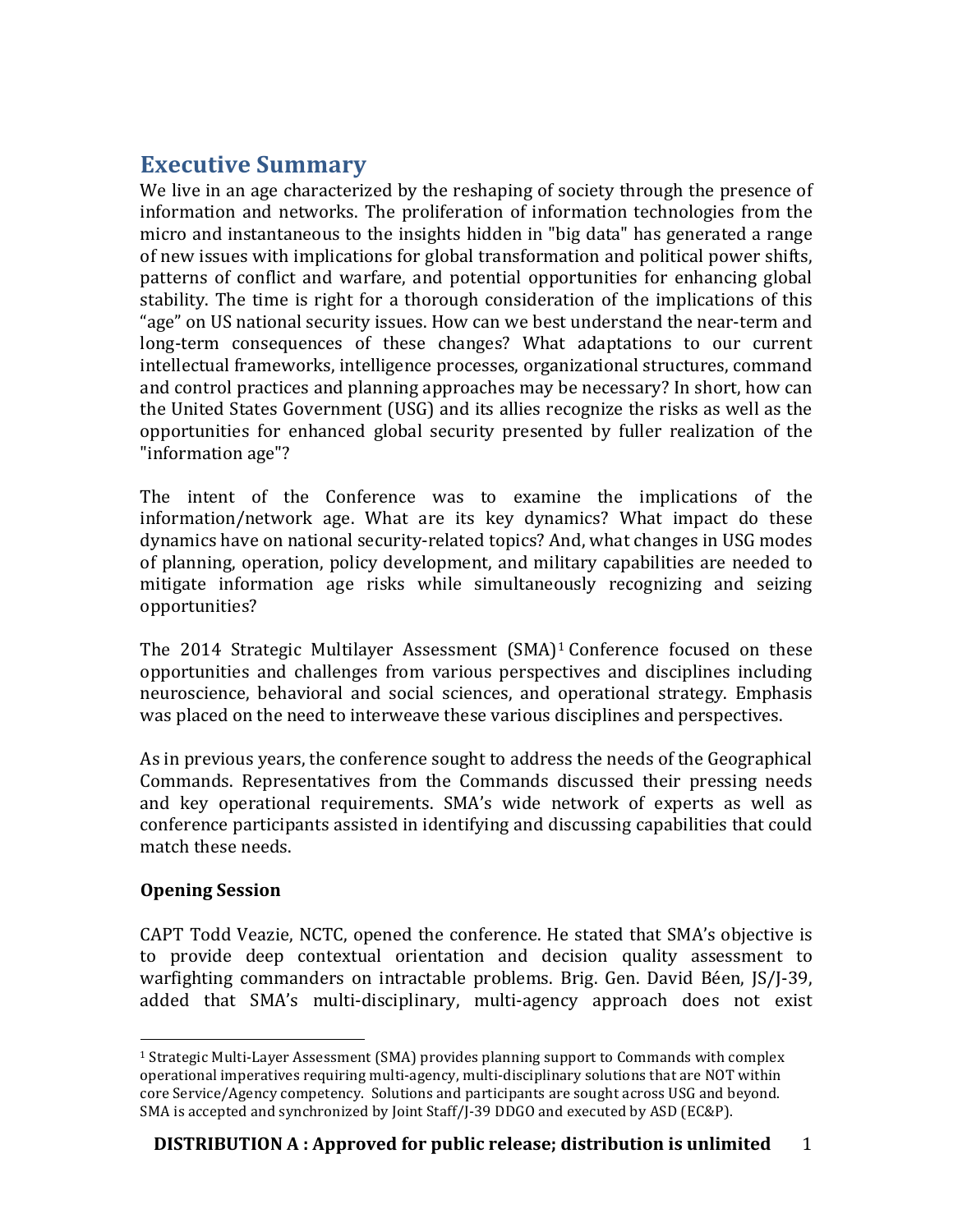anywhere else in the Department of Defense (DoD). We are living in challenging times, and we need multidisciplinary expertise from across industry, academia, think tanks, and others.

Mr. Ben Riley, PD DASD (EC&P), then questioned whether we are in a different or unique era compared to any other time in history. The Naval Postgraduate School (NPS) studied this question and determined that today is similar to the pre-World War I era in terms of a recent revolution (industrial and information respectively), rise of great powers, struggle of traditional nation states, and global communications advances. He emphasized that it is critical that we understand that global events arise from previous conflict, conditions, and events.

# **Keynote Speaker: LTG Ed Cardon, US ARMY Cyber Command**

LTG Cardon stated that he believes we are in a new global paradigm brought about by the information/technical revolution. Due to this, threats and vulnerabilities are increasing, often in highly complex ways. The US military is dominant in the operational environment, but is losing strategically because we struggle in the information environment. We are in a political struggle and cyber operations are key to success in this area. Cyber operations could be used in all phases of conflict, but particularly in phase 0 and phase 1. He hoped that organizations like SMA could help bridge the gap between the operational and information environments.

### **Keynote Speaker: Admiral Michael Rogers, Commander, U.S. Cyber Command** and Director, National Security Agency/Chief, Central Security Service

ADM Rogers stated that in the digital age, the DoD has to be an agile organization that is capable of quickly building communities of interest in response to wideranging, unanticipated crises (such as Ebola). Big data provide new opportunities to distill critical information from the noise to generate insight and knowledge. However, in order to harness the power of information, we have to create partnerships with individuals and organizations we have never worked with before from the private sector, industry, academia, NGOs, think tanks, individuals, and others. That is why the tools and methodologies developed by the SMA community are so important.

# **Panels**

*Panel One* examined complexity, interdependence, and emergence in an interconnected information age. The demographic/age change we are experiencing is the central issue facing the United States today because of newly emerging threats and opportunities that are arising and will continue to do so. It is essential to understand the nature and character as well as the dynamics of the information age. There is an incredible amount of data constantly being collected in the world today because of the information boom, but the ultimate challenge is figuring out how to make sense of the signal in all of that noise to help better understand the emerging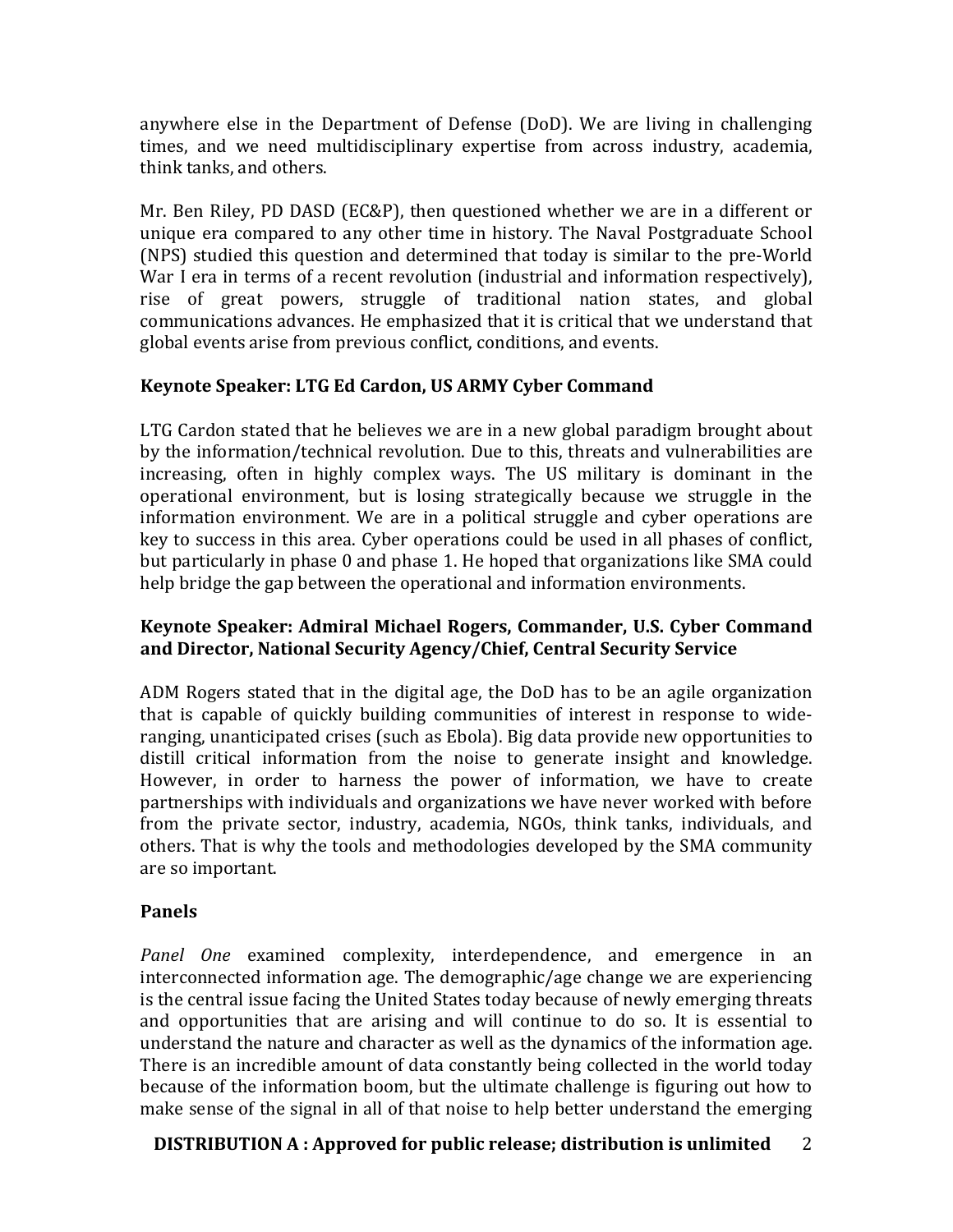threats and opportunities. The world today consists of a very complex and uncertain environment characterized through interconnectedness and increased competition over resources. Thus, it is time to shift our focus beyond predictability and instead focus more on sense making. We are overwhelmed with data and we need new tools and methodologies to use this data to make sense of an uncertain environment. The United States must start focusing on opportunities to shape the rapidly changing environment and ultimately become more strategic and adaptive in its planning. With the world today being in an age of transition, from the past we learn that the most important factor in determining the success or failure of world systems during times of transition is the system's willingness or resistance to accept change. However, in reality, today we are rather conservative and overall resistant to change.

*Panel Two* discussed the information age, networks, and national security. In this new information age, which is defined by huge amounts of data, an abundance of information does not equal power. Instead, power is the ability to use information to define reality. Thus, communication plays a central role power. Using communication to define reality requires creative thinking—something that the intelligence community (IC) struggles with. Historically, the IC has been strong when it comes to critical thinking, but the IC and the US government as a whole often struggle when it comes to creative thinking. When trying to use information to define reality it is important to remember that different cultures use social media differently. If we are going to analyze social media, we must also understand how people in different parts of the world use and understand social media.

*Panel Three* explored patterns of conflict and warfare in the information age. Information technologies are changing the character of warfare due to advancements in networking, robotics, command and control, etc. This panel also explored how potential US adversaries might employ information technology to create narratives that develop sympathy for their cause and hinder US involvement and decision-making during a crisis. The panel found that the information age has made the world more transparent, which consequently makes the world more lethal for US forces. The panel also concluded that the information age has made political warfare (phase 0) more relevant. Russia and China are both engaged in political warfare with the United States.

*Panel Four* asked representatives from the Joint Staff and Commanders to discuss how the information revolution is shaping their worlds. They found a correlation of information environment to the national security environment. The same freedoms the USG seeks to protect are being used in an agile manner by adversaries and potential adversaries to US disadvantage. Information is a combat multiplier but we are moving into an age where user-generated content allows adversaries the ability to employ the ever-growing list of social media that nation-states cannot match. How do we account for this trend? The panel found that when the USG tries to do information operations, it is sprinkled into the operational plan at the very end. It has to be baked in from the beginning to be effective. Additionally, panel members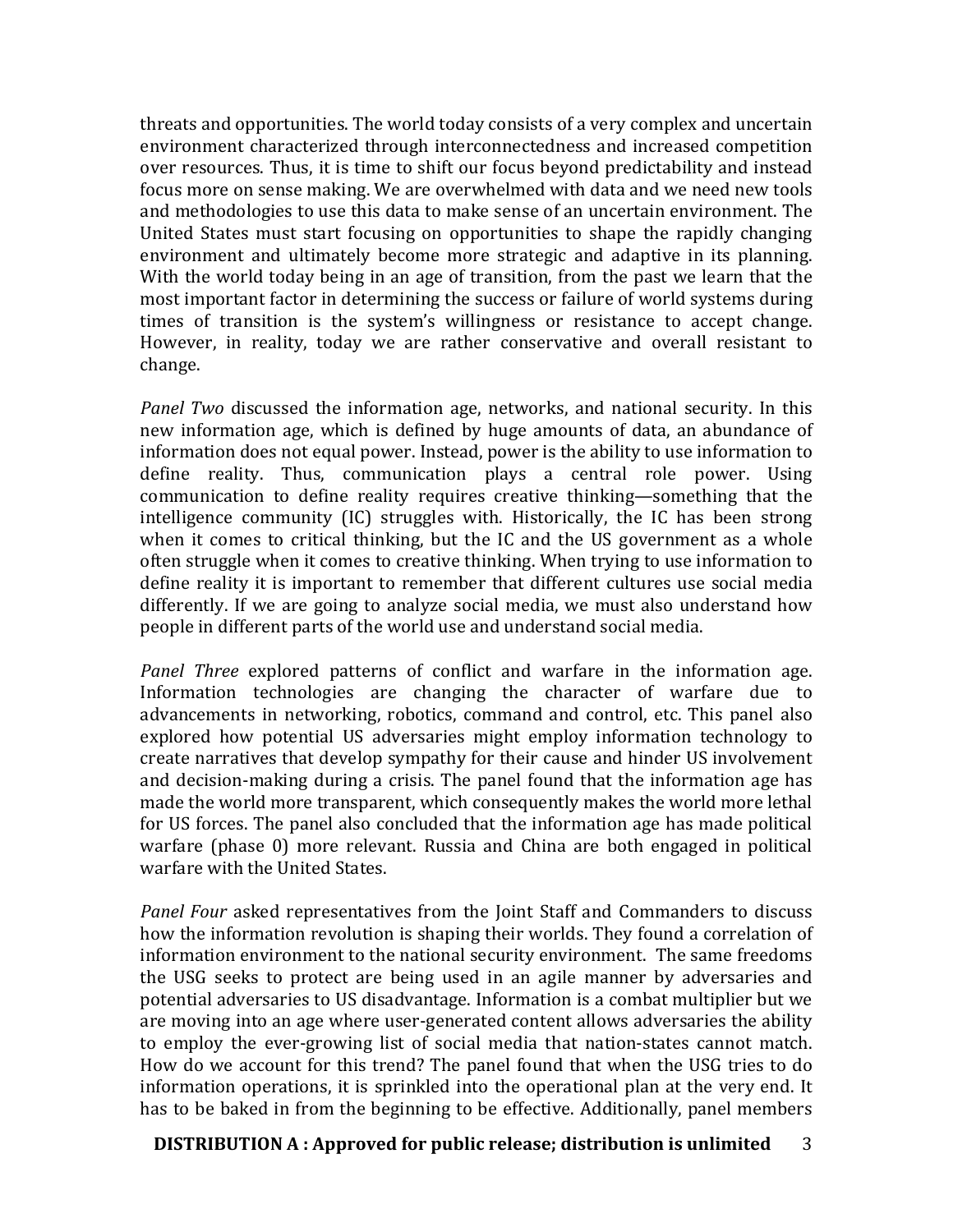found that the answers to many of the challenges we face are hidden in the data and are only seen in hindsight. We need to move the identification of key factors closer to the decision-making calculus. Finally, panel members encouraged the DoD to find creative methods to better share information with partners and allies to achieve common objectives.

*Panel Five* discussed the intersections of big data, neuroscience, and national security. Big data helps allow for neuroscience insights to become operational. Linking big data to neuroscience is crucial in allowing for the use of neuroscience to provide utility in an operational environment. However, while significant advances are being made in the field of neuroscience (specifically in terms of big data collection), significant technology gaps exist. Furthermore, when operationalizing neuroscience it is important to realize there are a number of ethical and legal issues.

*Panel Six* examined how to understand social systems in phase 0 through human geography, big data, micro information, and the reconnaissance, surveillance, intelligence (RSI) paradigm. When analyzing a problem, it is crucial to begin by defining the purpose, perspective, and process to make the best use of available information and have effective intelligence. The distinction between what problem you are trying to solve and why it is important to you drives what kind of intelligence is needed, why it is needed, and who needs it. While data can come in various forms and provide important insights into factors like location, place, region, movement, and human-environment interaction, to actually make use of the data, it is essential that the problem set is well defined in the beginning. Data can come in many different ways, but it is important that something like metadata, leveraged crowd sourced verification, etc. is provided along with the data to illustrate trustworthiness confidence levels, etc. Furthermore, in addition to understanding confidence levels, it is important to understand that very good data can sometimes be at a scale that is inappropriate for a given analysis and if this is the case the data may not be applicable.

*Panel Seven* explored the implications for US influence and deterrence capability of the nearly instantaneous availability of both large and micro data. The panel used the example of attempts to deter Islamic State of Iraq and the Levant (ISIL) activities to begin its discussion of the impact of immediate, global communications on the effectiveness of US deterrence messages. The panel suggested that a strategic imperative for the US is to make sure that our messages, whether kinetic or informational, do not embolden or inadvertently strengthen potential adversaries. Although some argue that we need to respond quickly to opportunities to discredit or challenge adversary narratives, the USG has extremely limited capacity to change the worldviews of people in different culture and environments. There is some academic research and analysis describing countering specific adversary messages as a means of deterring unfavorable behaviors but very little that supports the notion of changing basic narratives. These research efforts need to be better operationalized for the DoD community. Furthermore, US words and deeds must be synchronized, as they are both forms of communication.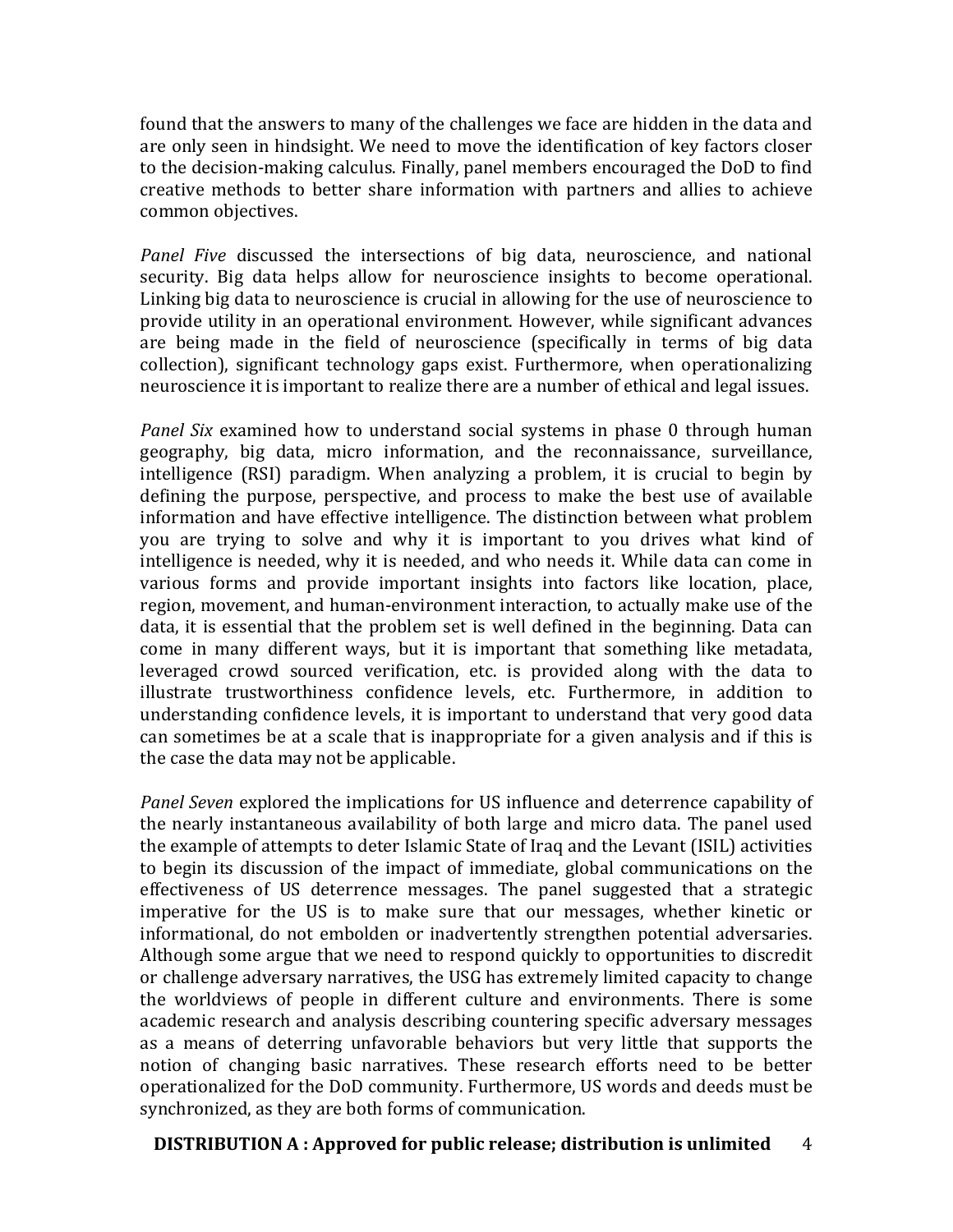*Panel Eight* discussed what is in store for the Pacific Region and specifically U.S.-China relations amidst the information revolution. Over half of the world's population resides in USPACOM's area of responsibility (AOR), which consists of 36 nations and offers a number of unique characteristics and challenges. As two global superpowers, the U.S.-China relationship will shape the Pacific Region going forward. In order to build trust and improve security within the U.S.-China relationship and throughout the Pacific Region overall amidst the ongoing information revolution, we must understand and improve connectivity, communication/language, cultural understanding, confidence/confidentiality, collaboration, coordination, and cooperation. The information revolution has provided us with new methods of communication as well as the ability to better assess our effectiveness in our relationship with China. For the first time, we have the opportunity to fully understand communications with China. The next step will be to use communication as a means to deter and drive a specific outcome. China and the U.S. diverge on some aspects of the Internet including desired regulation levels and hacking and cyber-crime concerns and activities, all of which will influence the U.S.-China relationship going forward.

*Panel Nine* asked representatives from the Commands to discuss what they have learned at the conference, what they will be taking back from the conference, and where they anticipate needing further assistance. One takeaway was that the USG is not clearly messaging its own narrative. We need to focus on strengthening our own narrative in the information age. A second takeaway was the main targets of insight of many discussions were political officials. If these topics are not raised to these decision makers, we risk talking to ourselves. A third takeaway was that the information revolution is unlike other revolutions that were based on breakthrough inventions; the IT revolution continues to advance and expand. The thing we must manage is not the technology itself, but rather the evolution of that technology. A fourth takeaway is that operating in this new world requires building partnership and communities with unconventional partners within and outside of the USG. But progress in this area is impeded by an overly burdensome classification system. Finally, open source information is underutilized, particularly as non-kinetic (political) warfare become more prominent.

# **Introduction: CAPT Todd Veazie, NCTC**

CAPT Veazie welcomed the participants. He noted that this was the  $8<sup>th</sup>$  annual SMA Conference. Anything that has lasted eight years in Washington is a significant achievement. SMA draws a vibrant community and the brightest minds.

Eight years ago, CAPT Veazie and Dr. Hriar Cabayan planned the first annual SMA conference. SMA's objective was to provide deep contextual orientation and decision quality assessment to warfighting commanders on intractable problems problems they could not solve with organizational assets and human capacity within their direct control. There was no single agency to turn to for these kinds of analytic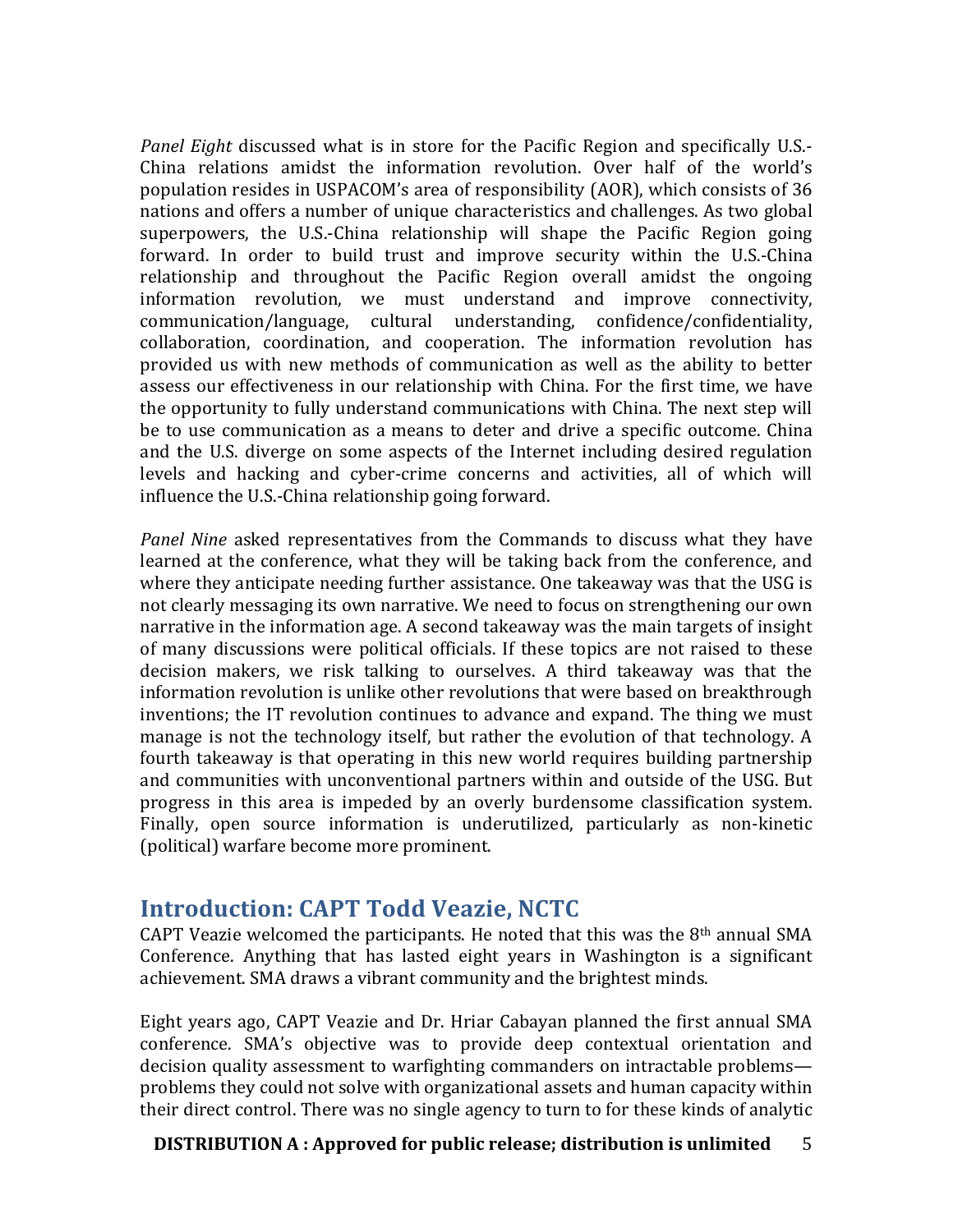capabilities. They turned to SMA, which reached out to the community to put the best minds against the toughest challenges. SMA is multi-disciplinary—it relies on no single method to provide the right answer. It is both multi-layered and multiagency. SMA's success can be measured in the quality and number of products transitioned and adapted to action by the combatant commanders. By this metric, SMA has a storied record of success and added value.

He noted that the conference attendees were all here for love of country. As we navigate the shoal waters of national security, we often need help—especially from those who attended the conference. He thanked participants for their sense of patriotism and for volunteering to help. Everyone attending the conference is part of Dr. Cabayan's network, who has been an inspiration and mentor to CAPT Veazie for 10 years. SMA lives because of his incredible energy.

# **Opening Session**

# Brig. Gen. David Béen, Deputy Director, Global Operations (J-39)

Brig. Gen. Béen welcomed the conference attendees. He recognized the hard work of the SMA staff in putting together this conference as well as Mr. Ben Riley's team at AT&L, which is responsible for synchronizing efforts from combatant commands. Right now, SMA has efforts in PACOM, AFRICOM, SOCCENT, and USSC.

The 8<sup>th</sup> Annual SMA Conference has brought together the brightest minds to discuss the new information paradigm and its implications for national security, which is extremely relevant to the Joint Staff and the COCOMs.

This has been particularly relevant with the emergence of the so-called Islamic State of Iraq and the Levant. How did the USG get caught so off guard? What makes the group so appealing to foreign fighters? In another part of the world, Vladimir Putin put on an information operations clinic last spring by annexing Crimea without firing a shot.

These are definitely challenging times. The Department of Defense (DoD) and the USG need the expertise from think tanks, academia, private industry, inter-agency, etc. SMA was established to bring to bear such a multi-agency, multi-disciplinary approach—one that does not exist in any one service.

Brig. Gen. Béen asked the participants to engage in an open dialogue, ask pressing questions, and propose innovative solutions. What the group accomplishes over the next two days, and in coming months, will most likely be relevant for planners in the field and their senior leaders.

# **Mr. Ben Riley (PD DASD (EC&P))**

Mr. Riley noted that ten years ago, we were talking about theories regarding the insurgency in Iraq. CAPT Veazie said that all these people wanted was a job, a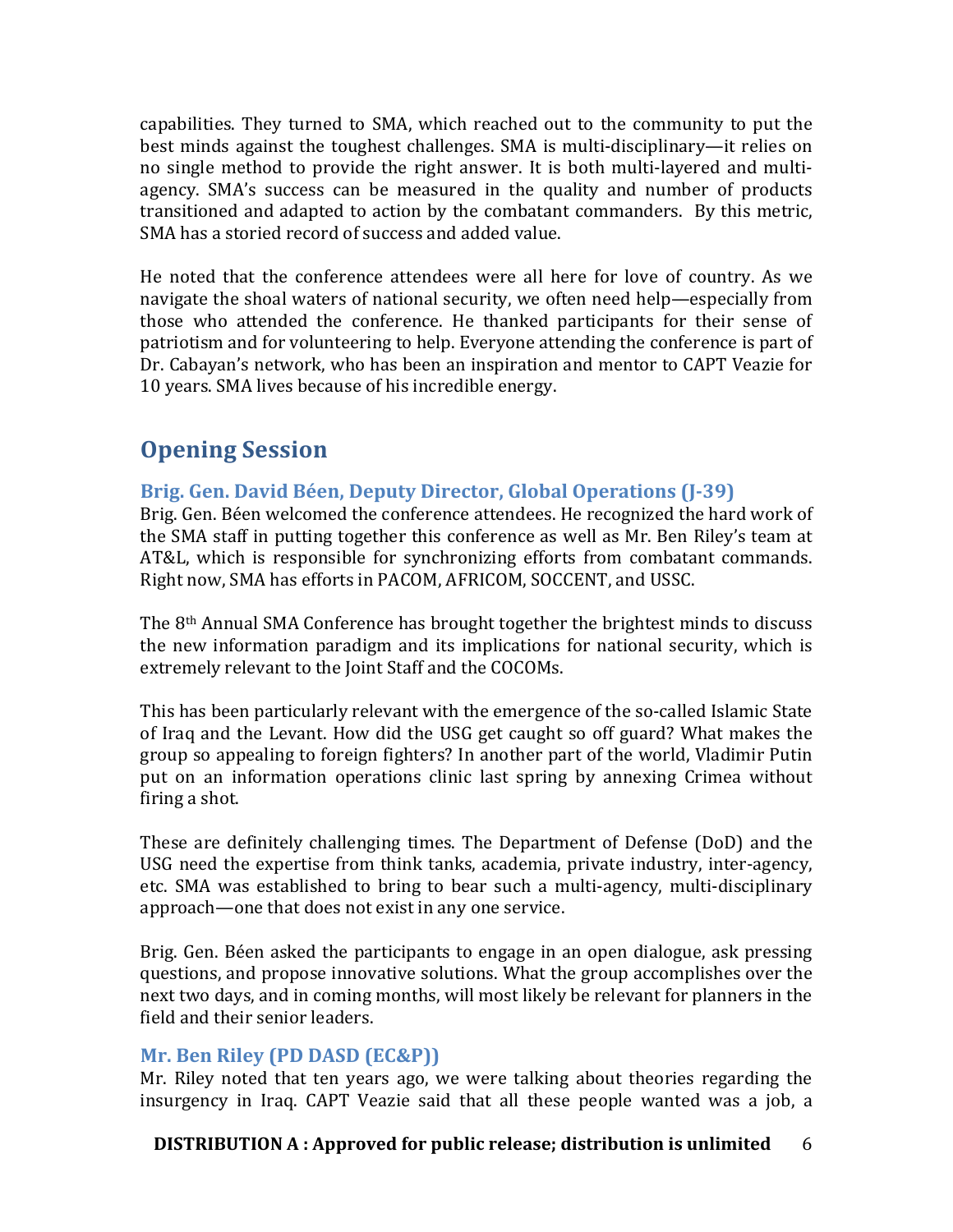girlfriend, and a place to live. That holds true today. When we started this conference eight years ago, a new "information paradigm" was not on anyone's tongue. Neither was ISIL, USSC, or the term "megacity." There was no such thing as AFRICOM. It is representative of the velocity of change in the world.

Last year, he asked his staff a question, "Is the current era different than any other time?" The Naval Postgraduate School concluded that yes, it is similar to a previous era: pre-World War I. NPS scholars referenced the start of the industrial age, the rise of great powers, the struggle of traditional nation-states, global communications advances, the introduction of the steam age, and the advent of aircraft wireless communication and battleships. Often, historical studies tell us what happened, but not necessarily why. If you replace the industrial age with the information age, we are in for quite a ride the next 100 years. The rate of change is very high; we are not sure we can keep up with it. The information age will drive us to places we cannot currently imagine. 

A book written by John Arquilla and John Ronfeldt (1997) called "In Athena's Camp: Preparing for Conflict in the Information Age"<sup>2</sup> is prescient.

*"Look Around. No 'good old-fashioned war' is in sight…For most of the world, the*  daily reality remains otherwise. Irregular conflicts abound....Bands of Chechen ethno-nationalists, organized more like clans than corps, have repelled the *clanking Cold War-era Russian army in bitter murderous fighting; Hamas terrorists, disdainful of [PLO] leaders continue to hit Israeli targets....Criminal* networks...become the covert arms of states aiming to pursue "strategic crime and *criminal mercantilism....The world is entering – indeed it has already entered – a new epoch of conflict (and crime). This epoch will be defined not so much by* whether there is more or less conflict than before, but by new dynamics and *attributes of conflict."*

Conflict in the information age is extremely complex and difficult to understand. SMA tries to make sense of it by bringing together many perspectives.

As a community, we tend to study these groups as separate entities and not include global events that drive them. ISIL did not come out of nowhere. It represents a struggle within the global Muslim community. We need to understand the push and pull of factors. In 15 years, we may have another phenomena like ISIL—perhaps in Africa. Boko Haram is the latest development there, but Nigeria has a long history that drove the problem. He encouraged the participants to take a global overlay, strategic look at where these sources of conflict emerge from and how they drive phenomena. 

 <sup>2</sup> "in Athena's Camp. Preparing for Conflict in the Information Age," John Arquilla & John Ronfeldt, RAND, 1997, pp 1-3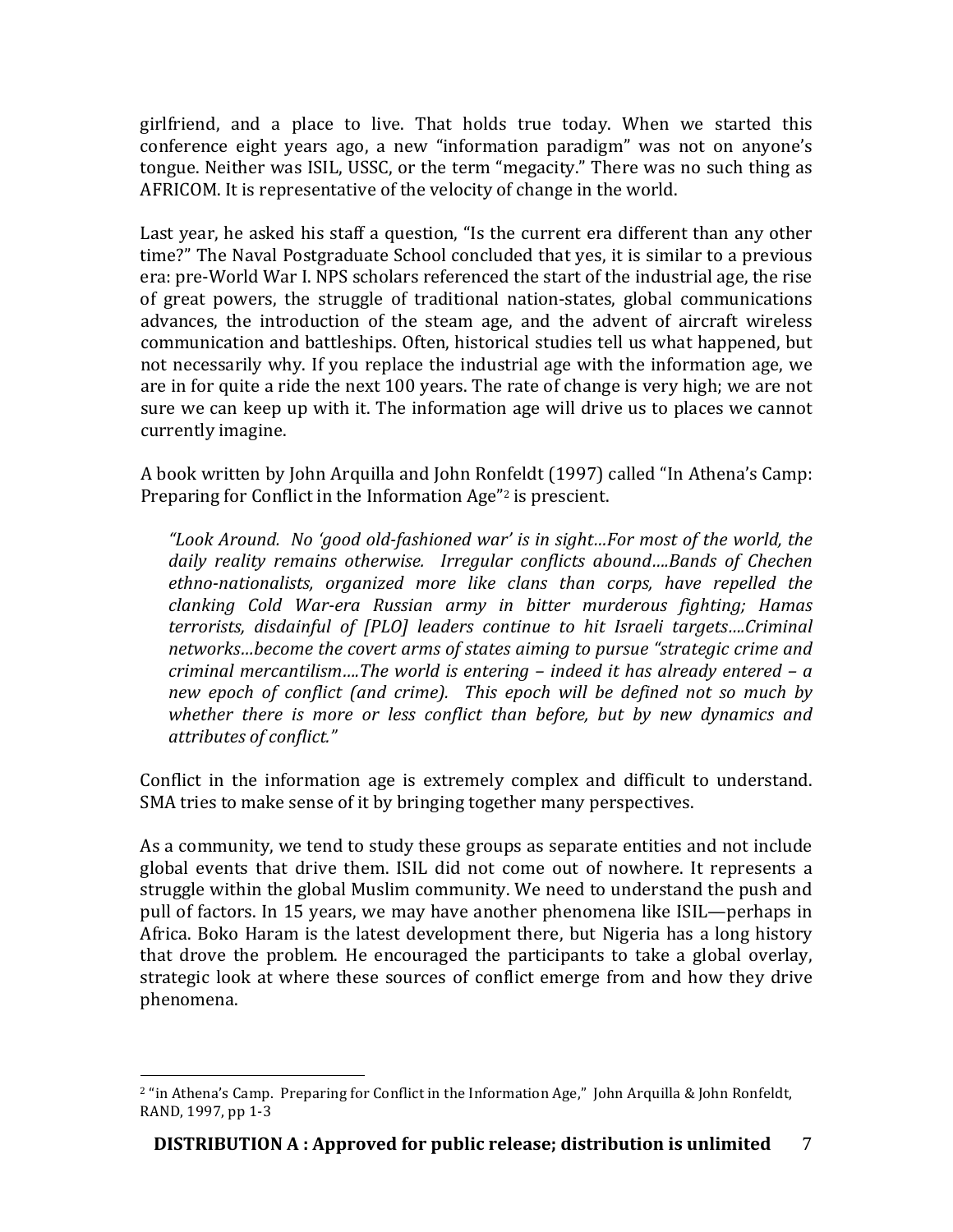# **Key Note Speaker: LTG Ed Cardon, US ARMY Cyber Command**

LTG Cardon stated that he has been looking forward to this conference. He is leading Army Cyber Command, but he is not a cyber person. In fact, he was surprised to be selected to run Army Cyber Command. He was selected to operationalize the space: organize, train, and equip the Army to take advantage of the cyberspace domain's opportunities. He spends a lot of time thinking about information and how to use information to gain a competitive advantage in cyberspace. We are in a new paradigm. LTG Cardon stated, "We are in the middle of an information technology revolution driven by cloud technology, data analytics, big data, wireless and mobile technologies, and advanced computing."

LTG Cardon visited Google recently and asked them what the computing environment would be like in three years. They were unable to answer because the speed of change in technology makes it impossible to project that far ahead.

Often, when he talks about the cyberspace environment (threats, vulnerabilities, and complexity are all increasing), he describes it as a math problem. "If you have  $2^{1000}$  and add one more zero, that is not linear change; it is exponential."

Think about what happens on the Internet in one minute: 639,000 gigabytes of data transfers, 277,000 Facebook logins, 6 million views, 30 hours of video uploaded, etc. Those figures are global. The United States is a relatively small actor in this space.

If one look at the information component of  $DIME$ ,<sup>3</sup> LTG Cardon would argue that the USG is dominant on the ground but is losing strategically because it struggles with the information environment. Look at Joint doctrine. It describes the operational environment. The USG dominates the operational environment and can adapt rapidly. But the USG struggles in the information environment.

He noted, "Perhaps we are looking at the information environment the wrong way. The USG is in a political struggle. It needs operations to support political narratives. This viewpoint changes how we assess things, how we measure how well we are doing. Measuring the number of patrols is meaningless. What has more meaning are the phone numbers and names collected during patrols or knowing how individuals or units changed the environment while they were out. If you have that information, then you start gaining energy."

Information operations have changed due to social media. The USG is struggling to understand information operations and information warfare. The DoD has electronic warfare capabilities down to the individual soldier. The implications of this are enormous.

 <sup>3</sup> DIME stands for Diplomatic, Information, Military, Economic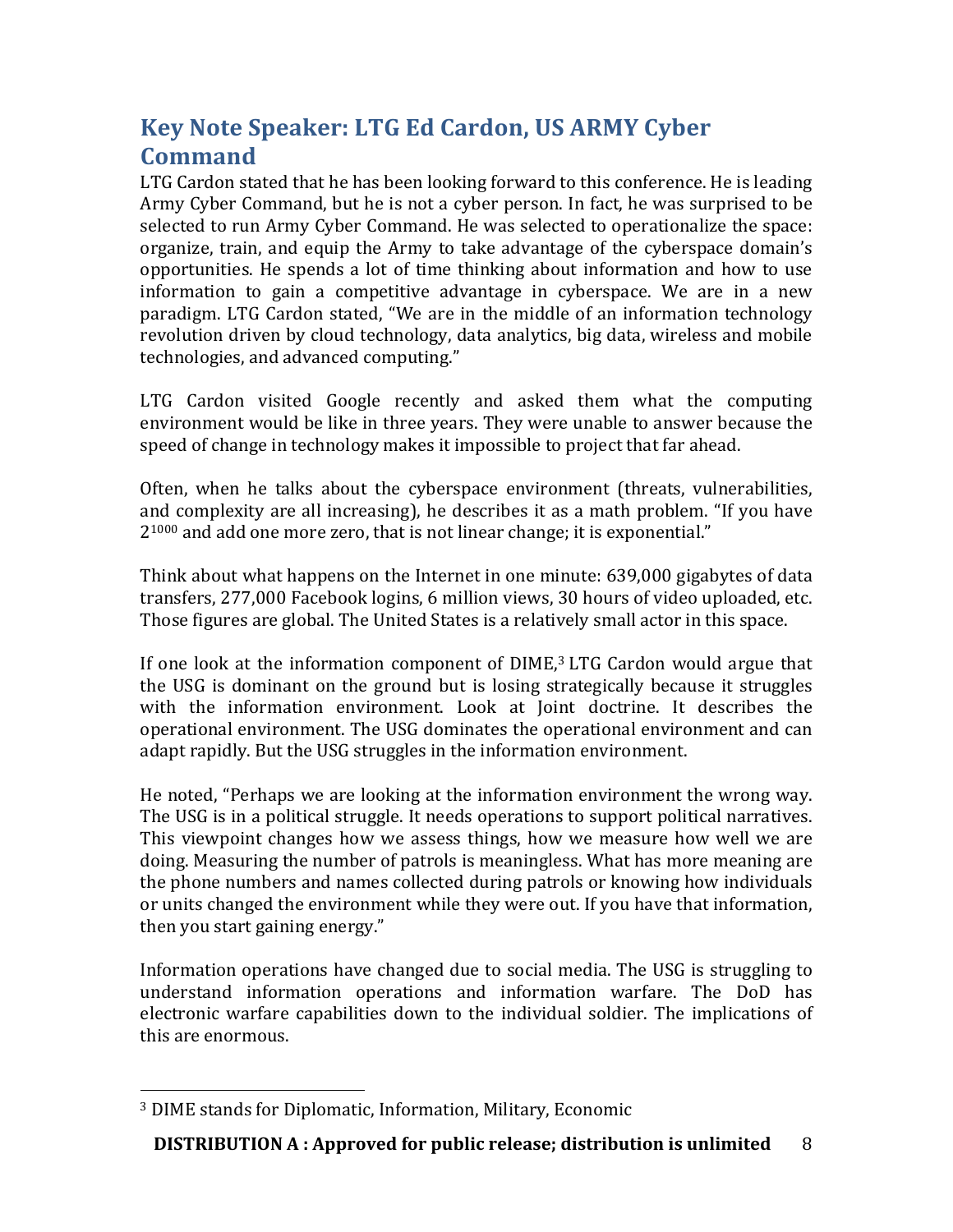LTG Cardon noted, "We can more easily describe land, sea, and air power than information or cyber power. How can the USG really adapt to this new world? For example, the traditional way of looking at a map shows you streets, intersections, buildings, etc. In the information age, we need to transform that. Instead of a street, we will have communication pathways of some kind. Every intersection is built around a switch. A building is a device. We would have to figure out how to start at one end of the city and navigate to the other side. Soon, you begin to realize that all US doctrine that talks about movement absolutely applies. The same principles of maneuver, firepower, and protection apply. You need intelligence to maneuver in cyberspace as well."

LTG Cardon stated that his biggest challenge is trying to determine what commanders need from a cyber perspective. "In our current model of cyberspace, there is a geographic layer, a logic layer (networks), and a persona layer. The challenge is that the logic layer has no boundaries. Information may start in a red space, go through grey, and end up in blue. It goes through layers and tiers (national to local). Think of the way we divide the world in the DoD. We have geographical boundaries in the other domains, and we struggle with boundaries in cyberspace just within the US—between DoD, State, Commerce, DHS, etc., for example. Then we have legal authority boundaries and presidential directives. Cyberspace has no boundaries. Cyber adversaries using social media across cyberspace do not ask for passports or visas."

It is not clear if we can operate at the speed of cyber in cyberspace. We have multiple countries, combatant commands, authorities, and the public and private sector that we have to coordinate with. Does this give us the speed we need to operate in the information age?

Cyber Command faces many challenges. For example, some would like us to do something about ISIL's [Islamic State of Iraq and the Levant] use of social media. However, the minute people in the United States become involved, a different set of rules kicks in. We are bound by the rule of law and our own fundamental beliefs about privacy and freedom of speech. How are we authorized to operate in the current environment? Cyber operations have been neglected because it was born out of the communications and sensor world, before the globalization of the Internet." 

LTG Cardon stated that he hopes to provide clarity on what cyberspace operations are. "Cyberspace operations allow commanders to conduct activities in phase 0 and phase 1: de-escalate, prevent, and shape without creating lethal effects. Cyber can also be used to augment all phases of operations to achieve military effects."

Big data is going to give the USG incredible capability. But the DoD has to figure out how to leverage it. It can be used to leverage efficiencies, identify predictive patterns, etc., but it is so much bigger than that. In the private sector, people are using data in ways we have not even thought of yet. But it creates big problems.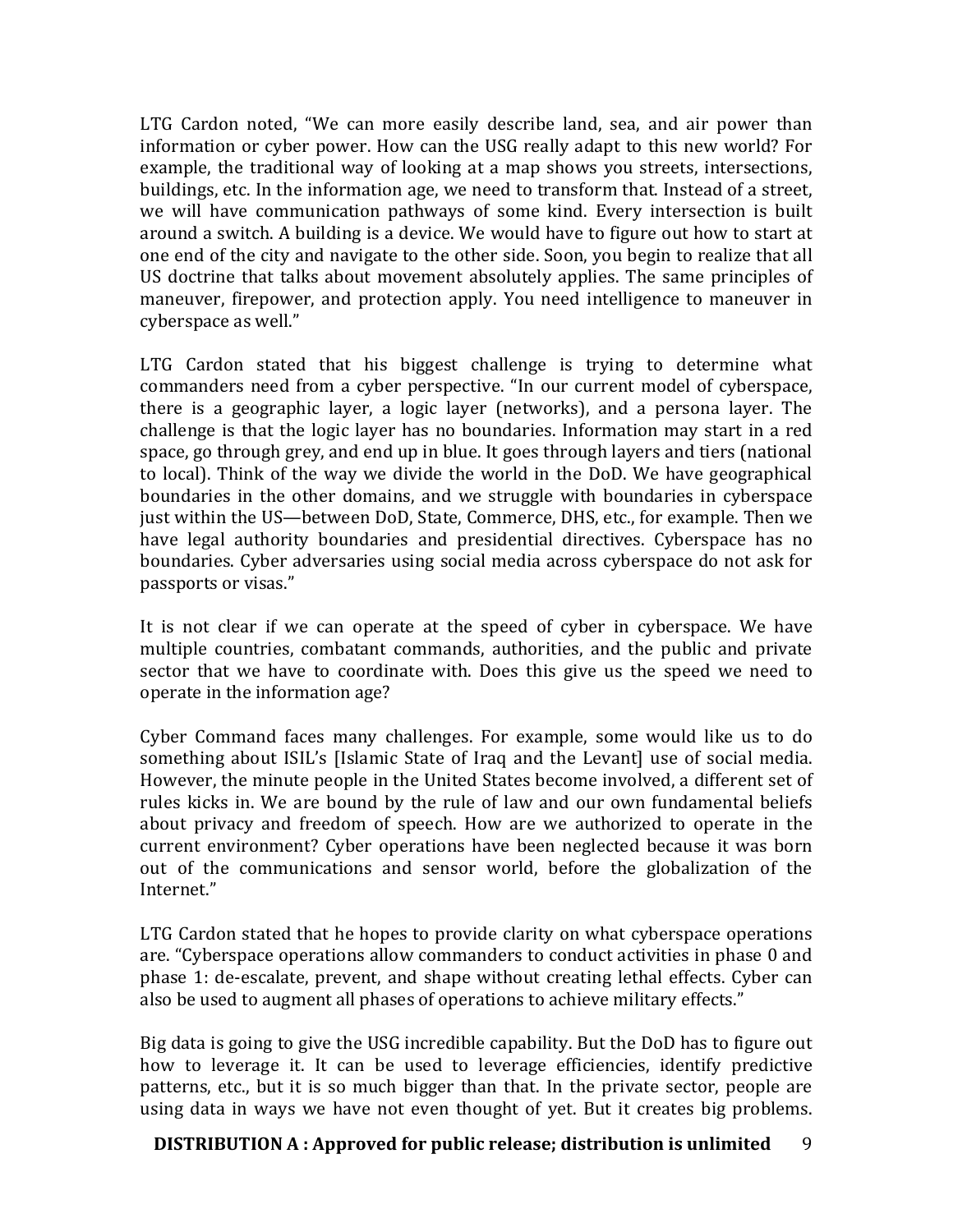How do we govern algorithms? The human side (neuroscience) is absolutely applicable. Often, humans infer causality from correlation, which is inappropriate. With big data, we have to pay attention to how people make decisions. This will cause problems if we assume causation. Is data worth money? Yes.

The USG needs innovation in how it collects and uses big data. It also has to think about how to get information on target populations for information operations. The North Korean government maintains a database on all of its citizens. That would be interesting to have if anything happened. We did not have that in Iraq. We did not understand the power of data.

There are privacy issues. Americans tend to have this idea that we can make ourselves anonymous. With big data, that is wrong. With enough data, we can figure out who someone is from the public domain.

With regard to the "Strategic Log of Failure," this is where people make what they think are perfectly good decisions and they fail stunningly. The problem is in how we make decisions.

The DoD also has to rethink how it does command and control  $(C2)$ . It is interesting that for all the different mission sets, we have one form of C2. Is that valid? Do we need different models for different mission sets to allow different ways of using cyber and operational capabilities? In a way, when you look at C2, it is about controlling the distribution of information, controlling patterns of interaction, and allocating decision rights. This area requires further study.

LTG Cardon once took a course to learn how to be a task force commander. First, he learned to solve the right problem. That is being captured in doctrine and through operational design. Then, you have to get the C2 right. Third, you have to control the narrative, which is a form of influence. Fourth, you have to get outside help. You are not the expert in everything. "The cyber space is something all the COCOMs need help with. But you cannot have absolute control over it. You cannot control information entirely if you try, you will lose the battle."

"Once you lose the narrative, you can never go back and reclaim it. We have to have people thinking about cyber operations from the beginning. Cyber Command has to engage in operational research. We have to start evolving at a much faster rate, because the world is evolving around us. It is amazing the way data is being used to shape. What are the tools we need to be able to do this?"

# **Discussion**

Do you think there is enough freedom within military institutions to start raising *questions from bottom to top or is discussion still constrained by rank?*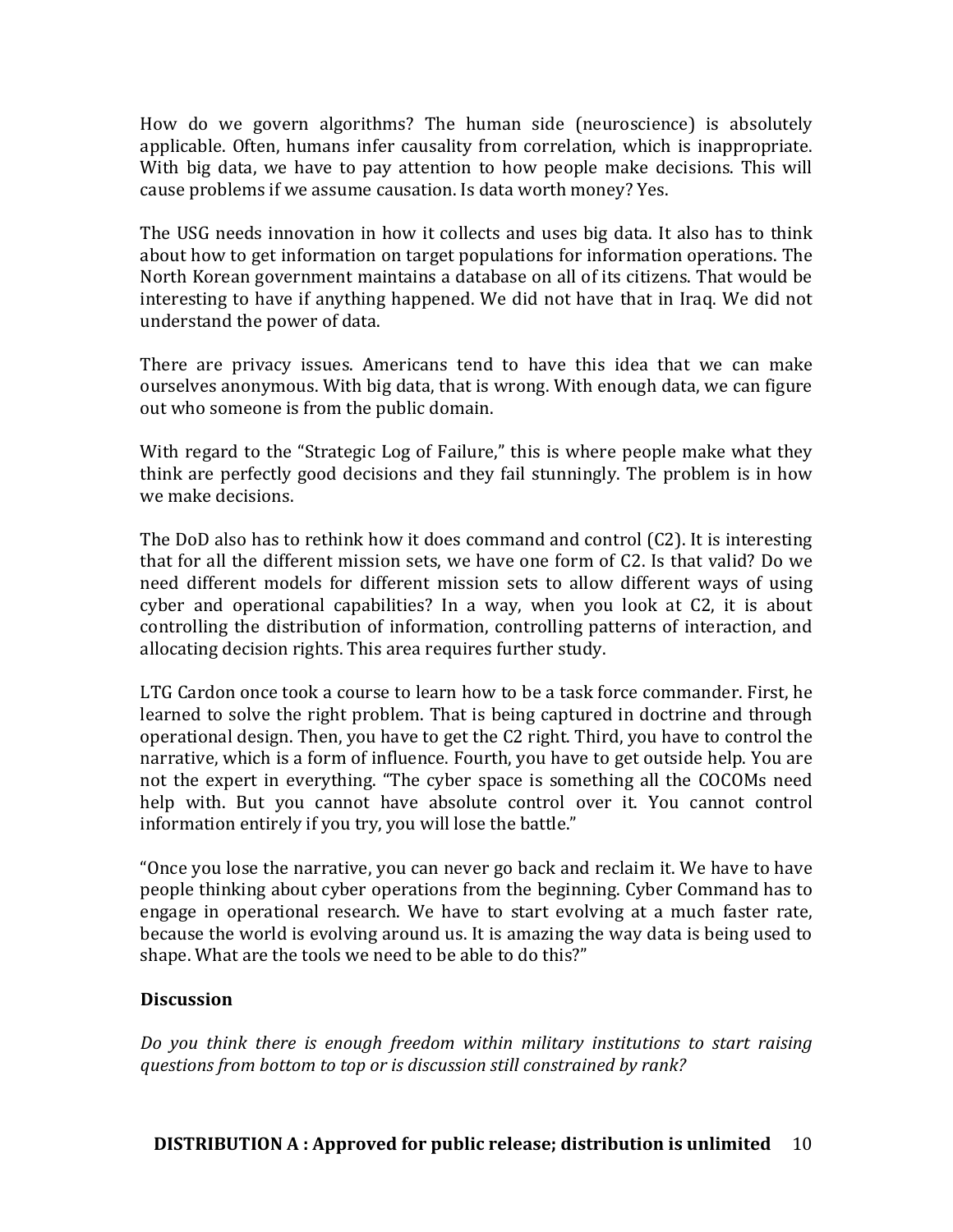General Dempsey is working hard to prevent this. For example, LTG Cardon wrote an article about better developing homeland cyber security. He expected to get a phone call from his boss about it, but it did not happen. The USG needs to create a body of knowledge on this topic and start advancing it. He wants DoD personnel to be able to intern at Facebook and Twitter to better understand it. We have an idea what it is from the outside, but we do not understand it. We need relationships with these companies. It is a great time for intellectual debate, but we need resources to devote to innovation and exploration.

Are you working with international relations department in colleges to describe the problem set and ask them to adjust their curriculum to respond to it?

Not yet, but that is a good idea.

*Could you comment on how Cyber Command does social media analysis? When operations and exercises are conducted, how do commanders know what is being said out there? Are we missing tools?*

We are struggling with boundary issues. Social media trips across not only boundaries within the DoD, but with privacy, civil liberties, etc. It is not that we should not do it, but how do we do it properly? He has strongly supported the Army's legislative efforts to further cyber mission effectiveness at every chance.

*How* important is situational awareness of boundaries because they overlap in different dimensions? How do you visualize that?

Situational awareness in cyberspace is a critical need. It is important for commanders to understand the terrain in cyberspace just like a commander needs to understand the terrain in the land domain, or maintain situational awareness in any other domain. You need to be able to see both friendly and enemy forces in cyberspace and know where the .mil, .gov, .com space begins and ends. A commander needs to know what the "key terrain" is on the network and how to protect it and how what happens in cyberspace will affect warfighters across all the other domains.

*With regard to the difficulties boundaries represent, no matter how good our cyber* ability, there will always be obstacles. The NSA will always have a disadvantage. Does *it make sense to pursue our adversaries symmetrically?* 

The greatest innovation of the Iraq war was when General Stanley McChrystal (Commander, Joint Special Operations Command) gave flexible authorities to brigades to target within a 24-hour window. At the time, McChrystal had more intelligence than capacity while brigades had more capacity than intelligence. McChrystal's actions allowed for smart brigades to leverage the target list to start turning the tide against the enemy. It allowed the brigade to leverage every capability. We need more things like this in our operational spaces. He does not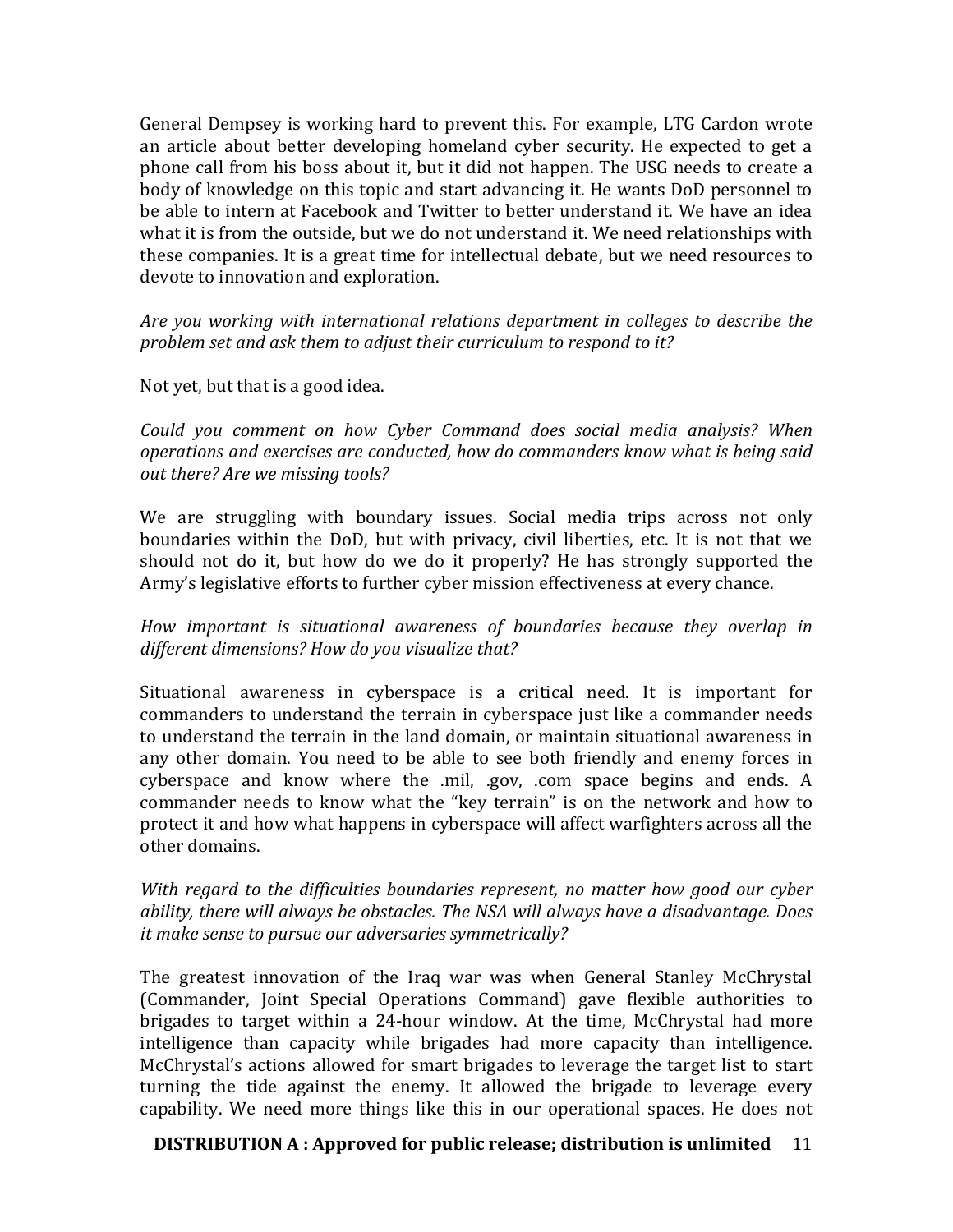know what it will look like though. He is concerned about establishing C2 that operates at the speed of cyber.

*You talked about McChrystal's Baghdad Fusion Cell and flattening. In the next three years, is there any way Cyber Command can flatten organizations to increase the level* of Subject Matter Expert participation to enable us to better define the future? How *are we prepared for this?*

The biggest problem is linking capabilities to commanders. We are increasing our capability, but it is slow because of a lack of institutional training across the Services. We need three kinds of training. First, you have to have training in military schools across all the Services. Commanders have to know enough to know that they need a cyber plan and that they have to integrate it from the beginning. Then you need someone who really knows cyber operations (a cyber operator) we cannot train commanders at that level. Then, at the commander level, they need to know how to ask the right questions.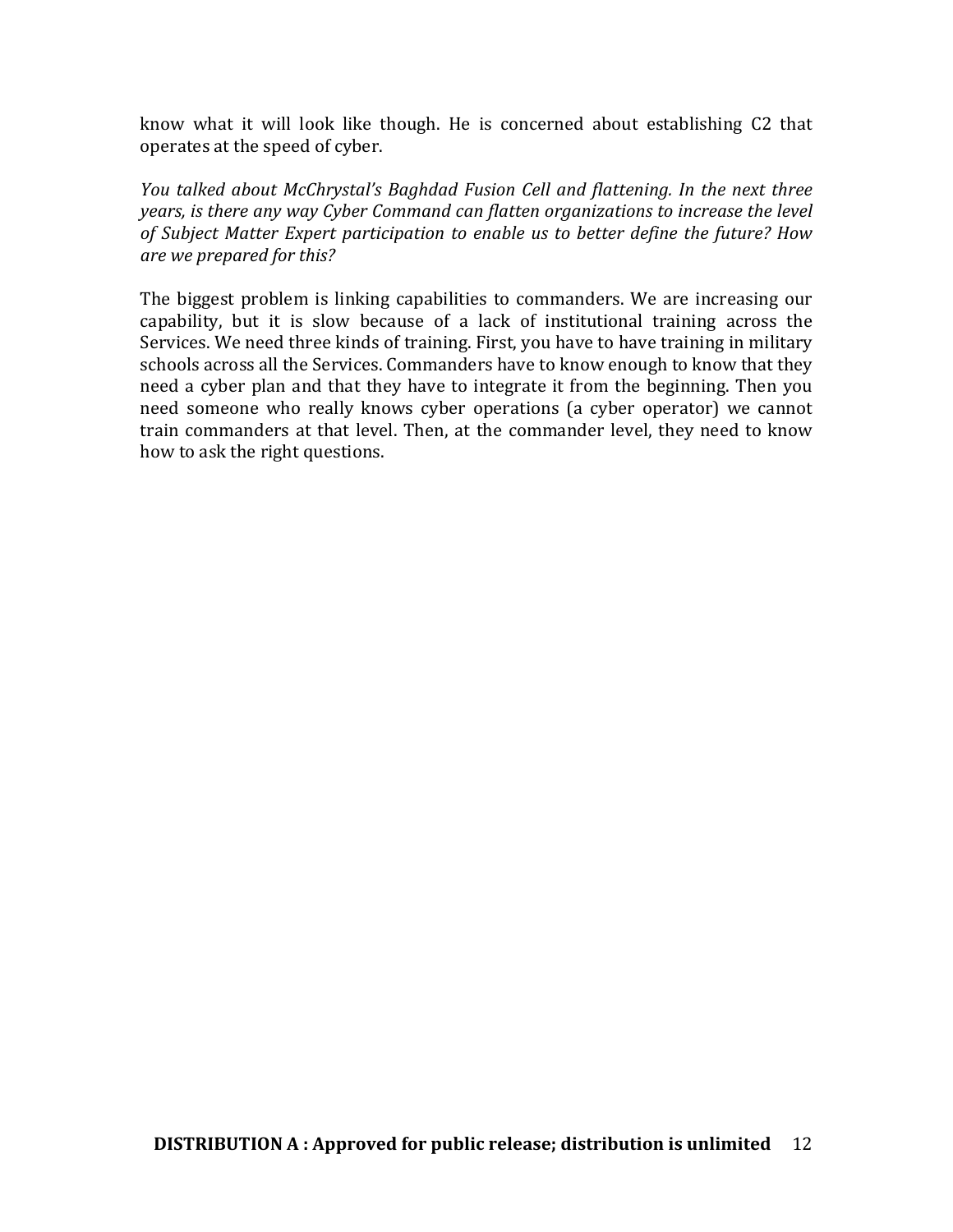# **Keynote Speaker: ADM Michael Rogers, Commander, U.S. Cyber Command and Director, National Security Agency/Chief, Central Security Service**

ADM Rogers thanked Dr. Cabayan for inviting him. He is a big fan of SMA and remains impressed with the entire idea of SMA. He asked, how do you look at complex, multi-dimensional problems that have application far beyond one Command? How do you do it with a formal, data-driven methodology? This is not a strong DoD tradition. We talk about operational art and tend to scoff at data-driven traditions and go with our gut. SMA helps us challenge our assumptions. Another strength of the SMA methodology is that it brings together many people from outside of the DoD and the USG. The ultimate key to success is in creating partnerships and relationships to access information and insight.

In the digital age, we have to be an agile organization that is capable of quickly building communities of interest that, one month from now, we had no idea we would be interested in. For example, six months ago, ADM Rogers had no idea he would be spending time on Ebola.

As director of NSA, his job is to collect, assess, and assimilate huge data. How do we distill that data into information that in turn generates insight and knowledge? Our customers care about insight and knowledge. What generates value is insight and knowledge. 

The information flow can be overwhelming, but the answer is not to shut ourselves off. So how do we increasingly assimilate levels of data that in the early parts of our career were not accessible to us? What generates value? What is worthy of our time? How do we assimilate and generate insights and knowledge? This is not unique to DoD.

As intelligence professionals, we tend to discount data that we did not generate. Therefore, we did not take advantage of insights from the social networking phenomena and mobile devices that generate the magnitudes of data. So how are we going to assimilate all of this?

This problem set will not go away. It requires us to get outside of our comfort box. To do this we will have to create partnerships.

Going back to Cyber Command, it has three primary missions: defense of DoD networks, operational employment of cyber forces, and, when directed by the President, to defend critical infrastructure (power, water, and aviation) in the US. To accomplish this mission, we have to figure out how to create partnerships and how to harness the power of information to generate insight and knowledge. We are going to do it with people we have seldom worked with before.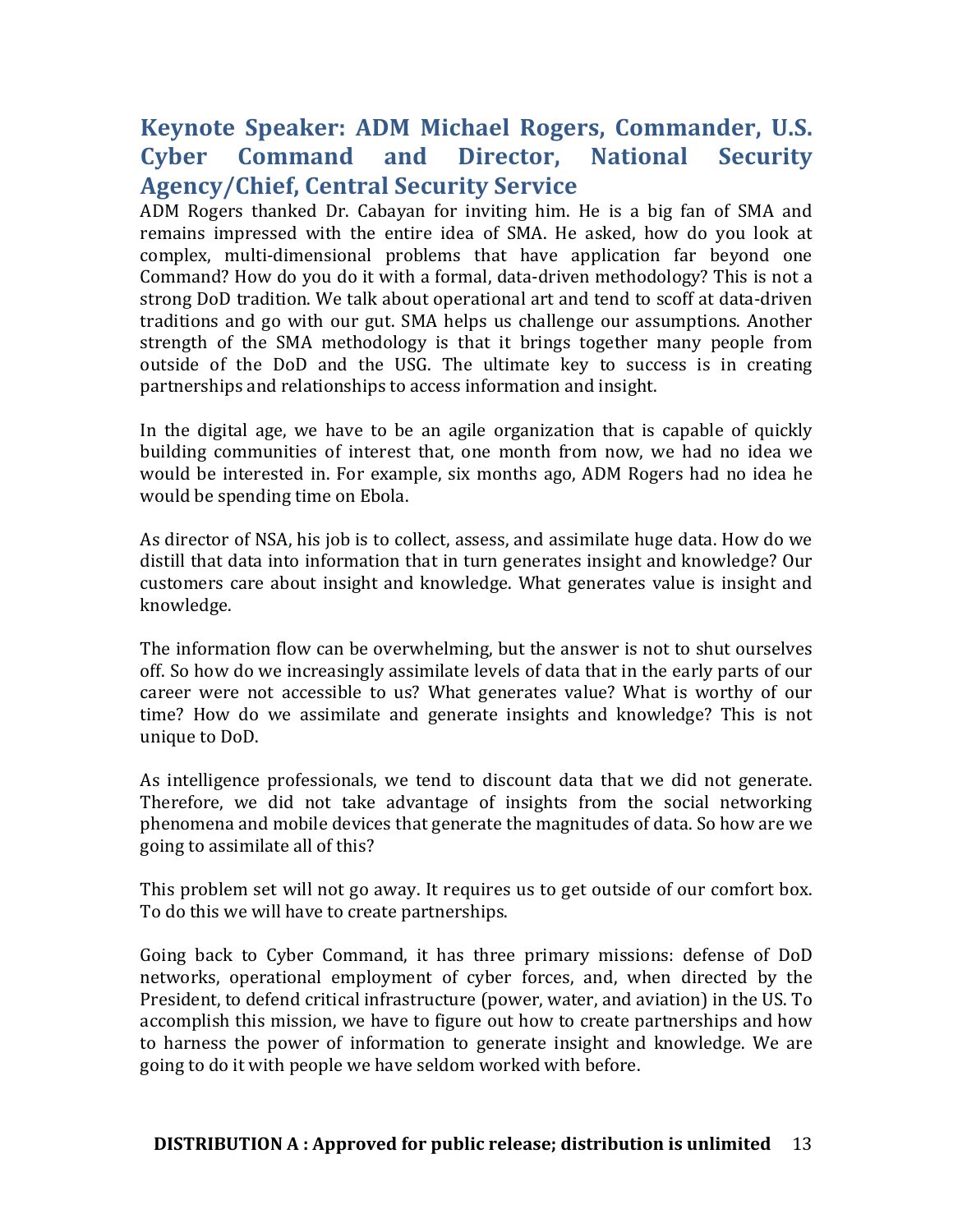ADM Rogers stated that if you told him several years ago that he would be working with executives of power and water utilities as well as banks, he would not have believed it. Such is the interconnected world we live in today. As a military officer, he is accustomed to working with large problem sets. That is not unique to the DoD.

From the NSA side, ADM Rogers runs the largest intelligence agency in terms of people with the third largest budget. It is frequently in the news. This is not an insignificant challenge as a leader—stepping into an organization where he has to spend a good deal of time reaching out to citizens and the private sector about having a real dialogue about moving forward. The issues raised by Edward Snowden have been portrayed as an incredibly simplistic, inaccurate dialogue that does not get to the broader issues: what are we, as a nation, comfortable with in terms of the balance of security and individual rights? We should feel good that we live in a nation where we can have this dialogue.

If we have to compromise who we are or what we are in name of security, then our adversaries have won. We are trying to find a balance of risk. Do not forget, the closer one gets to crisis, the more risk one is willing to accept, which might be considered an error in hindsight. In 1941, the USG interred US citizens based on their ethnicity and race. At the time, we thought that was a reasonable action. Today, we do not understand how we could have done that. What seems normal during a crisis may not seem normal in the rear view mirror. There are many challenges, but methodologies like the ones SMA develops and uses are truly important.

ADM Rogers said he was honored to spend time with the SMA community. He has seen the benefit that this construct can bring to the table.

# **Discussion**

How can we enhance our information sharing capacity with national partners and *allies?*

ADM Rogers responded that he hopes the USG can increase its information sharing capability. However, current laws and authorities are not currently aligned to make this easy. We are a polarized society. We are an angry and frustrated society. The sense of frustration is fueled by the perception that the mechanisms of government do not seem to be generating results and take on hard challenges. It is not an insignificant challenge. We are unable to generate the political will to address hard problems. It is very sad to consider that we chose to take the poison pill we designed for ourselves (sequestration) rather than deal with tough decisions. It is symptomatic of what it is going to take to generate a cohesive political will.

With regard to the information domain, ADM Rogers does not want to wait for another disaster to do things differently. When he was a senior intelligence officer, the thing that worried him most was decision-maker bandwidth in DC. We are structurally aligned to addresses crises in broad terms; long-term policy and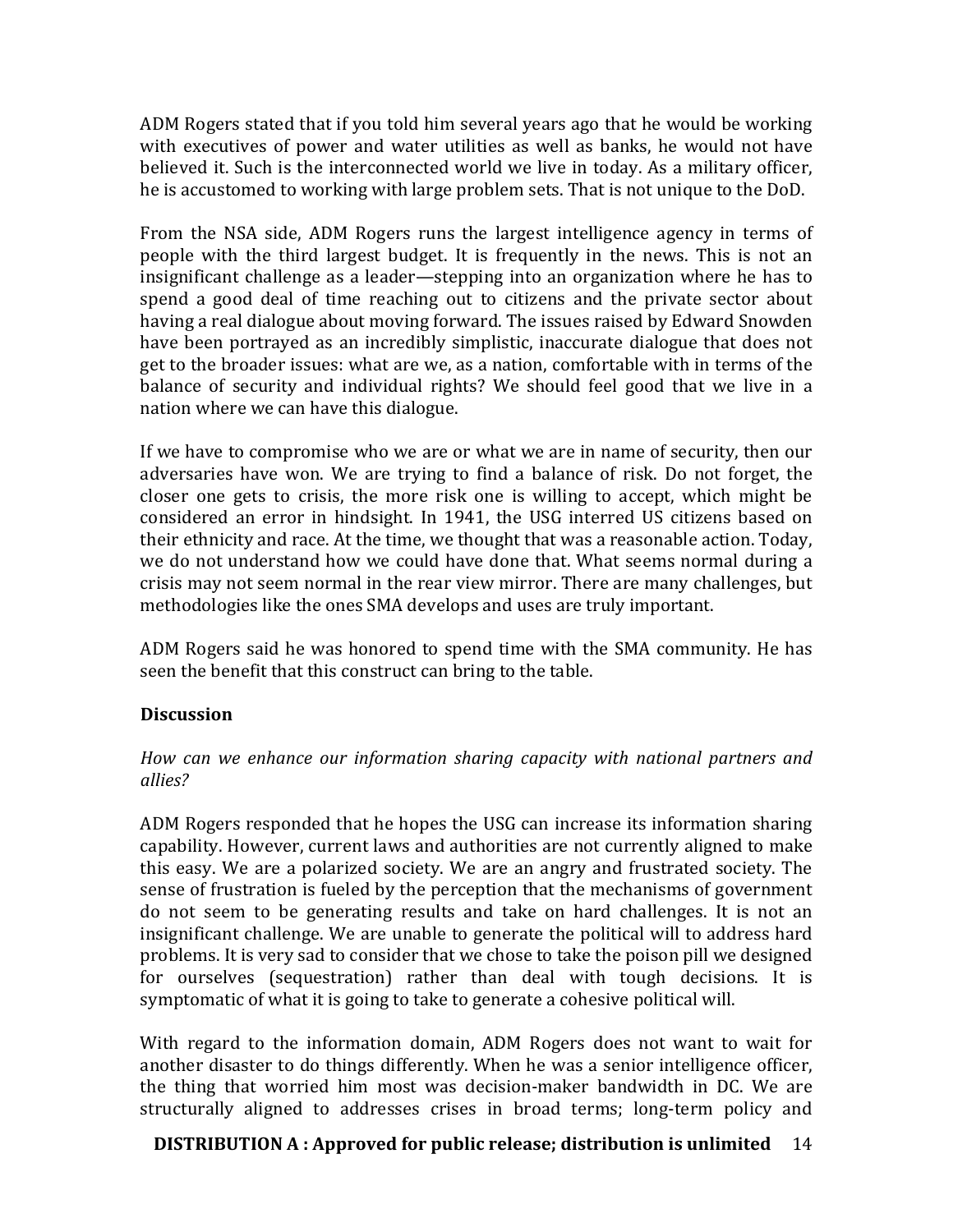planning is difficult. We are linear, sequential, and crisis oriented. That is not a good long-term approach. There is no easy answer.

*The public seems comfortable with the collection of personal information by Google, Facebook, etc., but is not happy with it being done by the government. What steps can the NSA take to alleviate that concern?* 

ADM Rogers stated that from his point of view, it is less that the US public is comfortable with what the private sector is doing; it is that they have no clue. If you had a Snowden from inside the corporate sector about what they do with our behaviors, they would be equally as upset. If you ever read those long disclaimers you have to agree to, you would be amazed at what is in there. We would be amazed at what we were yielding. We are focused on speed and expediency.

ADM Rogers stated that one of his frustrations over the last 15 months is that he would like to have a dialogue about what privacy means in the digital age. Is anonymity truly possible? What is acceptable? What is not? We are willing as a nation to accept video surveillance at a higher level than ever before.

Look at what the private sector does with data. People outside of our lives are collecting more data on what we are doing every day than in the history of the world. We have not had a conversation about whether we are comfortable or not. But the private sector is not interested in a dialogue on privacy right now. They push that on the NSA. The NSA should have this conversation too. NSA follows the law. The part you do not hear about with regard to the phone records is that the collection of that material was in accordance with a law passed by Congress twice. It was not something NSA made up. It was not an executive order. It was a law that was upheld. It will continue to be challenged, which is how it works.

As emotions die down, he expressed hope that, as a nation, we could have a broader dialogue. What does privacy truly mean in this world? It is not about good versus bad. 

At the NSA, ADM Rogers tries to generate insights about what nations states would do to harm or gain advantage over the US. Companies use big data on behaviors to provide insights that generate better business outcomes. The objectives are not new, the tools are.

*With* the arrival of the information age, are you comfortable with the tools and *analytic methods we have?*

As a society, we ha e not come to grips with what the information age means. If we thought we were interconnected in the last 20 years, we have not seen anything yet. We have not come to grips with the  $2<sup>nd</sup>$  and  $3<sup>rd</sup>$  order effects of this interconnectedness. Unfortunately, at the rate we are going, we will not come to grips with it until we come to a crisis. He hoped it would not come to that.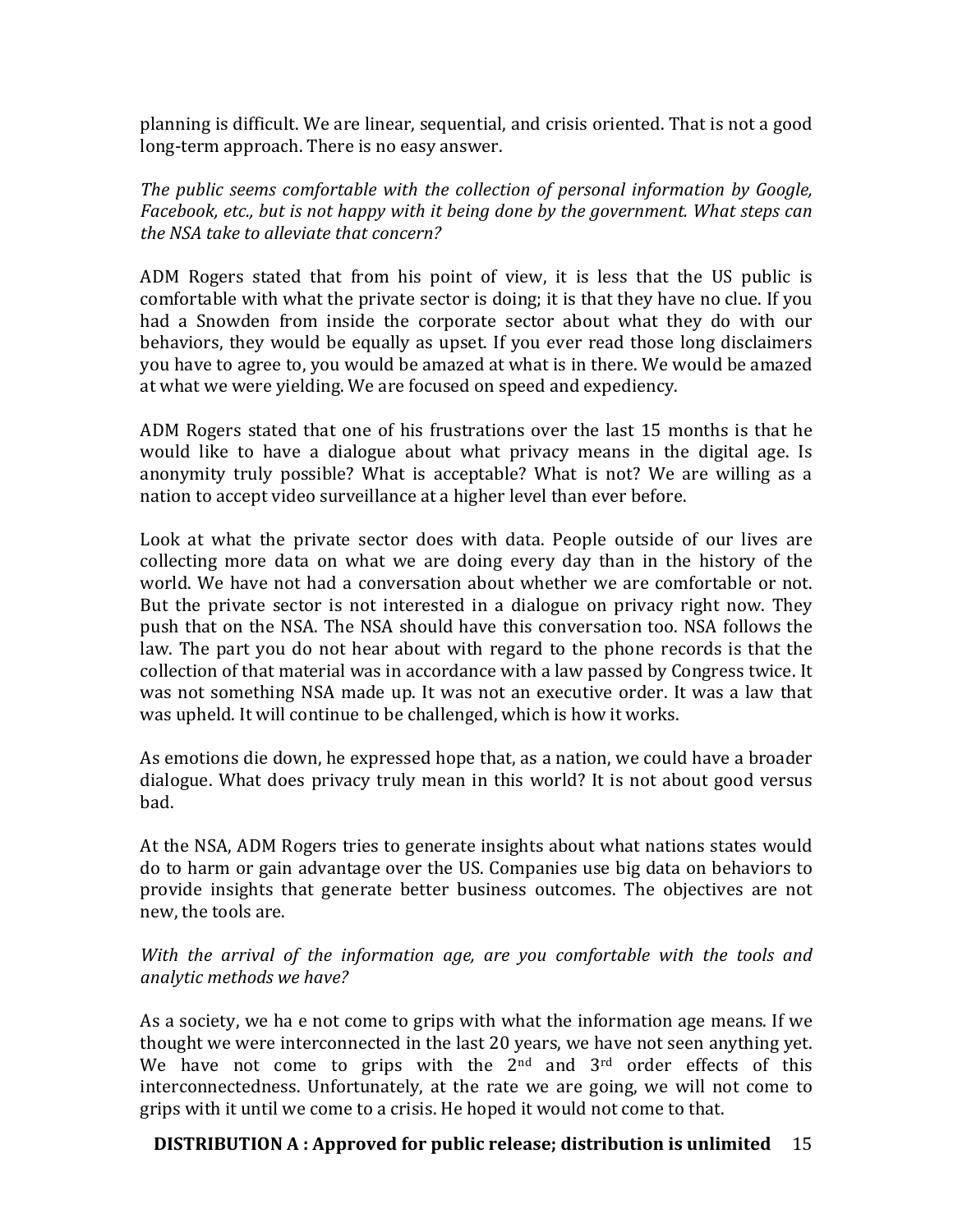#### Given the exponential increase in data, what challenges come with leveraging vast data and finding the right opportunities to present these challenges to decision makers *in DC?*

ADM Rogers qualified that he did not want to paint this as a bad picture. The tools we have allow us to make connections and generate insights that we never could have done in the past. That is a good thing. But the challenge will be that the government's use of big data is perceived to have a big brother element. There is a chill in academia of those willing to work with the government on big data issues right now. This is not good for our nation. This is not going away and it is not something we can ignore. We can, and have to, deal with it. We need to recognize the benefit of big data on a global scale. The tools allow us to take disparate dots and bring them into a coherent whole.

*Operators increasingly try to obtain intelligence data before it has been processed.* They want to get ahead of the decision cycle, which raises issues of misuse of *unprocessed data.*

There is no right answer here. There are those who believe we should push information as far forward as possible. In an interconnected world, what happens if connections are severed? Analysts often think that no one understands their requirements like they do. They doubt the ability of an external organization to understand both their needs and intent. Therefore, they want to move it forward.

Cyber is also driven by rules of engagement and authorities, which have not been pushed significantly forward. Therefore, we have to think like an enterprise. We have to fight our own culture in the uniformed world. From the commander's first day as a leader, he has to think about the mission. I tell them that what they need to control is the outcome; do not worry how the sausage is made. From an intelligence perspective, we integrate capabilities to the forward-most edge of the battlefield. We literally have integrated capacity to understand commanders' intent and discern who to maximize value. It is not either/or. We need to think like an enterprise.

#### *How do we deal with blue data?*

How accustomed have we become to analyzing blue data on our own forces? Right now, COCOMs are under pressure to make headquarters smaller while they are given more responsibilities. There is a mismatch here. ADM Roger's major concern is not maneuvering forces; it is cyber integration at the COCOM level. We are not providing them with manpower that understands cyber on the planning and operational levels. We cannot expect COCOMs to maximize cyber capabilities if we do not send them the right people to help with this.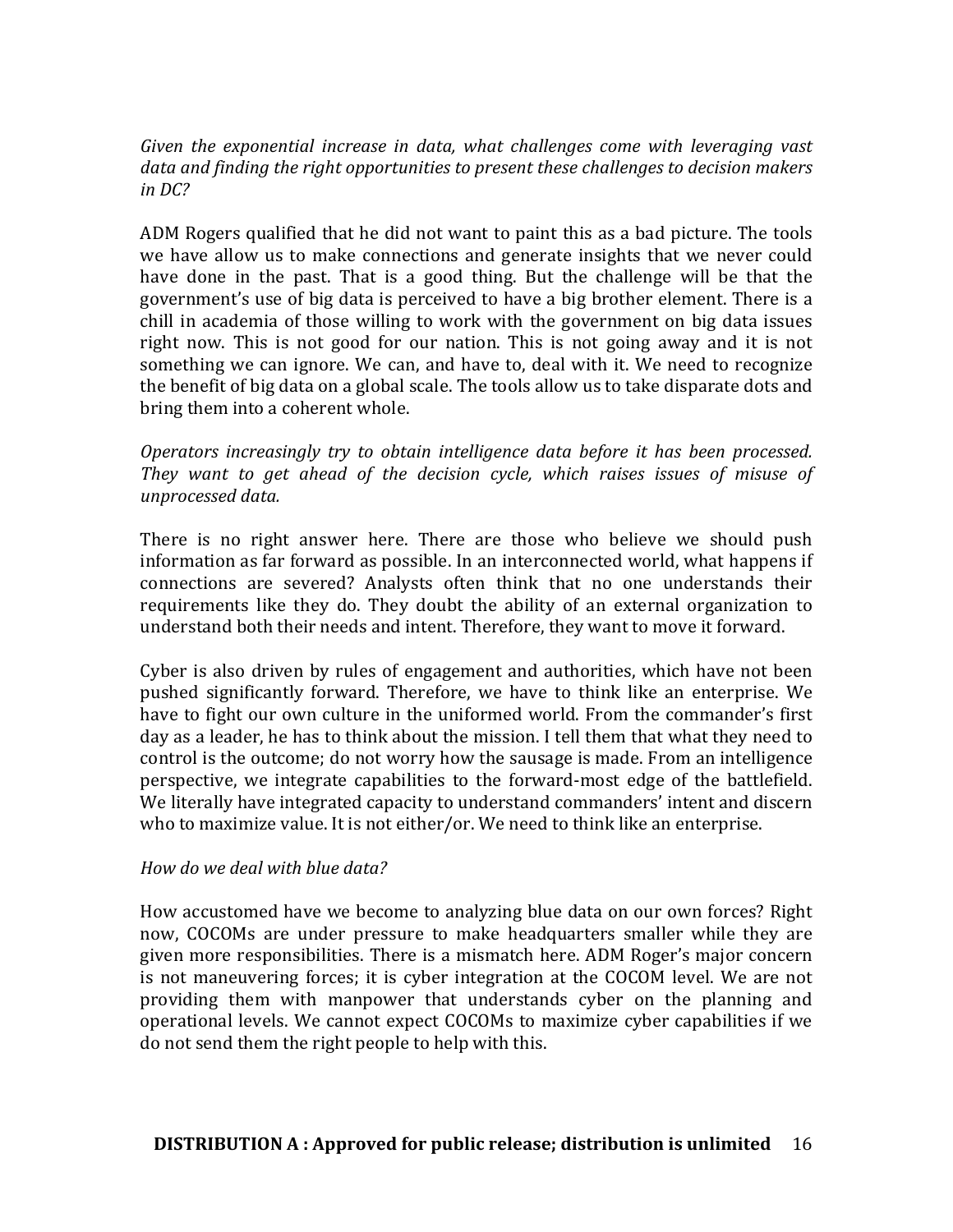Historically, basic maneuver elements were the easiest to generate. The hardest is expertise in headquarters. When you build something from the group up, it takes more effort to generate capability. We forget this lesson.

*There are good guys and bad guys out there. One factor you may want to consider in calming the American public is how we deal with ethics inside intelligence. Have you considered setting up an Institutional Review Board (IRB) to inject ethics scrutiny* before you launch a new data system?

In 2008, FISA told NSA it had a problem with controlling and protecting data. In 2009, his predecessor implemented an incredibly formalized systematic multilayer compliance mechanism that covers data and tools. That mechanism has been evaluated by two presidential reviews. Both reviews came back and said that the NSA has not tried to undermine rights of citizens and has a comprehensive compliance framework. Unfortunately, Snowden did not steal compliance mechanisms or insights on oversight and compliance. He stole insights on some amazing technical capabilities and said we were using them indiscriminately. We have amazing technical capabilities; we do not use them indiscriminately. We use them in compliance with the law.

We are close to the tipping point where we can have a dialogue without screaming. We have become a society where the louder you speak, the more righteous you feel. He encouraged a broader debate on compliance and oversight.

*Regarding privacy, Presidential Policy Directive 28 talks about the extension of privacy* and civil liberties regardless of nationality. It seems to be extended across the globe. In the National Security Council staff, that guidance is bleeding into other areas.

Should the US provide legal protection to every US person? We define person broadly in the US to include citizens and corporations. What are the implications of extending protections to persons around the globe? This will really slow us down. For example, would we need a warrant to collect on a non-US citizen abroad? Do we need that for every target in the world? We interpret PPD28 to mean that we need to comply with all laws and authorities, which we do. The next conversation is do you want to move beyond that to something else? It will involve tradeoffs. It has huge implications for national security. We could do it, but there would be tradeoffs.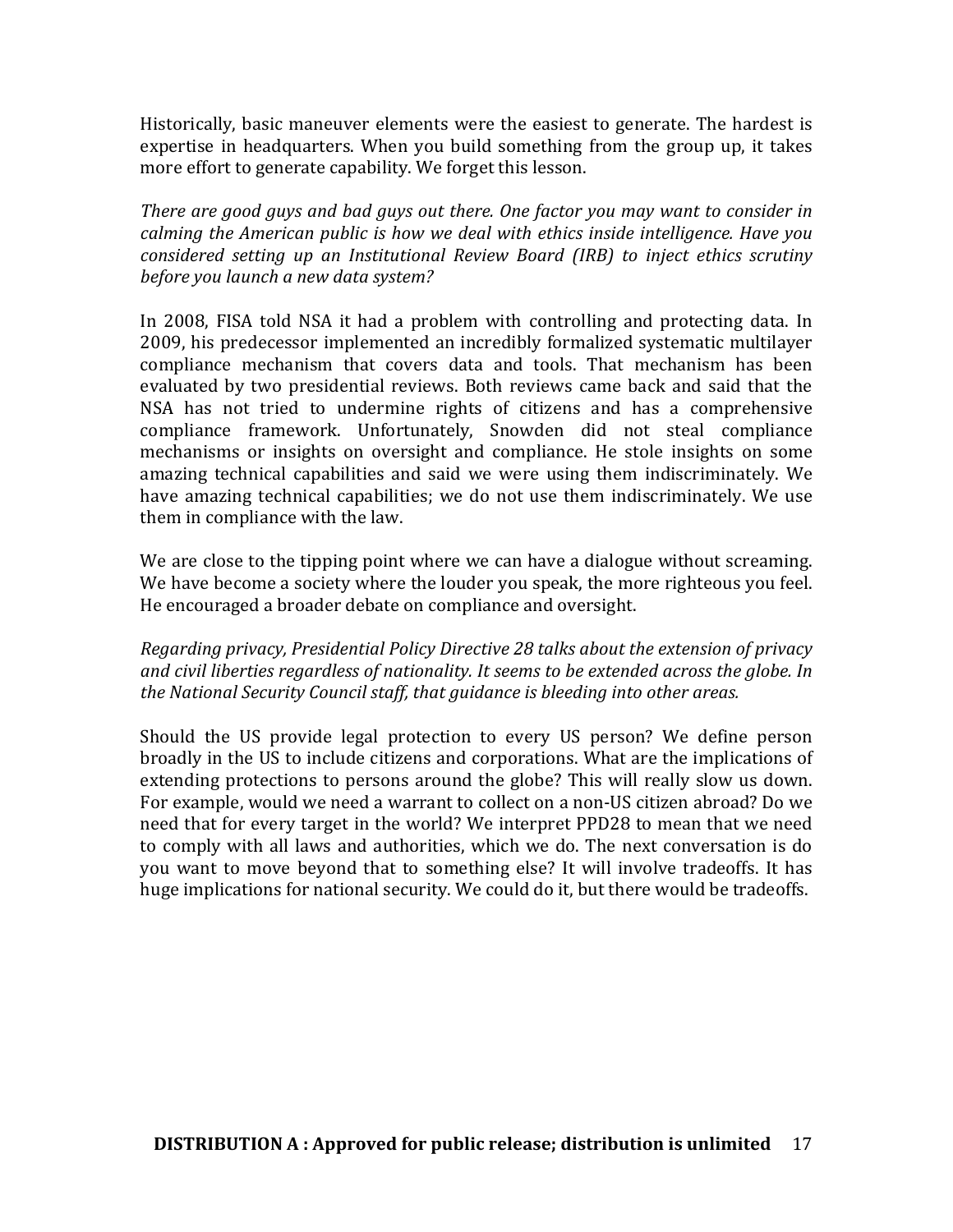# **Panel 1: Complexity, Interdependence, & Emergence in an Interconnected Information Age**

The age change we are experiencing is the central issue facing the U.S. today—with all of its threats and opportunities. It is essential to understand the nature and character as well as the dynamics of the Information Age.

Panel Members:

- CAPT Todd Veazie (NCTC)
- Dr. Wayne Porter (Wikistrat)
- Dr. Mike Vlahos (Johns Hopkins University & U.S. Naval War College)

CAPT Todd Veazie, NCTC, moderated the panel. *Captain Veazie is assigned to the National Counterterrorism Center where he leads a team producing counterterrorism* net assessments. Prior to this he served as the Executive Director of Joining Forces in *the Office of the First Lady at the White House. He was born in Washington D.C. and* earned a Bachelor of Science degree in Marine Science from the University of South *Carolina and was commissioned in 1986. After commissioning he reported to Basic* Underwater Demolition/SEAL training and graduated in Class 140. Veazie is a career *Naval Special Warfare (NSW) SEAL officer and has served in east and west coast SEAL* Teams and deployed to over fifty countries around the globe leading SEAL formations *in* execution of combat and peacetime special operations in Latin America, Europe, Africa, the Western Pacific, and the Middle East. Command tours include SEAL Team *SEVEN* in San Diego, Naval Special Warfare Unit THREE in Bahrain, as well as duty as *Commodore, Naval Special Warfare Group FOUR in Virginia Beach. He has served in numerous staff assignments that include personnel policy at the Bureau of Naval* Personnel, the Assistant Chief of Staff for Resources, Requirements, and Assessments for the Commander, Naval Special Warfare Command, and in the Operations *Directorate* (13) on the *Joint Staff at the Pentagon.* Decorations include the Legion of *Merit* (3), the Bronze Star, Defense Meritorious Service Medal (2), Meritorious Service *Medal* (3), and various other awards. He is also a 2003 Graduate of the National War *College earning a Master's Degree in National Security Strategy. Captain Veazie has* been married to his bride Vanessa for 23 years. They live in Alexandria, VA.

CAPT Veazie introduced the panel and noted that the information age transition is rapidly taking place and, as a result, a new set of rules are being developed that are creating new global commons. Age transitions are typically defined by dislocation as people try to begin accepting the rule changes that result from transition. Often times, instability and violence arise during these age transitions. Following the Cold War, a rise of networks underpinned by information technologies enabled the networks to do new wonderful, innovative things, but also provided them the opportunity to take a new destructive and violent path if desired.

CAPT Veazie added that in today's rapidly changing environment, we need new metaphors. The metaphors of the past are breaking down with the new, incredible complexities of the world today. Furthermore, there is an incredible amount of data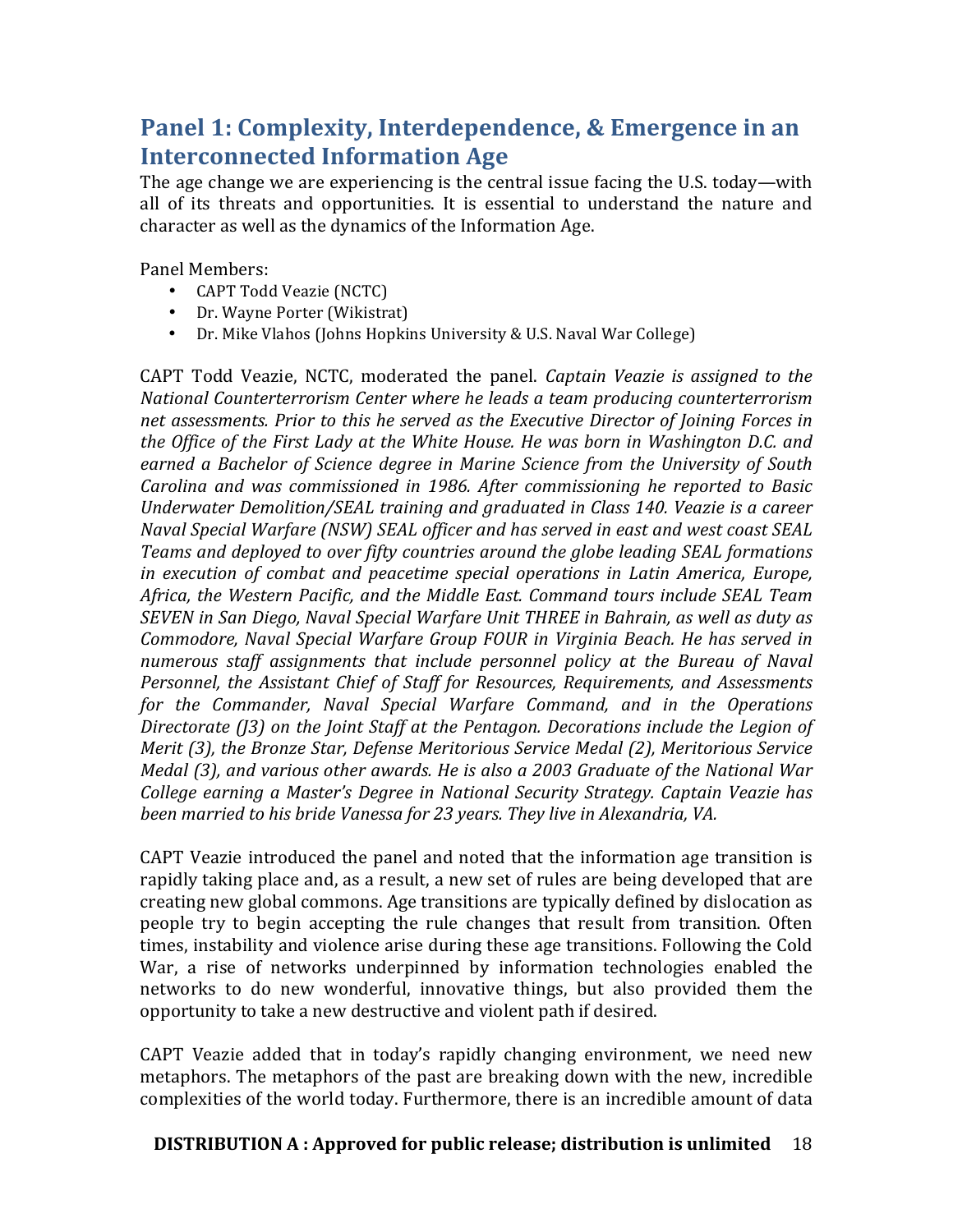constantly being collected in the world today, but the ultimate challenge is figuring out how to make sense of the signal in all of that noise.

# **Dr. Wayne Porter, Wikistrat**

Dr. Porter spoke about the *National Strategic Narrative*, which he helped to develop as a means of understanding the evolving United States role in a very new strategic environment. The basic idea of the *National Strategic Narrative* is that the United States needs a strategy to sustain its enduring national interests in a way that values and characterizes itself as American. It is pretty clear that over the last 20 years there has been a significant ethical shift in terms of certainty. The world today consists of a very complex and uncertain environment characterized through interconnectedness and increased competition over resources.

We are in the midst of the greatest epochal shift for civilization since the Age of the Enlightenment—or Age of Certainty as it came to be called. Just as the enlightenment era led to the industrial age, people are beginning to wonder what will follow the information age. This new age is characterized by digitization, exponential access to information, and cognitive innovation. As a result, it is time to shift our focus beyond predictability. In today's environment, it is hard to believe that we are able to predict anything. Instead, we need to focus more on sense making. The world today is overwhelmed with data and we need new tools and methodologies to use this data to make sense of an uncertain environment. We need to stop focusing on risks and threats, but instead start focusing on opportunities to shape the rapidly changing environment. We must start understanding the dynamic, non-linear feedback (i.e., time delays and effect) that is part of all complex systems so we can begin to overcome policy resistance as short term solutions to problems that only end up causing second and third order effects to the problems we are trying to solve.

Ultimately, the United States needs to become more strategic and adaptive in its planning. The only way to do this will be if we can transition away from the expert approach of trying to filter huge amounts of data through a small panel of experts, and instead create platforms that can help us leverage bounded crowdsourcing, which is a multidisciplinary approach utilizing people who can look at a large problem through diverse perspectives and present alternative outcomes to help us understand where we are going in the future and how we can adapt.

# Dr. Mike Vlahos, John Hopkins University and U.S. Naval War College

Dr. Vlahos began by noting his belief that information itself represents an artifact information is something that we make. The reason we use terms like "data" to describe information is because the term "data" has a clinical ring to it. Data is external—it has a validity of its own. On the other hand, information is something that we have created and shaped to our purpose. As a result, we use information as the brick and mortar of reality. If information is thought about as a human-crafted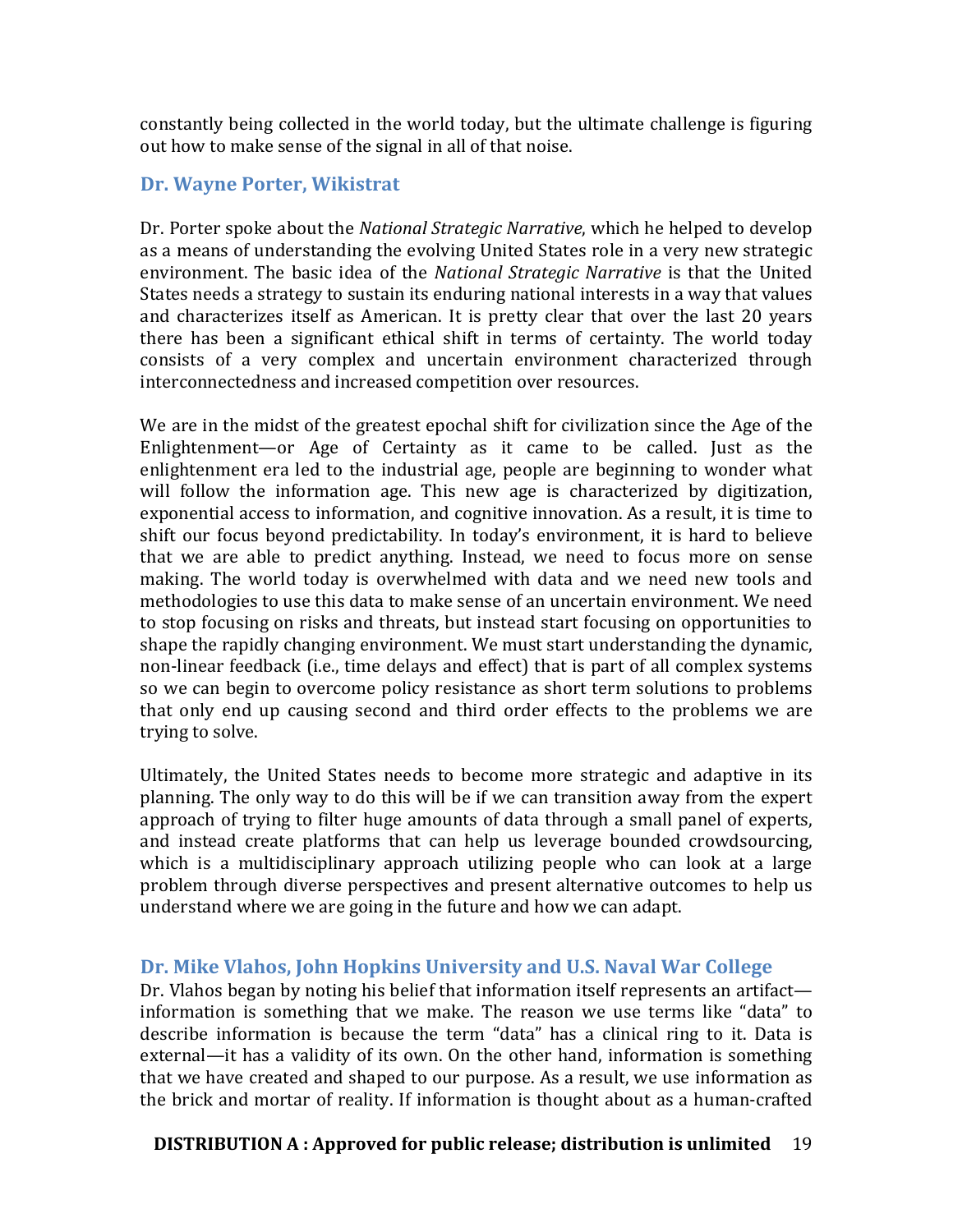reality artifact, then we can begin to see the importance in understanding the way in which we absorb information and then assemble and sculpt it. The key is in understanding what humans do with information. The ways in which we do things with information help to explain who we are. It will also help understand the limitations to which we understand actual reality. The competing needs of our reality tell us how we need to use information to tell ourselves the story we want to hear.

Our belief systems are shaped by how we want to put information together to tell a story. Therefore, it is critical to examine the nature of our own belief systems. However, analyzing things that we "know" to be true is something that Americans will never do. Questioning the belief systems that we have always known to be true is something that is not likely to happen. This creates a fundamental problem. It is crucial that analysts are able to find a sense of detachment, but it is extremely difficult to train someone to question their own belief systems. Thus, it is very difficult to develop a core of analysts who will stand back and be able to have a sense of detachment from tapping into their belief systems when analyzing a problem. 

The world today is in an age of transition. Throughout the transition periods of the past, it is clear that the most important factor in determining the success or failure of world systems during times of transition is the system's willingness or resistance to accept change. In reality, today we are rather conservative and overall resistant to change. Even though the present system is in tremendous tension, it is still resistant to change. Historically, past systems have typically unraveled because the elites of the system were resistant to change and instead believed they could use force to remain in power. However, it has been observed that the use of force often comes to the detriment of those in power and the overall system.

#### **Discussion**

#### Has work been done on *identifying attributes* of resilient systems and the societies that *can be used to characterize them?*

Dr. Porter noted that he does not like talking in terms of resilience. Resilience can be characterized as the ability to overcome something and then keep going. Resilience is different from sustainability, which is the ability to move forward. A greater emphasis should be put on how systems interact with each other in a sustainable way going forward. It is often difficult to look backwards at previously resilient systems because the today's environment is incredibly different from what it was in the past.

Dr. Vlahos agreed with Dr. Porter's preference of using other descriptors than simply resilience. Additionally, when looking back, it is crucial to specifically frame how you define what is actually a lesson learned from the examination.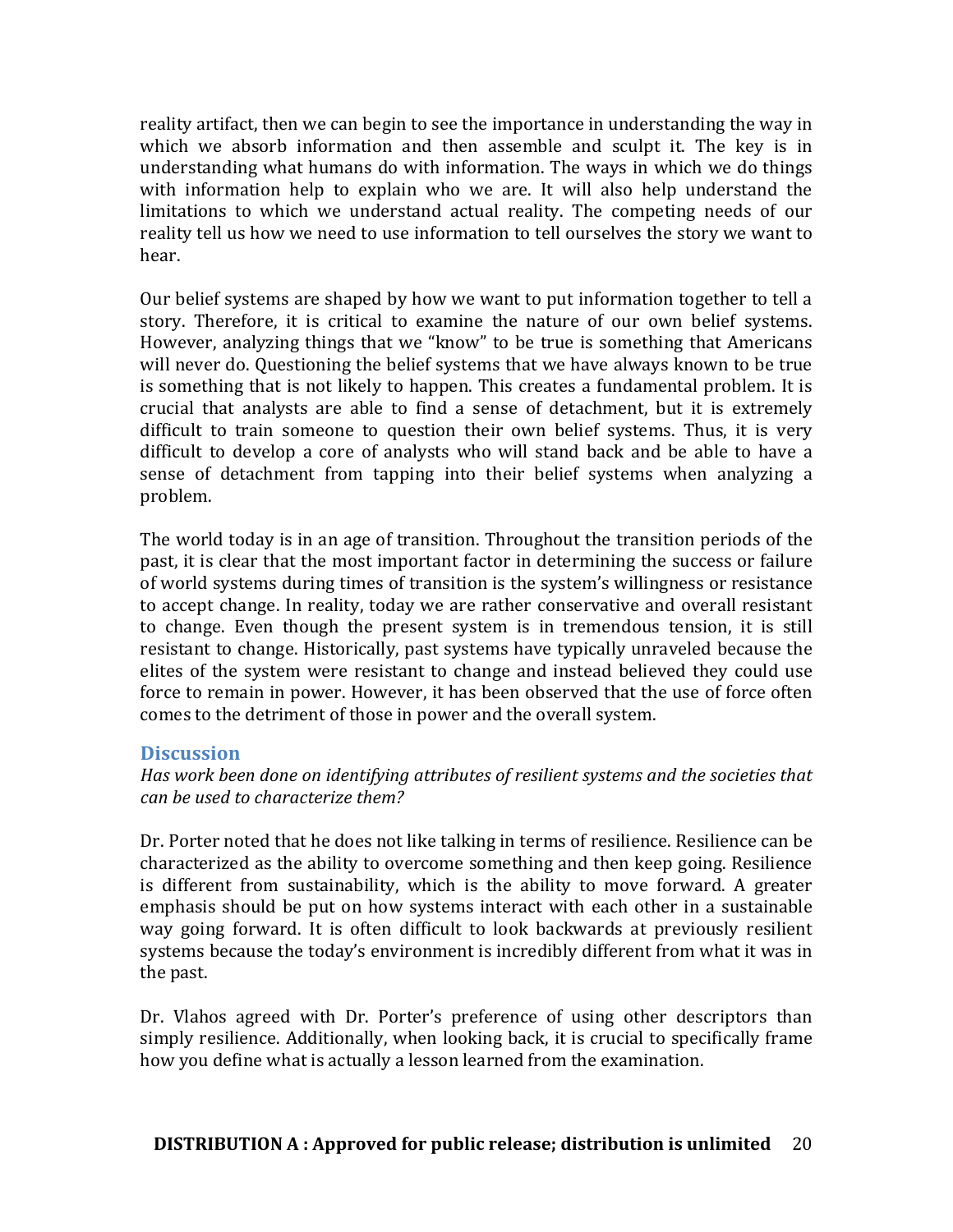*With respect to the process of change, with the billions of people on the world today it is* farfetched to think that everyone can change. However, incentive systems within the *United States and its institutions exist that seem inappropriate for our current world. Consideration should be put into thinking about how to alter some of these processes.* Do you have any idea how to change incentive systems in these big institutions?

Dr. Porter responded that it is difficult to maintain the aura of entrepreneurial and intelligence dominance when the U.S. education system is in the shape that it is today. Our current system was developed when we were an agrarian nation and is currently out of date. It is important that we begin to understand that there are elements of critical thinking that need to be used to examine of our current internal systems and cultures. The United States should look at some of the more effective education systems in the world and try to map some of those within its own borders as test beds.

Dr. Vlahos added that one of the biggest problems that exist today is denial. For example, the tenure system that exists at universities in our country is a great example of this denial. Presently, we are observing an abusive hollowing out of the disciplines at the core of our culture. Part of the problem is that we have a society that is ruthless and wedded to a single standard of value.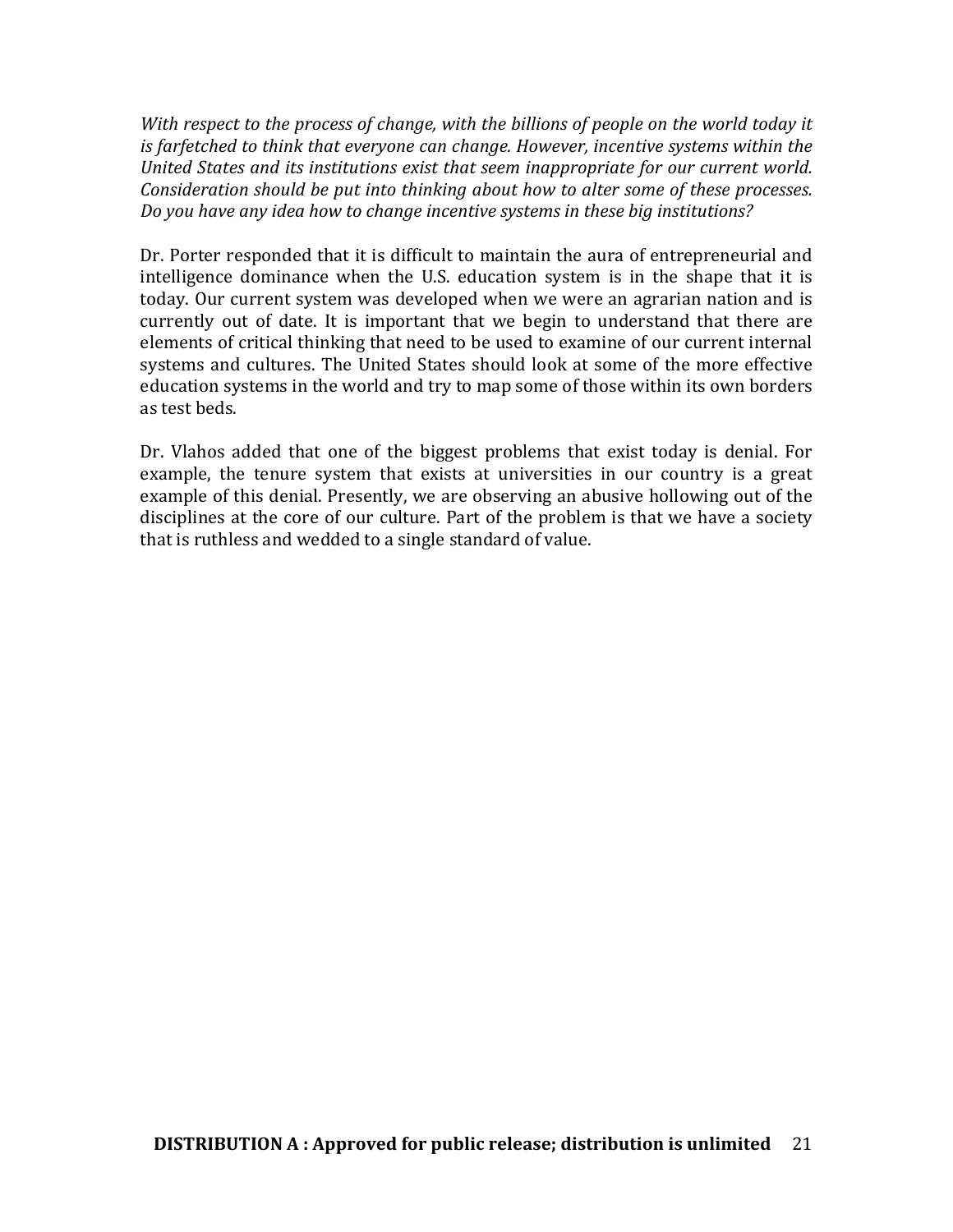# **Panel 2: Setting the Stage: The Information Age, Networks, and National Security**

This panel provided a preliminary discussion and overview of issues surrounding the information age, networks, and national security. Furthermore, the panel offered thematic questions for subsequent panels. Key questions examined by this panel include the role of big data in the context of national security, the key dynamics shaping emerging geopolitical structures, and hoe the world is being shaped by the information age and connectedness.

Invited Speaker:

• Mr. Josh Kerbel (DIA)

Panel Members:

- Dr. Dana Eyre (SoSA)
- Dr. Randy Kluver (Texas A&M)
- Dr. Laura Steckman (WBB)
- Dr. Regan (Booz Allen Hamilton, EUCOM)

#### Dr. Dana Eyre, SoSA

Dr. Eyre introduced the panel and noted that the information age is both a reality and an ascendant rhetorical device for understanding. As a reality, the phrase describes a large number and variety of technical changes, ranging from sustained increases in processor and storage capacity, and volume of data, to the proliferation of networks, as well as a large number of other changes enabled by these technical capacities (e.g., the rise of web commerce and rapid delivery services, or the rise of "many to many" communications). As a complex rhetorical device, the idea of the information age at the same time enables us to see these changes, conceals other changes, and distorts our understanding of the changes. The label "information age" could have been applied in the era after Gutenberg's revolutionary achievements, or to the  $19<sup>th</sup>$  century that witnessed the invention of standardized worldwide time keeping, the telegraph, and modern bureaucracy (itself an information storage and handling revolution). These technical developments resulted in massive social change, and robust growth in both state and corporate capacity, yet we don't think of them as "information" revolutions. Instead, our understanding of the 19th century, as well as our understanding of conflict and international relations inherited from that  $era$  (e.g., through the vocabularies of Clausewitz) is dominated by other metaphors of the era, particularly kinetic physics  $(e.g., friction, center of$ gravity, force) and rational choice (e.g., the state as a unitary actor, national interest). It is critical to be aware of the dual nature of the phrase "information age" because it is not only the technical changes that change the world, our beliefs, our anticipations and our fears about these changes, also change the world. Rhetorical devices such as "the information age" (both a metaphor and a synecdoche) both shape our understanding and in turn shape the world. The way we use these metaphors sinks into our thinking, their rhetorical nature is forgotten, and they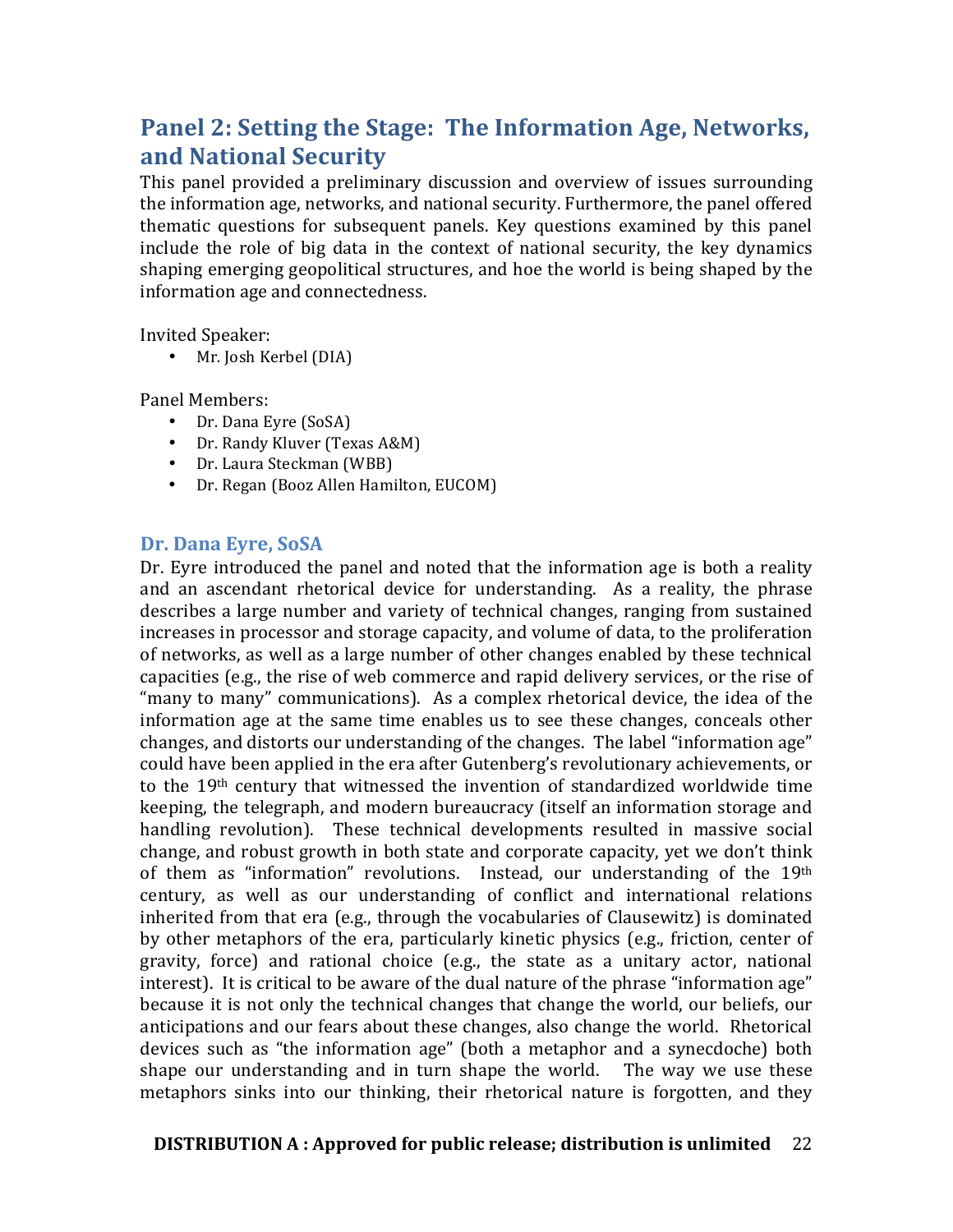shape the world in which we live. The idea of the information age should highlight, not only technical changes, but also our increasing visibility into the psychological and sociological processes of perception, sense making, and social construction of reality. If we are to adapt, successfully, to this "information age" we must constantly interrogate the world, the technical and physical changes, and the ideas through which we understand the world. The talks in this panel do both  $-$  challenging our understanding of the information age, and how conscious we are of our understanding. 

### **Mr. Josh Kerbel, DIA**

Mr. Kerbel discussed complexity and simulation in the context of the intelligence community (IC). He asserted that the notion of "increasing complexity" is the great post-Cold War cliché of Washington DC—not because it is not real but because the government seems not to change that much. This is certainly the case in the intelligence community where many analysts have rebelled against the notion of increasing complexity. These analysts argue that the world is increasingly complex, but it has always been so. They are not entirely wrong. However, the last 30 years have seen complexity increase at an unprecedented rate and scale. In particular: 1) China became a fully integrated of the international system, 2) the USSR collapsed its remnants connected to the broader international system, and 3) the information technology (IT) revolution allowed people down to an individual level to not just "be reached" but "to reach" heretofore impossible numbers of others. Mr. Kerbel believes that these three factors in combination constitute a revolutionary—not just an evolutionary—change in the global strategic environment.

Often times the IC is somewhat in denial in thinking that all it needs to do is get better at things it has traditionally done. For the IC, this is critical thinking and there are numerous critical thinking classes offered throughout the IC. However, the IC has completely neglected creative thinking. Creative thinking is the hard part. Some wonder if creativity can even be taught? In reality, from an IC perspective, it is crucial that creativity is taught—or at least cultivated—because there is no way we can fully understand a complex system by simply critically breaking it down. We need to creatively think about how the system is put together-interconnected. Unfortunately, the IC is often creativity averse. The notion of creativity in the IC is often a no-go zone. Indeed, the USG as a whole has a creative thinking problem.

Within the IC, most analysts think according to four basic analytic rules: 1) the world is additive, 2) cause and effect is identifiable, 3) repeatability, and 4) input and output are proportional. These are reductive rules that underpin much of the thinking within the IC. As effective as this kind of rule-based-critical-thinking can be for understanding complicated challenges, it is often problematic when misapplied to highly interconnected, complex phenomena. Quite simply, complex issues tend to defy the behavioral conclusions that these rules promote. Indeed, complex phenomena can only be understood and anticipated via holistic, syntheticcreative!—perspectives that break these analytic rules.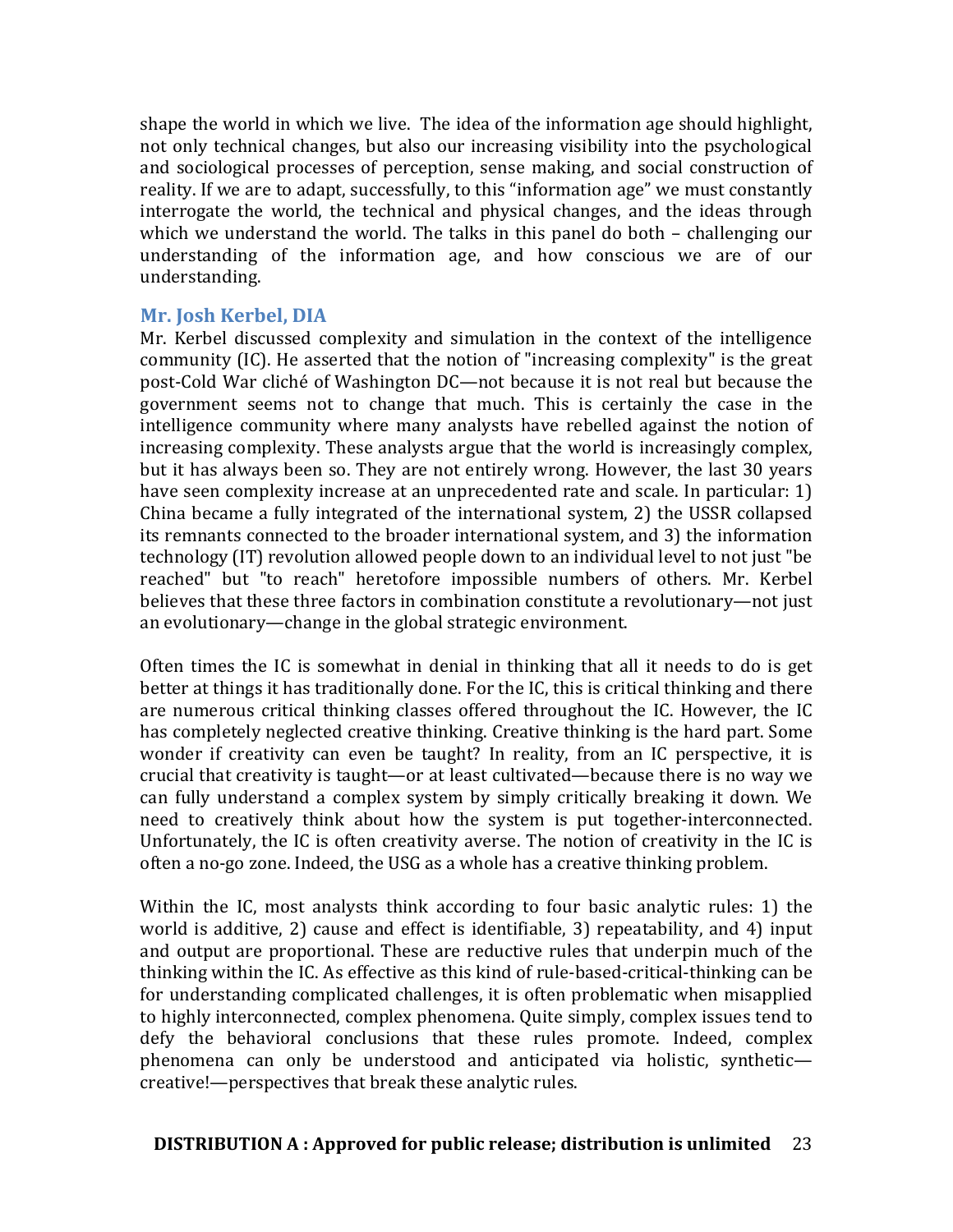There are many ways the IC might start to attack this excessively critical-anticreative-mindset. However, for the purposes of this panel, one of the most powerful approaches would be to make the use of synthetic methodologies (gaming, simulation, red-teaming, and so on) mainstream-vice "alternative"-analytic activities. This, in turn, would allow for greater consideration of U.S. policysomething that is too often lacking in IC assessments, especially when the US is such an influential shaper of, and responder to, global developments.

In sum, creative thinking is now a vital-and fundamental-ability that needs to be carefully cultivated, incentivized, and valued by any organization that seeks to remain relevant in this evermore complex world. This is true for the IC and by extension the entire USG national security apparatus.

### **Dr. Randy Kluver, Texas A&M**

Dr. Kluver discussed information in society. Information is nothing new. What is new, if anything, is the role of knowledge networks. In thinking about the theory of communication power, an abundance of information does not equal power although access to information can be powerful. Moreover, having different information or better information does not necessarily equal power either. When thinking about power, it ultimately comes down to the ability to define reality. A communication power is a power that helps describe reality and drive metaphors central to communication.

Social networks have always been part of our reality. What is different today is that the smaller networks have begun to rival the power of the nation state in defining our reality. One of the critical components of this is the ability to facilitate information flow between networks. In addition to having more information, we are now operating in a world where logics have changed. A logic is a way in which we receive, process, transmit, and act upon information. There is logic to traditional media. There is a different logic to new media. There is a different logic to today's networks, and this is changing the geo-narrative of the world.

Communication is the key to the theory of power. Drawing upon Manuel Castells' Theory of Communication Power, there are two primary tools of influence. First is the power of switching. This includes the ability to create new networks, change network linkages, or disrupt network formation. Second is reprograming, or changing the values, skillsets, and knowledge sets within a network. Geopolitical power is thus grounded in these two techniques.

# Dr. Laura Steckman, WBB

Dr. Steckman discussed social media as big data and whether or not we are looking for the right things in the right places. It is often difficult to define social media because social media is different for everyone. Social media is not a new concept people have always communicated with each other in their networks. What is new, however, is the vast access to social media that now exists because of the Internet.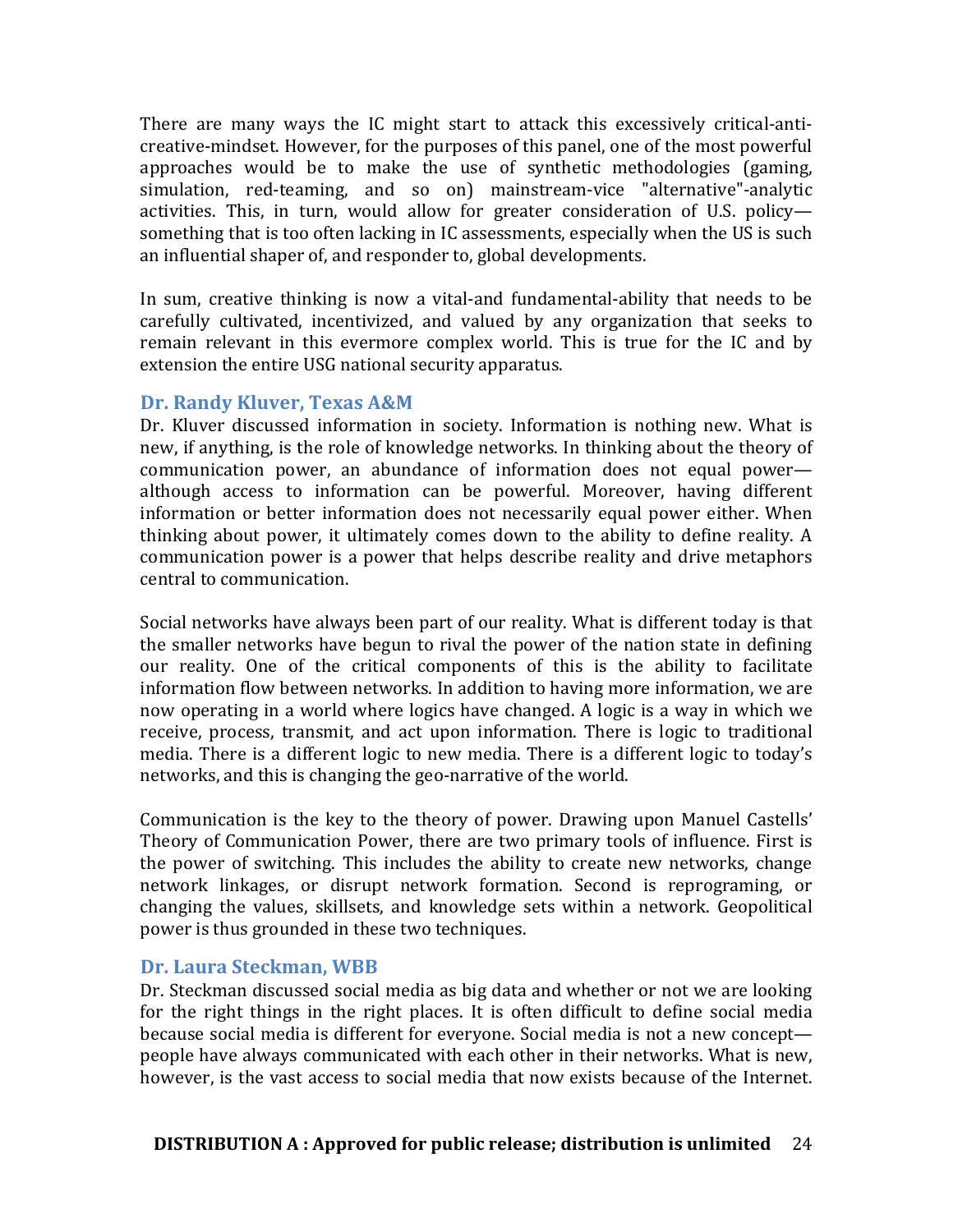The Internet adds an extra level of complexity and rapidity to social networks and social media.

Twitter is the new phenomena of social media analysis, but it is important to always ask if Twitter is the right place to go to answer a specific question. Different cultures and societies use social media differently. They often prefer platforms that are unknown in the West and therefore overlooked for analytical purposes. If we are going to analyze the information that is available from social media, we should also understand how different people in different parts of the world use and understand social media. Such an understanding would permit us to map the information environment, which currently remains under-defined and opaque, and to derive conclusions that are more meaningful from analyses of the environment.

#### **Dr. Regan, Booz Allen Hamilton & EUCOM**

Dr. Damron discussed big data and open source information at EUCOM. Data becomes "big" when its structural characteristics (e.g., Douglas Laney's "volume, velocity, and variety") become issues themselves (storage, algorithmic efficiency, unstructured data management, etc.). Such data requires a paradigm shift from *data* sharing to *access* sharing because transferring such massive amounts of information is impractical; what is needed is the ability to query the data directly and run analytics on the germane subsets in as near to real-time as possible. Intelligence could learn much from the private sector in this regard. For example, data from classified programs with one-off tasking procedures are generally *not* available for aggregation and analysis that could provide insight into emerging or evolving trends. Big data is typically in two flavors: wholly unclassified or highly classified. EUCOM is looking at wholly unclassified big data primarily because (1) Snowden has created a need to increase trust through transparency and (2) unclassified information is broadly shareable (whether with NATO allies and partner nations or European Union institutions and law enforcement entities)—a must in light of limitations imposed by EUCOM's "by, with, and through" authorities.

Big data is generally best for automation of simple and/or formulaic tasks (e.g., recurring reports with updated data) and augmentation of analyst capabilities (e.g., sifting through massive amounts of information to help focus an analyst's scarce attention and time). However, big data is not currently good for automation of complex, adaptive, and/or high-stakes tasks (e.g., targeting) and replacement of human analysts or human reasoning (algorithms display no creativity, no ethics) although it is certainly improving, concurrent with advances in artificial intelligence (AI) more broadly. Big data can be dangerous for at least two reasons. First, the use of normal statistical techniques without compensating for data "bigness" can yield erroneous results. With a large enough dataset, anything can be shown to be related to anything (statistical significance). Furthermore, results can be highly sensitive to variable definition (operationalization—an especially thorny issue in the social sciences). Second, results must be interpreted (substantive significance), which requires knowledge of context and contextually appropriate theory and training to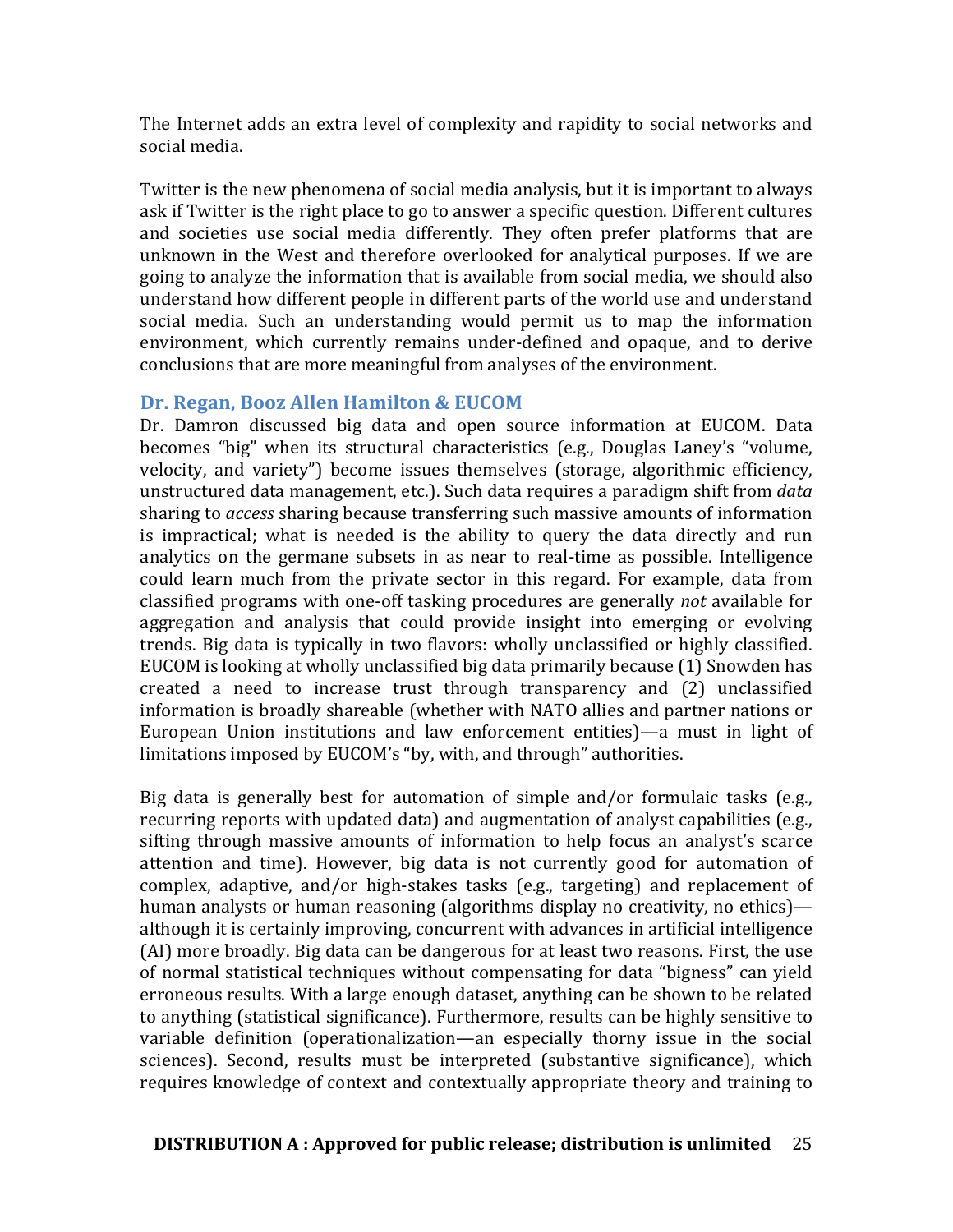recognize and avoid fallacious reasoning. Bottom line: There is no substitute for clear thinking.

EUCOM is currently developing tools for looking at big data. Additionally, EUCOM is working on a development lab. The goal is to create a data and algorithm playground that can be used to test new ideas. EUCOM's Knowledge Commons tool is a big data open-source repository that ingests massive amounts of Web content and processes it via thematic and entity extraction coupled with document categorization and signal detection to provide environmental sensing and scanning to enable analysts to rapidly understand emerging and evolving topics and trends. EUCOM's Savanna tool provides an analyst workspace focusing on information synthesis and production. The tool focuses on relationships between items and explicitly represents analysts' thoughts in mind maps (an analytic best practice). All the data is "live," enabling changes in the data to propagate to all products that use that data, and the tool is highly visual and interactive.

EUCOM intends to share these tools with NATO allies and partner nations to create a Community of Practice in order to share information and insight, enable collaboration/coproduction on topics of mutual interest, develop and share analytic best practices, and ultimately to enhance NATO interoperability.

With an eye toward all of this, ECI2 has begun leading an effort just in the last month to systematically: 1) understand, codify, and verify process/doctrine regarding the use of open source information; 2) assess the potential for collaboration and coproduction with NATO allies and partner nations in an open source environment; and 3) engage in a dialogue to convince others in the Intelligence establishment that open source information has intrinsic value—it is more than just another input to "all source analysis."

# **Panel 3: Geopolitics and National Security in the Context of the Information Age**

Panel 3 explored patterns of conflict and warfare in the information age. Information technologies are changing the character of warfare due to advancements in networking, robotics, command and control, etc. This panel also explored how potential US adversaries might employ information technology to create a narrative that develops sympathy for their cause and hinders US involvement and decision-making during a crisis.

Panel Members:

- Mr. Dan Flynn, DNI/NIC, moderator
- Mr. Paul Scharre, Project Director for the "20YY Warfare Initiative" at the Center for New American Security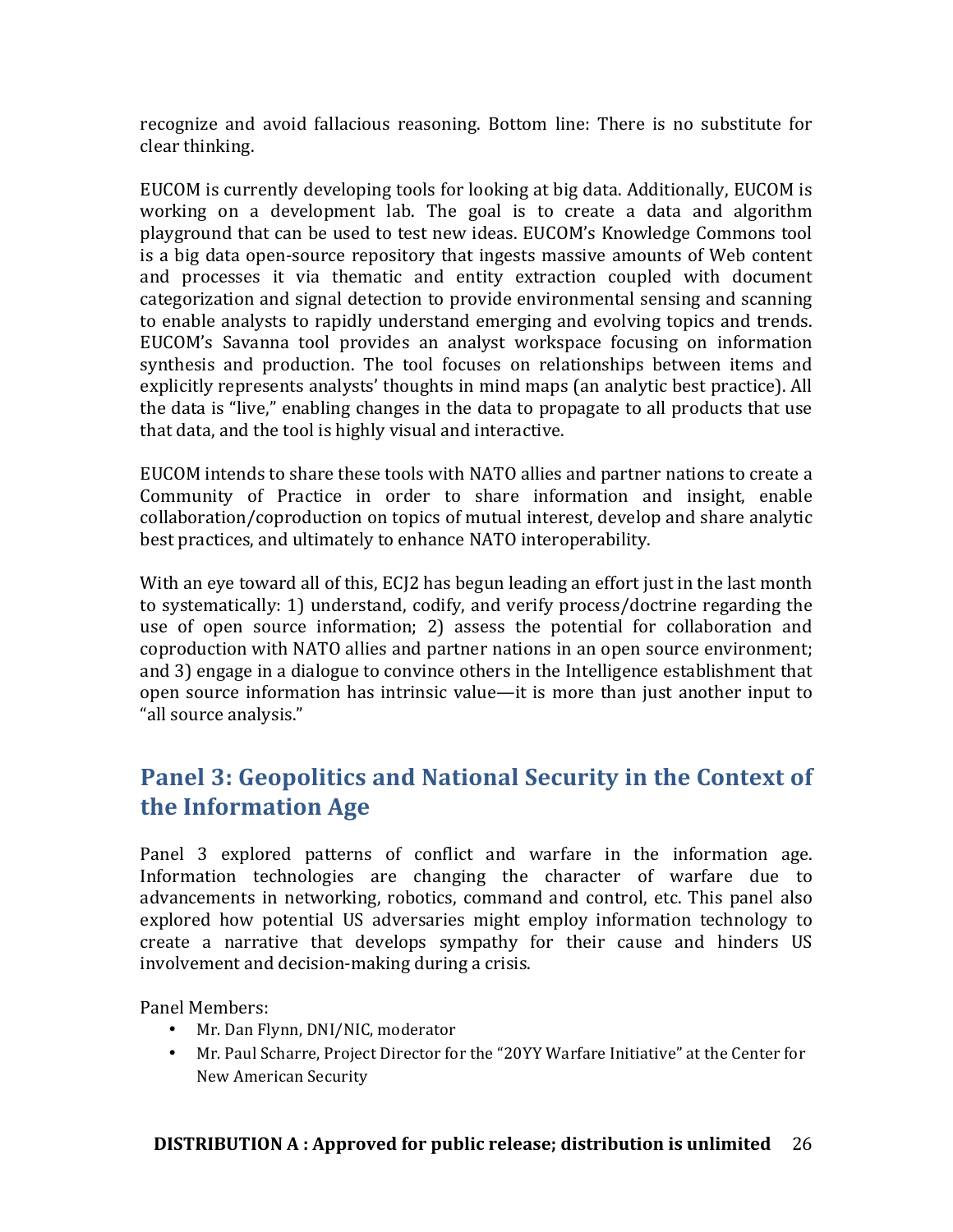- Mr. Dean Cheng, Research Fellow at the Asia Studies Center at the Heritage Foundation
- Dr. Stephen Blank Independent Consultant (formerly with the Army War College)

# **Mr. Dan Flynn, DNI/NIC**

Mr. Dan Flynn encouraged the panelist to take the concepts presented earlier in the day to see how they play out in the national security environment. This panel also was asked to incorporate nonwestern perspectives on the use of information in conflict. The panel discussed how states might exploit the gap between wartime and peacetime—so called "grey zone conflicts"— to advance their interests.

# **Mr. Paul Scharre, Center for New American Security**

Much of today's military technology—long range sensors, networks, precisionguided weapons, and stealth—were born out of the first stage of the information (microprocessor) revolution in the 1970s. At the time, the US Department of Defense was the lead in the information revolution. That is no longer the case. The bulk of innovation is occurring outside of the defense establishment. In the future, game-changing innovations may not come from secret military laboratories.

There are three big IT trends: transparency, connectivity, and intelligence. Large data and information flows freely within IT. It is nearly costless to copy and transmit information. There is a lot more information about the world available than in any other time before. Many physical objects are being endowed with more sophisticated intelligence—cars, aircraft, and refrigerators.

The advantages the US military had are now in the hands of nonstate actors and individuals. In the future, wherever US forces will go, it will be in a world with ubiquitous access to smartphones. Populations can transmit location of US forces in real time. The world is more transparent, more contested, and more lethal for US forces. 

New technologies can be viewed through a series of competitions: hiding vs. finding, coordinating vs. disorganization, understanding vs. confusion, and offense vs. defense, etc.

With regard to hiding versus finding, adversaries switch to hiding to avoid precision weapons. But some advances in physical stealth are not following Moore's law, but finding is. We have the ability to sift through large amounts of data and draw passively from multiple angles through computer processing, such as multi-static radars and other sensing tools. The ability to fuse data makes it easier to sift out noise. In the future, hiding will be increasingly dependent on software-based means of stealth.

With regard to understanding versus confusion, we use a combination of human vs. machine cognition to shift through vast sources of information. We do not have Google for the military dimension to help us sift through information. Increasing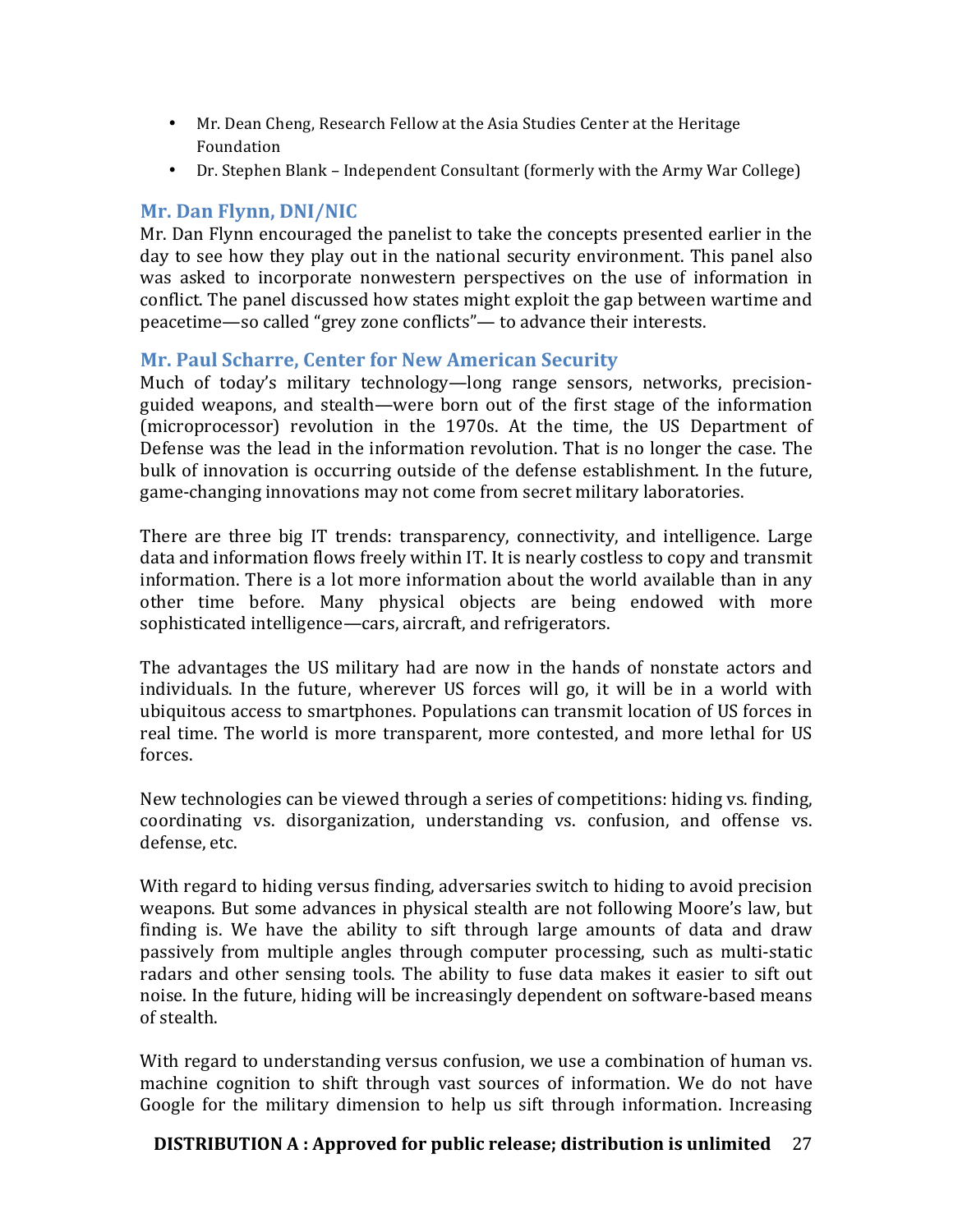machine intelligence will help. But the best chess players in the world are neither humans nor machines; they are human/machine combination. They innovate better together than individually. The human brain is the most powerful computer on the planet; we need to enhance that.

Deception will be important. It is not a new development, but the advent of the information age allows new way to deceive enemies or intentionally decrease their confidence in their data. A key component of warfare is changing the information an enemy is presented with faster than he can process that information and respond, so that the battlefield is constantly shifting, inducing paralysis.

With regard to networking, coordination and disorganization is important. Those who can continue to fight as a network will have the advantage in this domain. Networks have been relatively uncontested; that is not likely to continue. To combat this, we need better doctrine and training. Operators need to learn how to operate in degraded conditions and to shift between them.

Space is a particular vulnerability. The US will no longer be uncontested there. The USG should develop the ability to conduct operations when space/cyber capabilities have been degraded or denied.

With regard to shooting vs. intercepting precision-guided weapons, we can use lasers, electromagnetic rail guns, and counter-swarms to stop swarms.

The USG needs to continue to learn how to shape key populations. There are an increasing number of actors in the space and many are not simply states.

With regard to speed of action versus speed of decision, there is a tension between the pace of military operations and the pace of decision-making. There are ways to build in time for decision makers. The Cold War showed us that we need to have second-strike capabilities. We need to respond in the time and place of our choosing.

# Dr. Stephen Blank, Independent Consultant (formerly with the Army **War College)**

In the last 15 years, the US has waged two wars and lost. Russia is a backward, inferior actor, fought two wars, and won. The USG believes it is in phase 1 with Russia; Moscow believes itself to be in a permanent state of multidimensional conflict with the US. Russia believes it is under attack from the West—that the West is trying to destroy Russia systems of government and wants to establish unipolarity in the world. They are acting accordingly.

The Russians are engaged in unrestricted warfare. They have inherited Leninist ideology that a state of siege exists between east and west and the domestic economy is part of the west. Russia is using all instruments of power in the conflict and has been for years.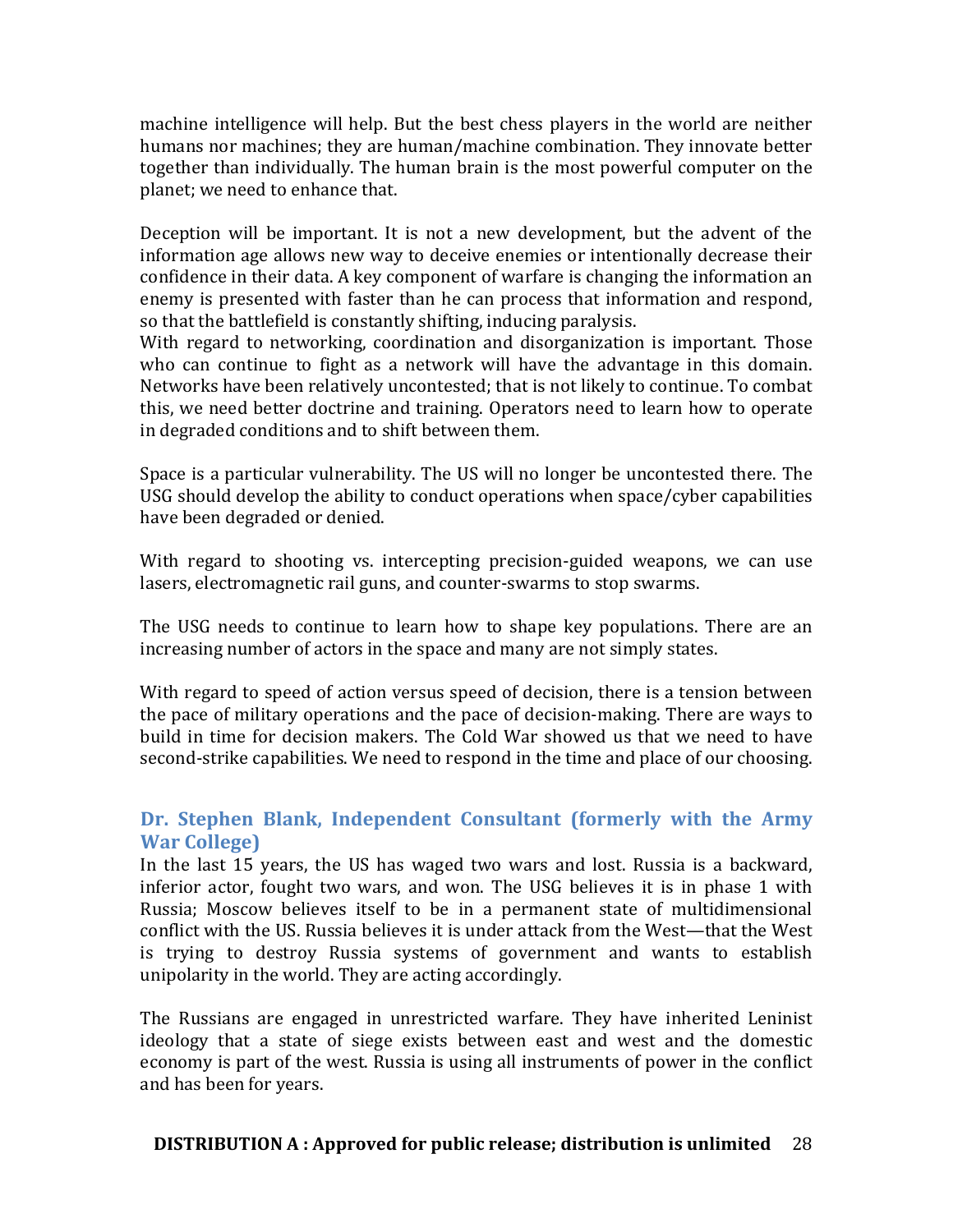If you read Russian literature, about eight years ago, they began to think seriously about warfare with the US after its invasion of Iraq in 2003. They came to the conclusion that this is just a modern kind of warfare. For the Russian military and government, the threat is not just military; it is multidimensional and the key dimension is information.

Russians define information warfare in an antithetical way to us. Big data is only part of it. Russians see information warfare as essential and it includes degrading networks, cyber crime, hacking attempts targeting US industries. They see it as mass political warfare and manipulation. We see this in Ukraine, Europe, and US.

Military operations are designed not only to defeat the enemy physically, but to crush their moral—not just the troops but the people and their government, so does understand and using culturally specific features of the economy though exposure via media. The distinction between military and civilian is disappearing. We need joint civilian and military operations. The Chinese use their own terms for this, but they would buy every word.

The USG does not understand the Russia system. The government has systematically degraded intelligence capabilities over the years. Last October, Dr. Blank met with the Ukrainian opposition. He told them if they signed an agreement with the EU, Russia would invade. Russia thought we knew their decision calculus, but we did not. When the operation came, the USG was caught by surprise.

Information is not knowledge, it is not understanding, and does not give you strategic foresight. And even if you understand "counterunconventional warfare," building perfect bureaucratic architecture is not going to substitute for informed strategic understanding. Their strategic insight has been better than the USG's. The USG has to understand the way they think. They see the world in a state of siege they presuppose conflict with everyone, even China. Information warfare is the main form of warfare, which is political at heart. Political warfare is the only kind of warfare the USG does not do.

The purpose of war is to manipulate political structures through deterrence or panoply of asymmetric measures.

Russia has retained a capability for biological warfare. They do exercises with chemical and biological warfare. They expect to see chemical and biological on the battlefield. They have talked about using information technology as a biological weapon to get in to users' heads.

# **Mr. Dean Cheng, Asia Studies Center, Heritage Foundation**

China is using information in the context of its "Three Warfares" strategy: public opinion warfare, legal warfare, and psychological warfare. Clausewitz said that war is politics by other means, but the Chinese say that politics is war by other means.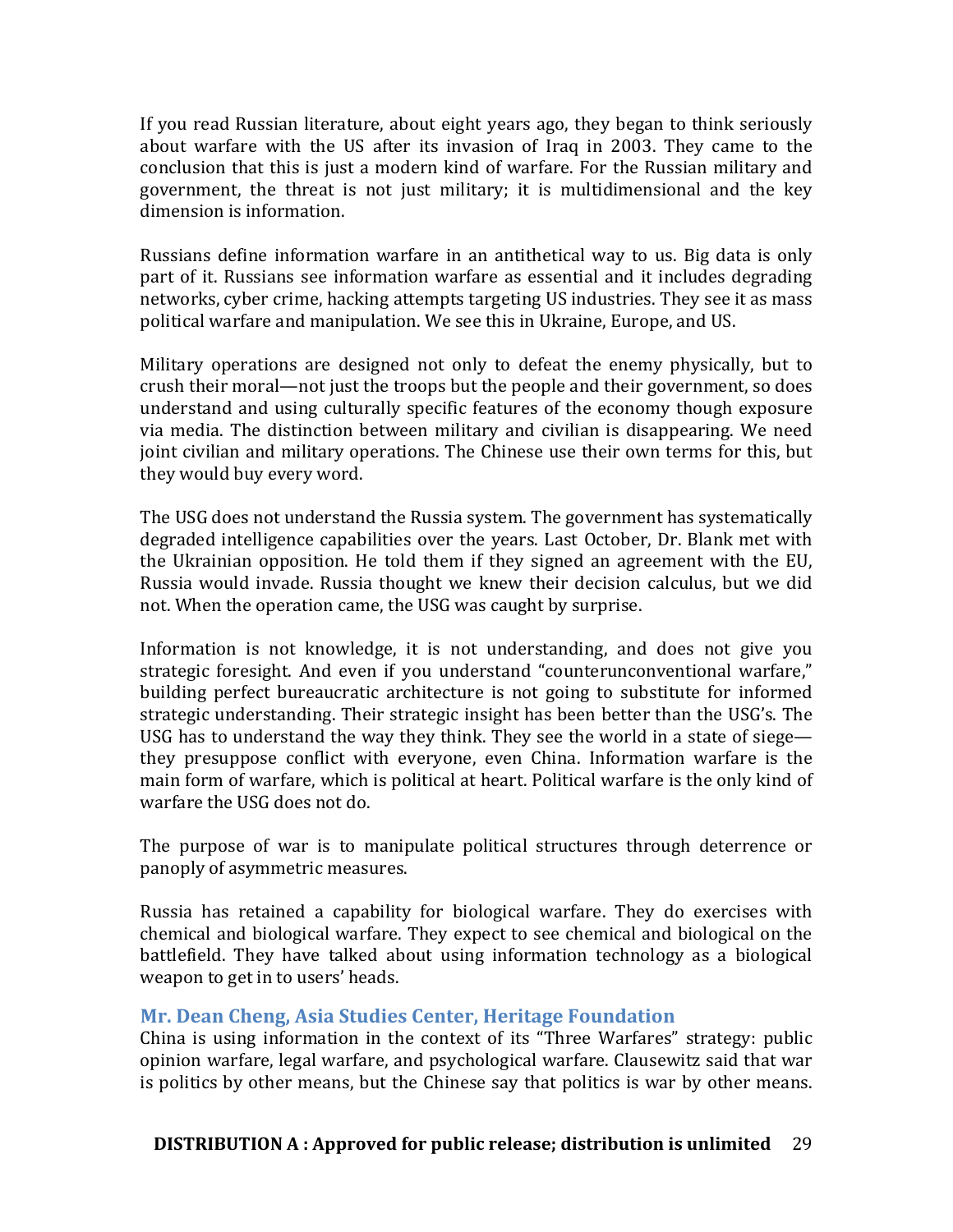For the People's Liberation Army (PLA), political warfare *is* a form of warfare. The main difference is the battlefield, which is human rather than physical terrain.

IT provides greater access to people more than any other form. In the PLA, political warfare is a form of combat that encompasses all nonkinetic strikes that emphasizes political, psychological, and moral operations. Political warfare is a tool of the armed forces. The military plays a central role here. Political warfare is conducted similarly to other military operations. You need to have planning, coordination, and synchronization with other operations.

Political warfare is the hardest form of soft power. The advent of the information age allowed for modernization of political warfare. Political warfare is conducted to secure the political initiative and create and advantage over the opponent. Central to this is the idea of three warfares identified by the Chinese in 2003 PLA regulations and updated in 2010. The operationalization of political warfare includes four kinds of operations.

The first kind of warfare is public opinion warfare. This is the struggle for the venue in which the other two forms of political warfare will be conducted. The audience is the domestic population as well as the adversarial, civilian decision makers. The goal is to preserve positive moral at home and abroad as well as to alter the enemy's situation assessment. It involves channels of mass information to reach foreign and domestic audiences conducted systemically according to a previously determined plan an objective. This is seen as so important; it is an independent form of warfare. It is a constant activity that shapes the long-term environment. We are in phase  $0$ with the Chinese in terms of the public opinion war. The goal is to get one's message across first. It is easier to create a first impression than to dislodge one. In the Chinese view, even before troops move or there are overt activities, political warfare is underway first.

The second kind of political warfare is psychological warfare. It seeks to cause the enemy to second guess themselves and erode confidence. It comprises five tasks:

- 1. presenting one's own side as just (and the adversary as unjust);
- 2. emphasizing one's advantages;
- 3. undermining the adversary's will to resist;
- 4. encouraging dissension in the enemy's camp; and
- 5. implementing psychological defenses.

Psychological warfare is also linked to information warfare, which involves electronic, network, and psychological warfare. This means going after hardware, software, and the mentality of the consumers of information.

The third form of political warfare is legal warfare—arguing one's own perspective is in compliance with the law and the other side's is illegal. Then, if that argument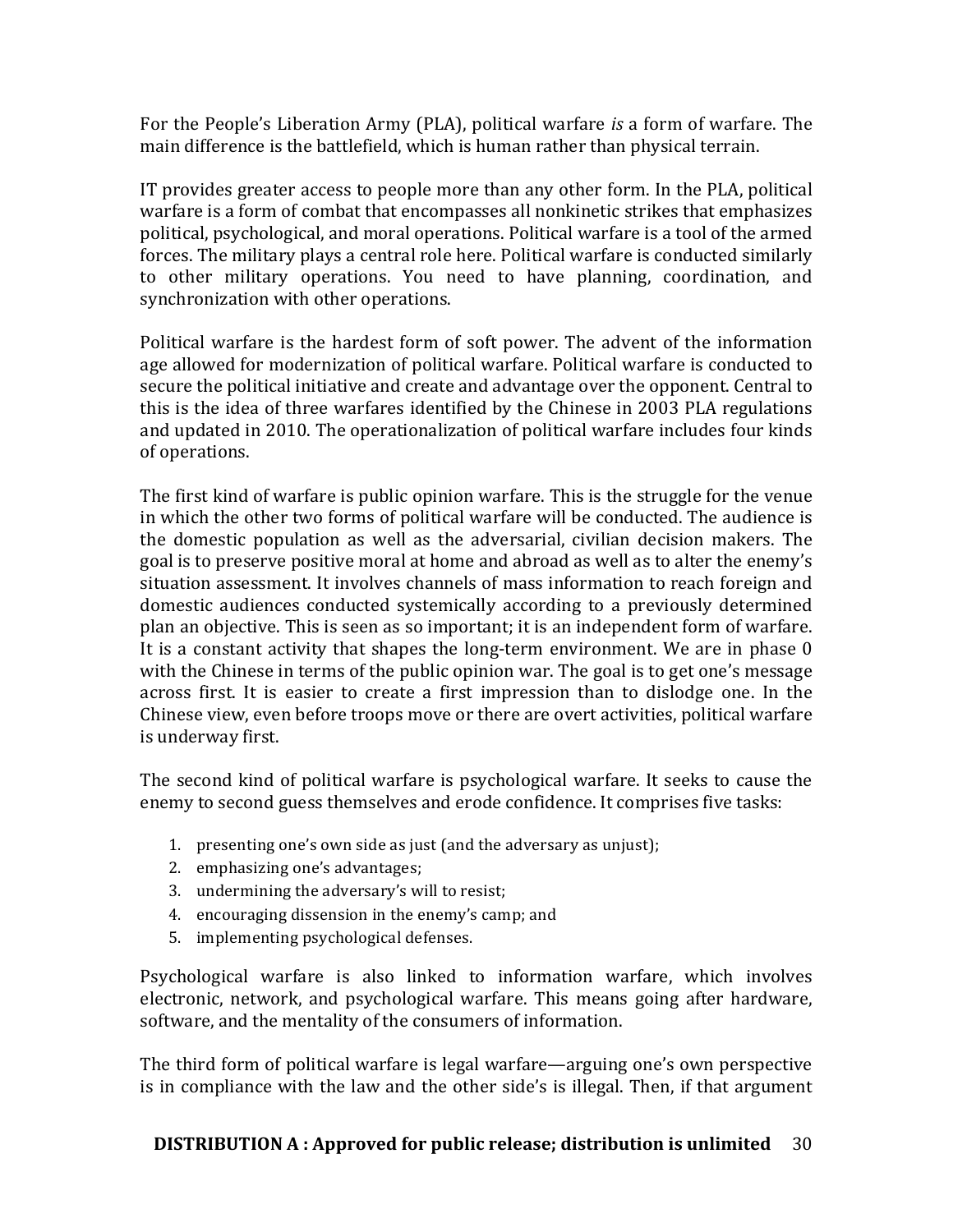does not work, the Chinese argue that they only broke the law because the adversary made them.

Political warfare is conducted in China through the General Political Department (GPD). The PLA is also run through the general departments, not the services. The GPD is responsible for all human aspects of the PLA, not only for political orthodoxy but running legal elements, officer promotion, troop morale, and political warfare. If they had a chaplain's corps, it would be in the GPD. This means that political warfare is not an afterthought. The second most important general department in the Chinese military is conducting it. The GPD is bureaucratically equal to the General Staff Department. When political warfare is conducted, it is done at the highest level. GPD has a direct link to the rest of the Communist party. They sit with the civilian component that facilitates access to civilian resources like media experts. They are bureaucratically and politically linked.

Mr. Cheng presented three takeaways. First, the PLA sees political warfare as a form of warfare. It requires planning and coordination of operations. Second, political warfare blurs the line between peace and warfare, requires peacetime operations and understanding in advance the psychological and decision-making process. Third, it is aimed at pre- and intra-war time periods as well as in the post-war context (this is phase 4). As the PLA doctrine states, political warfare seek to secure the political fruits of kinetic combat.

#### **Discussion**

Mr. Flynn stated that the information revolution is changing warfare; we need to understand how other countries are planning to conduct future wars.

*Counterinsurgency deals with the population. Looking at Afghanistan, what are the* lessons learned from our nascent population shaping efforts there?

Dr. Blank stated that Russia has been fighting counterinsurgency wars for 500 years. They have an enormous amount of experience. The Russians seems to have adopted 2 fundamental lessons from this experience: 1) they come in strong, devastate the enemy in a scorched earth fashion and the adversary usually fails, and 2) they try to find leverage positions in target societies and coopt the plot. Elites that are susceptible to working with the Russians is a much more successful pathway. The Russian empire has always been able to find "Moscow's men." But when they can't find them, they fail. The essential lesson is to define those elites who can govern the country with legitimacy and authority (not power) and bring about a situation acceptable to the US on their own. We have been quite inept in Iraq and Afghanistan in doing so. Karzai's relationship with the US was a disaster as was the relationship with Maliki. We always seem to find the wrong guy. We have to accept what we are dealing with: a SOB, but our SOB. The Russians are not afraid of that tactic. They will ride that horse. When they fail, it because they cannot find their "Moscow's man."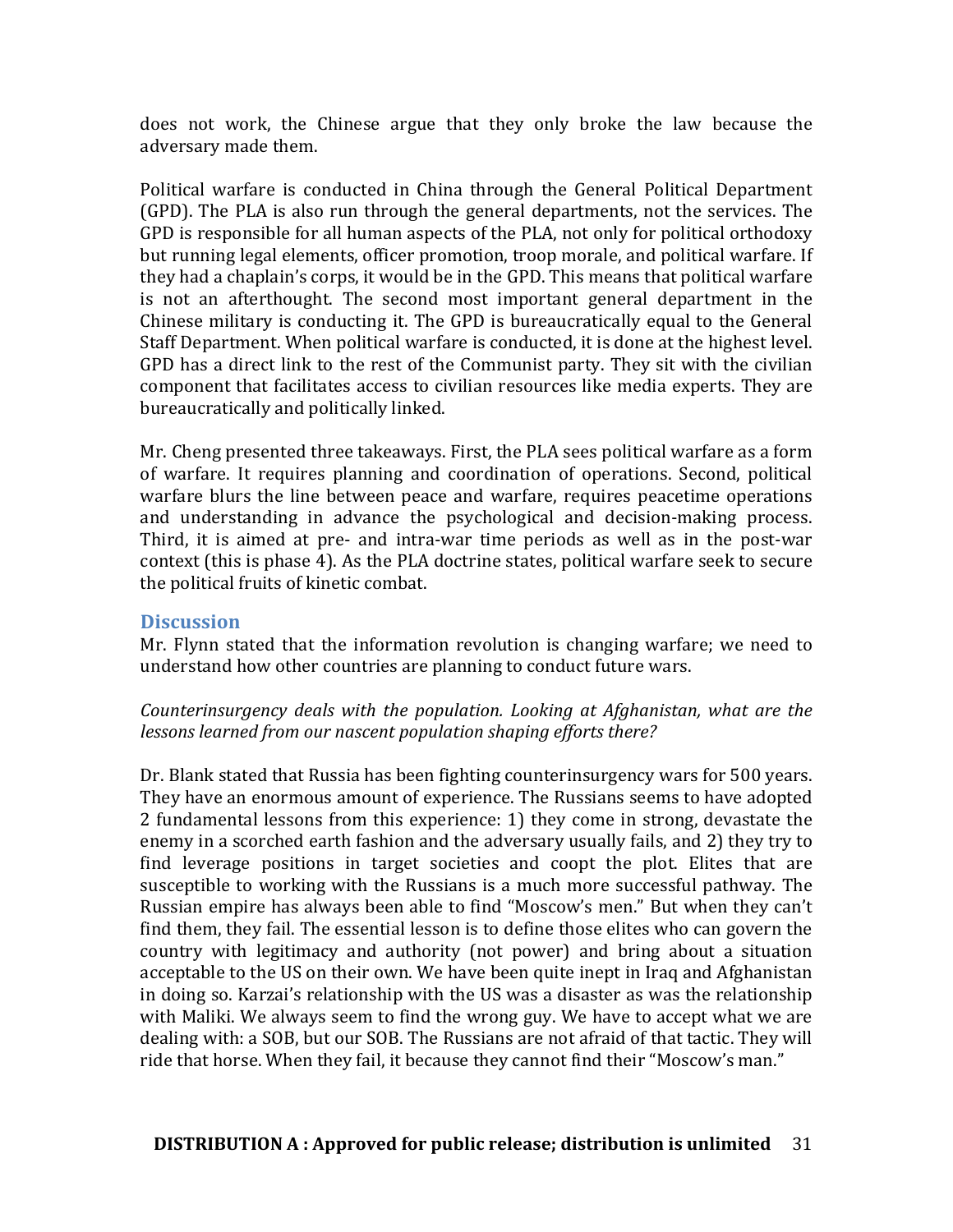*How do you assess China and Russia using political warfare to achieve strategic objectives? How should we compete in space?*

Mr. Cheng replied that China is a status quo power. So are we. The problem is how we define things. We define our status quo based on history. In 200 years, we have had a pretty good run. We like the system and our status quo. But China has a longer history. The Chinese name for China (zhongguo) can be translated as "middle kingdom" or as "central kingdom." China has been at the center of Asia for centuries. Their perspective on the normal state of international relations in their region is very different from the European model. Asia was never a land of shifting alliances like Europe has been. In Asia, what you have is bandwagoning, tributary states. The neighbors offered tribute to the center—China. It was not a bad status quo for them. China wants to re-establish its pre-eminence in the region. This does not mean there will be Chinese troops in Manila, but it means they want a defacto seat in every presidential office so that leaders have to think about China's desires. The Chinese government wants to make sure its interests are not challenged. After that, the Chinese do not care whether these countries suppress ethnic or religious minorities. As long as China is buying products from a country and the country delivers, China does not care about that country's internal politics. That is a very different model than Europe or America. It establishes a sphere of influence. The three warfares create conditions whereby it will be hard for local leaders to invite Americans in on a regular basis rather than making nice with China.

Dr. Blank added that, first, Russia want a group of ruling elites from the old KGB. They see their power and wealth being challenged by the US and its allies inside of Russia. They want to maintain power and wealth by creating a foreign enemy and a great power restoration—something akin to the USSR minus the ideology and complete control of the caucuses. They want to establish a sphere of influence in the region. They want to revise the 1989-91 settlement in Europe. Moscow believes that not one state in Europe has true sovereignty that has to be respected. They want to have Moscow's men in every capital in Europe that exercises leverage. They also want the US to get off their backs. They do not want the US to lead a unipolar world. They want veto power on the US. The Russians say they get no respect. The problem is the Russians are trying to gain respect in the same way Tony Soprano would.

Mr. Scharre added that the USG could shore up its architecture space. We are doing that to the best of our abilities. His larger concern is the inherent vulnerability to cascading effects. For example, there have been two incidents to date regarding space debris. There will be escalating debris over time. The challenge is hard to quantify, but it could deny us a particular orbit. We are not going to access to communications and we are not resilient to a complete denial of an orbit in space. We need to invest in ICISR resiliency. If he was China and wanted to escalate a conflict, he would detonate a series of ASAT test satellites to create enough space debris to deny orbit.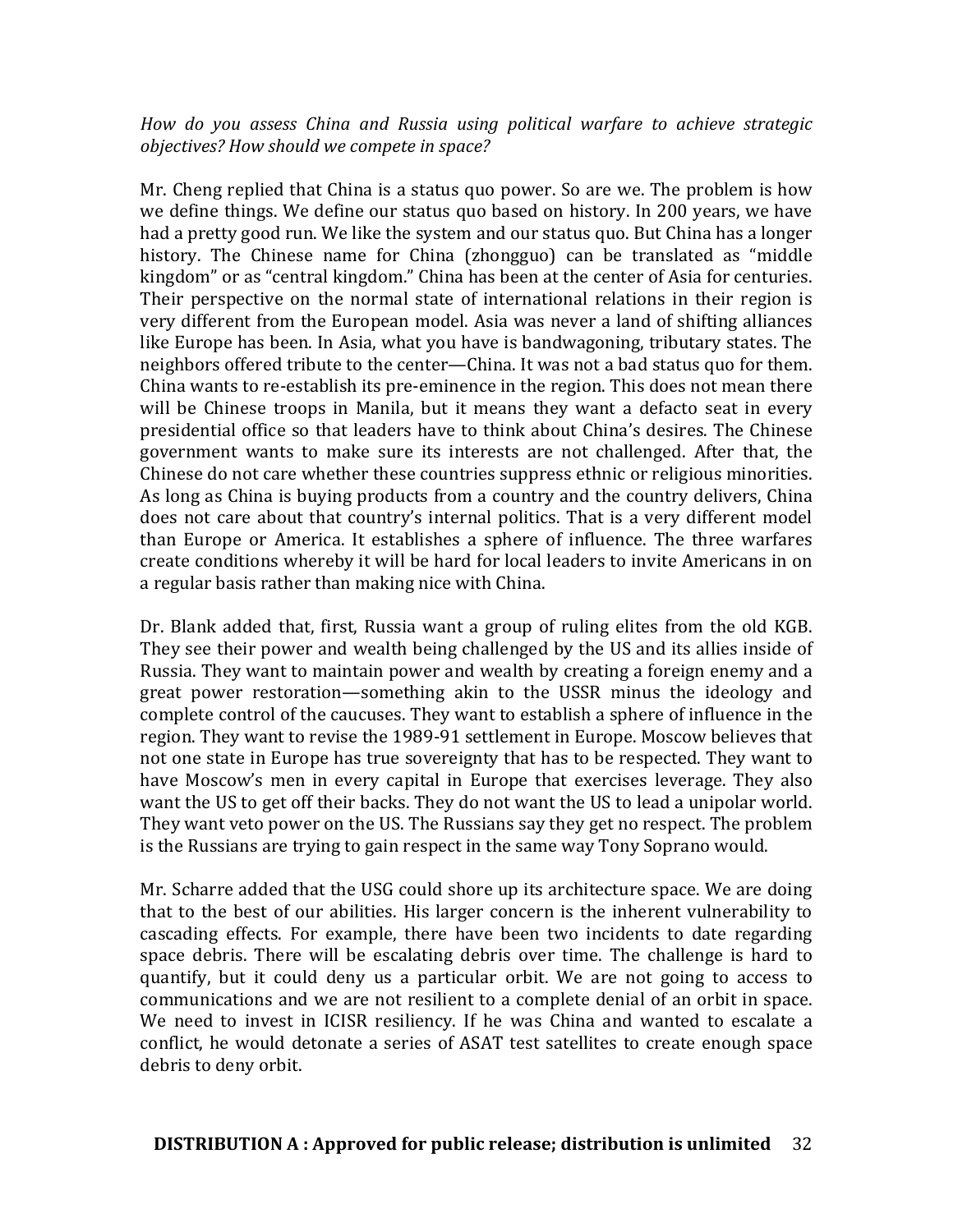Mr. Cheng replied that he is not sure that is a Chinese model of space behavior. He agreed that a more resilient C4ISR architecture is important. The degree to which we rely on space is affected by our reliance on other assets. If a high bandwidth territorial capacity is eliminated—like a submarine line—you put a lot of burden on space. This is a recognition that they know that if you hold a gun to your own head, it can be dangerous to everyone.

Mr. Flynn noted that other actors, such as ISIL and Iran, are also exploiting information technologies and social media. Iran refers to the concept of "soft war" to describe threats posed by informational and media operations. . If the Chinese think political warfare is the hard edge of "soft power", then the Iranians probably believe "soft war" is the soft edge of "hard power."

### In China, there seems to be gigantic ream of pulp fictions being published that seems aimed at domestic Chinese audiences from the PLA press. Can anyone explain this?

Mr. Cheng stated that the PLA's publishing system serves multiple purposes. It serves to educate PLA personnel. It is the largest military in the world. Additionally, the PLA has to fight for resources, so it publishes part of ongoing debates. It also publishes internal propaganda. Finally, it is a moneymaking operation. Depending on the material, it may function for one or more of the above motives. The pulp fiction aspect is an easy sell. Being anti-Japanese in China is an easy way to make money. Is there a political warfare aspect? Yes in that they can dial it up or down. It is also a unity thing that is turned toward mainland China and Taiwan. Revisionist history is popular. The Chinese frame Chiang Kai-shek, now, as a nationalist—he believed in one China. There was this anti-Japanese iPhone app in China that got pulled. There was no evidence it was produced by the PLA, but it sold millions of copies in China.

*Mr. Flynn, can you provide insights about what is going on within DNI and the intelligence community to conduct foreign influence analysis that incorporates human factors* in an operational construct? How well poised are we to provide data to key audiences to fight adversaries in the information environment?

Mr. Flynn stated that the USG has to allocate more attention to this problem. If Russia and China are already executing "phase 0" operations against us, how do we attune our policy makers to that challenge?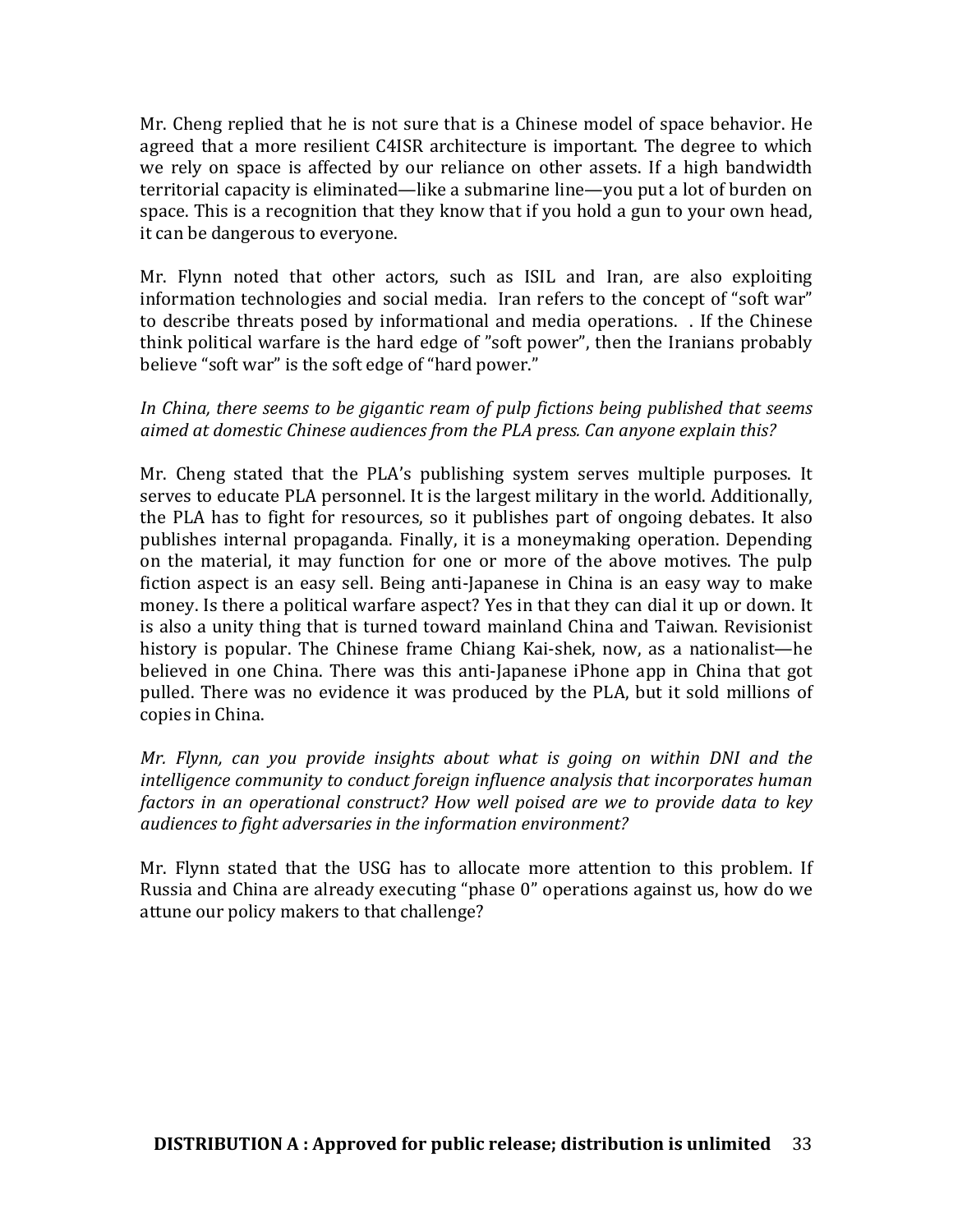# Panel 4: Operational Perspectives: Opportunities and **Challenges (Joint Staff and the Commands)**

This panel asked representatives from the Joint Staff and Commanders to discuss how the information revolution is shaping their worlds. There is a correlation of information environment to the national security environment. The same freedoms we seek to protect are being used in an agile manner by adversaries and potential adversaries to our disadvantage. Information is a combat multiplier but we are moving into an age where user generated content allows adversaries the ability to employ the ever-growing list of social media that nation-states cannot match. How do we account for this trend?

#### **Panel Members**

- Brig. Gen. David Béen, Joint Staff/J-39 (moderator)
- Mr. Randy Cieslak (PACOM)
- LTC Lance Rasmussen (SOUTHCOM)
- Mr. Marty Drake (CENTCOM)
- Mr. Hap Harlow (AFRICOM)
- LTC Dave Creasman (I Corps)
- Mr. Ed Doray (NORTHCOM)
- LTC Brian Mellen (EUCOM)

# Brig. Gen. David Béen, Joint Staff/J-39

Brig. Gen. Béen stated that we if we are in the information age, then the US military must be masters of information operations, right? Not necessarily. There are two reasons why. First, the military has a focus on kinetic and maneuver warfare as a primary way to fight. And when the military does try to incorporate information operations into its plans, it is sprinkled into the O-plan at the end instead of baked in. Some critics say the US military should not be trying to influence people's minds in the first place. So you can kill an adversary, but not mess with their minds? Some say the military should not be the face of the USG on the Internet. But as you saw with Putin in Crimea, he used all of his capabilities effectively. Last spring in Crimea, Putin was maneuvering forces, had political speakers carrying the party line, had academics blogging positively about it, and the news broadcast all supported the same line. Then, the Chinese are conducting unrestricted warfare.

In 2014, controlling information is vital to the nation's success if you want nonkinetic success. The COCOMs are facing these challenges daily. How do we counter an adversary that uses Twitter to target or Skype to do command and control—and what about actors who do not distinguish between state and private property online? Theft of private—and commercial—property online takes \$300 billion out of our national economic power. And when do influence operations by nation states using cyber capabilities rise to a level of invoking NATO's article 5 actions? These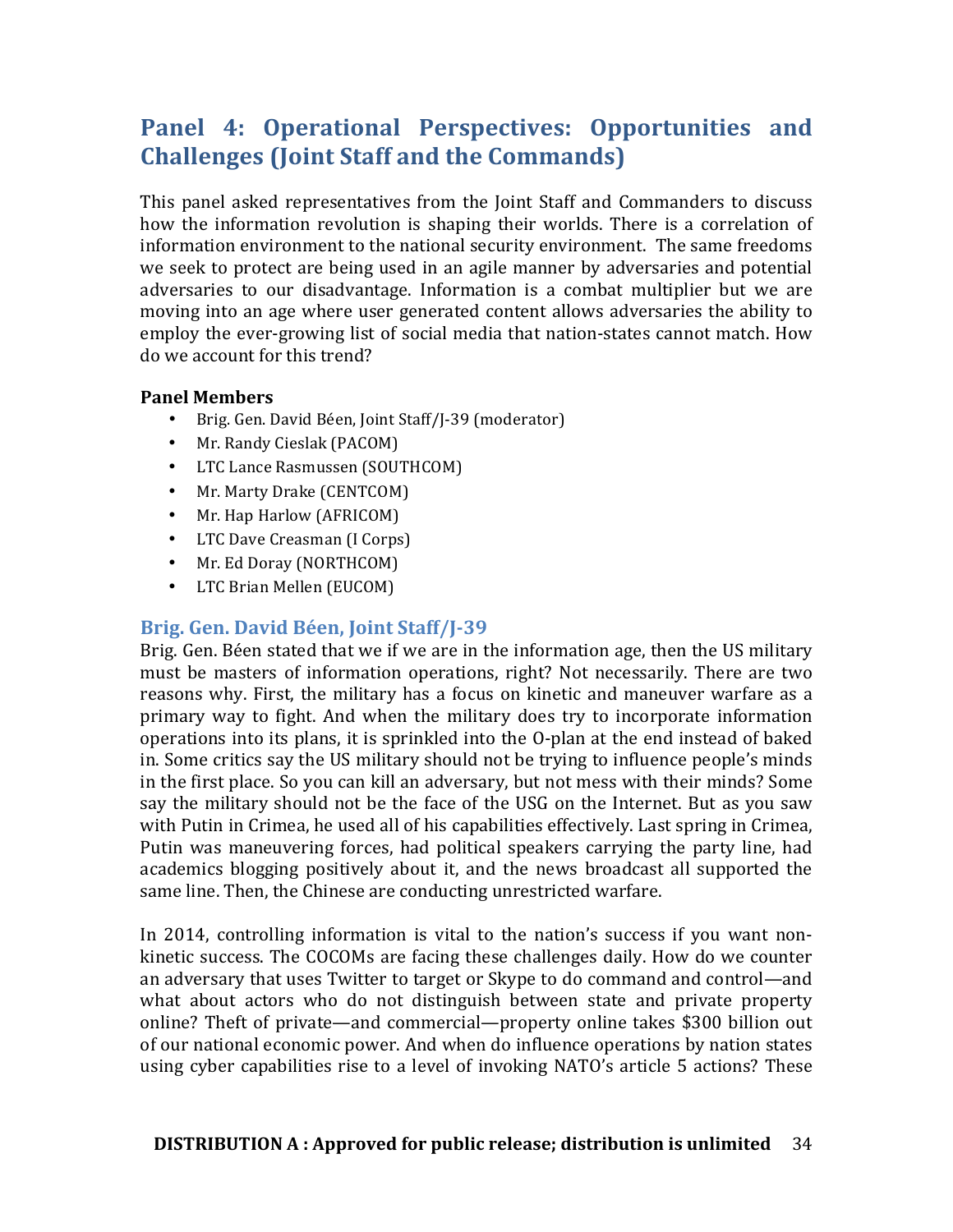are the concerns that commanders are dealing with. He asked the Command representatives to talk specifically about the issues that keep them up at night.

#### **Mr. Hap Harlow, AFRICOM**

External actors, not Africans, largely shape the information revolution in Africa. Similarly, in many cases, the violent extremist organizations  $(VEOs)$  operating in the AOR are also shaped by external actor or borrow lessons learned from outside the continent. However, our understanding of the problems emerging from large data sets are skewed primarily for three reasons. First, because of the large African diaspora population outside Africa with more access and voice. Secondly, rich, urban young African Internet users skew the data as well. Finally, the vast majority of Africans do not have access to social media. Therefore, trends based on what we see in social media and large data sets are often not an accurate representation of how the information revolution has affected Africa.

When thinking about information operations, we have to ask ourselves whether we have the right tools for the mission. Regarding the correlation of information environment to security, we do not have a very good understanding of the environment in Africa and its underlying causes. The vast diversity, huge populations, and vast geography challenge our ability to identify fixable problems particularly in the security sector. The gross lack of understanding results in oversimplification of complex problems that defy success with our current planning structure, authorities, and funding. Too often we find ourselves in a whack-a-mole problem. 

External actors are seeking economic opportunities in Africa, which is approaching a billion people. These largely extractive investments are undermining activities, norms, and standards the USG is trying to reinforce.

The physical reality and material facts form the bulk of politics in the AOR and puts them into the "global others" category. Africa eludes stereotyping. We see contrasting scenarios from prosperity to conflict. Societal, economic, political, and security factors all influence the pace and form of the information revolution, but the velocity of change is slower in AFRICOM than in other AORs due to poverty, demographics, and weak institutions. These drivers of instability are well known and are not forecasted to change through 2025. Information technology, social media, and big data are not a large source of instability in Africa where the bulk of the population likes on less that  $$1.25$  a day.

Demographics are very important in this AOR. There are nearly a billion people with many dialects. Our ability to understand data is related to context. Understanding the multitude of social and language dialects is a continuing challenge. There are three potentially destabilizing demographic trends of concern: rapidly growing populations, youth bulge, and rapid urbanization.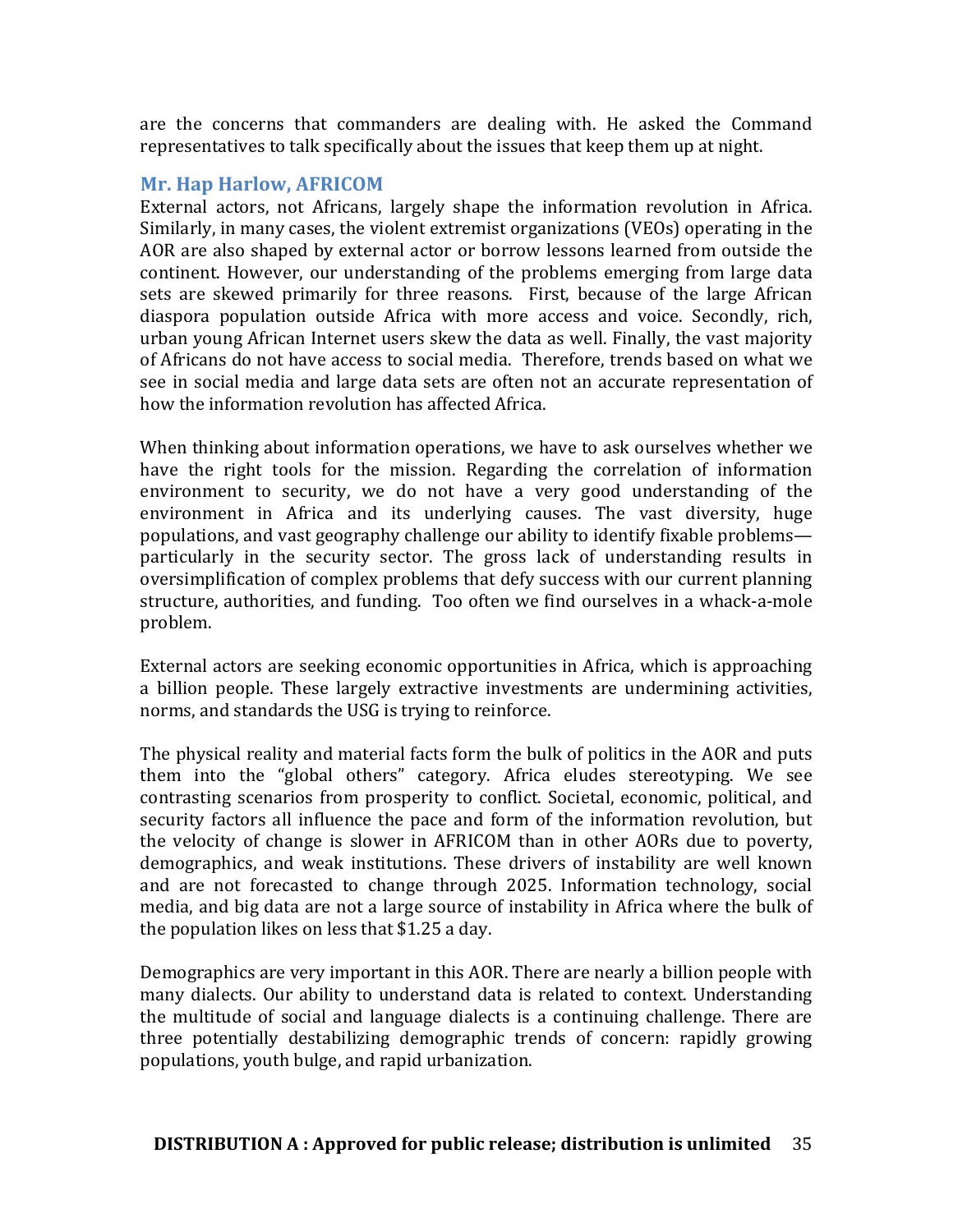Our African partners are not asking for help with complex technologies. Only Morocco has asked for cyber security help. While we are trying to introduce command and control, we have not seen much success. Most countries want soldiers' gear, vehicles, etc.

Information operations in Africa rely mostly on shoe leather, not on the Internet. Our information operations campaigns are soccer balls and T-shirts. We rely on radio, which remains the  $#1$  conveyor of information in Africa. It is a one-way system absent a good feedback loop.

## **Mr. Randy Cieslak, PACOM**

One of the main challenges PACOM faces is the tyranny of distance, which covers half the world, mostly maritime. This AOR is hard to connect geographically as well as due to the diversity of cultures. Reaching people is very important in this domain even though information technology has not reached all corners of the AOR.

PACOM does not have a big alliance in this AOR. It has several significant allies. Japan is a hard ally to have because of its World War II history. We are making progress on a partnership between Korea and Japan though. The AOR also has despots like North Korea, China, and Russia (which is not technically part of the AOR but has influence there).

However, the information age has allowed PACOM to reach large populations over long distances. It allowed us to broadcast to populations that were unreachable decades ago.

Mr. Cieslak then discussed the challenges facing the information and acquisition efforts in the United States. He used four metaphors to describe the challenges:

- 1. "Not Invented Here" Each organization believes they have a special mission and requires a special information system. The result is many different systems that require extensive efforts to become interoperable. We would be better off if we had better integration resulting in fewer systems.
- 2. "I've Got a Secret" Information is power. Some organizations and personnel hoard information thereby depriving the enterprise of the ability to integrate information for greater knowledge. A related corollary is when we overclassifiy data that prevents us from sharing important information with our allies and partners. Most of the time this is because users do not know the sensitivity of the information that they hold, so they take the most conservative approach, which dilutes our collective situation awareness.
- 3. "Crabs in a Bucket" As soon as one program gets a break through, someone grabs the resources and pulls it down.
- 4. "It's Mine" or "This is my rice bowl." I am special, so I need my own resources. This is a different excuse to justify what I described in #1 above.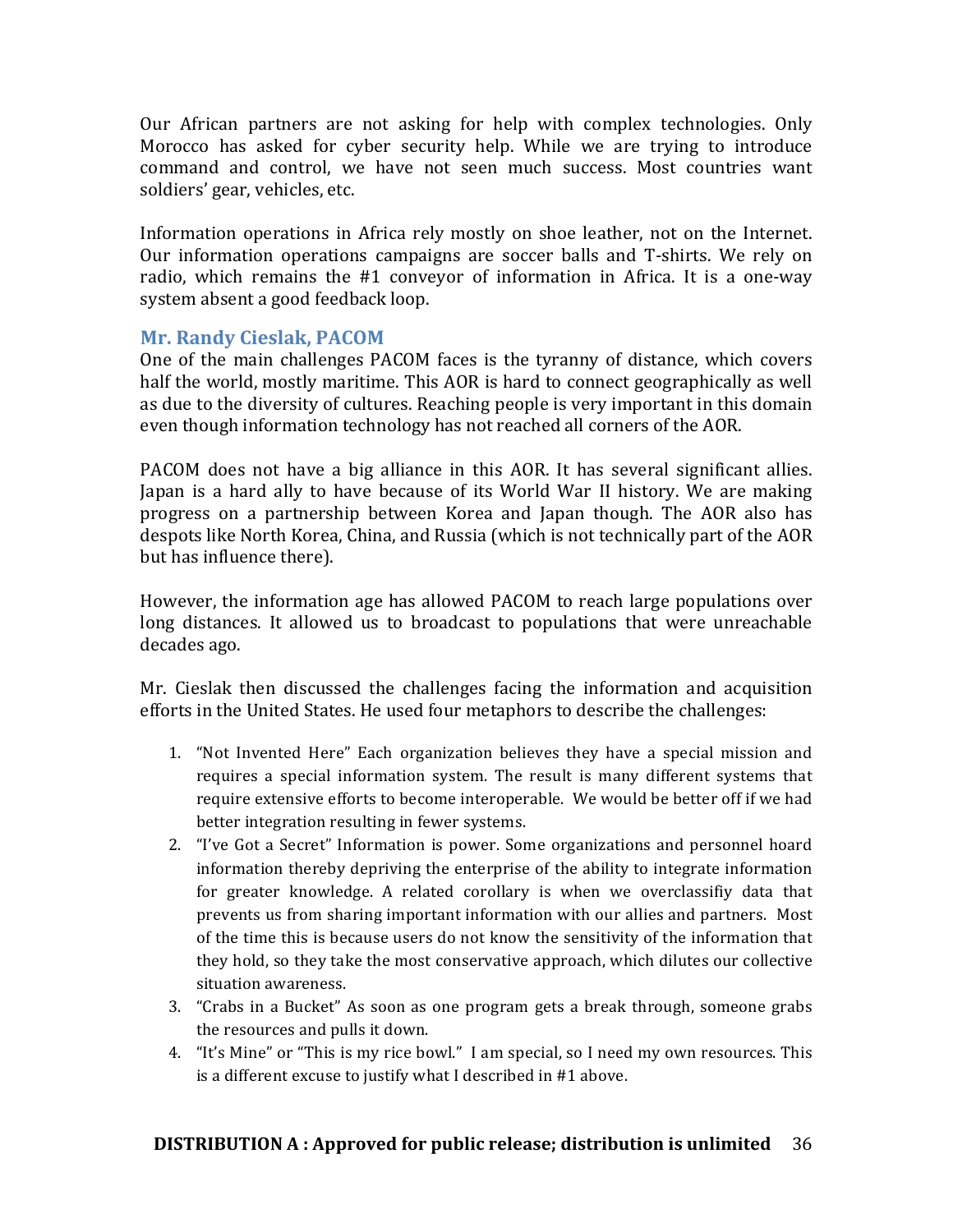The USG acquisition system is not able to cope with the information age. This is our biggest impediment.

# **Mr. Edmund Doray, NORAD/NORTHCOM**

Although the NORTHCOM AOR includes Canada, the US, Mexico, and portions of the Caribbean, we tend to say that we are the paranoid COCOM because we worry about everything: China, North Korea, Iran, cartels, trafficking, earthquakes in California, and homeland defense. The NORTHCOM team is as diverse as the challenges it faces.

NORTHCOM and NORAD face extremely challenging threats and also some opportunities. NORTHCOM has to rely on its mission partners. Its actions are also constrained by the US Constitution. The laws, policies, and authorities NORTHCOM must make sense of are immense. NORTHCOM also faces political and interagency challenges over resources and ownership of issues. There is great opportunity though to overcome rice bowl challenges to create an interagency campaign plan and share data, but this is currently hard to do on a regular basis.

For example, counterthreat finance is a great opportunity for information sharing not only within NORTHCOM's AOR, but across others. However, individual responsibilities, authorities, and information sharing challenges quickly bog it down. The biggest opportunity is to create an environment where we can share information in the open source and allow it to be leveraged and shared with a broad audience including individuals who want to conduct analysis in these areas.

#### **Mr. Marty Drake, CENTCOM**

*Marty Drake is the Chief of Science and Technology Division and Command Science* Advisor to U.S. Central Command located in Tampa, Florida. Directs a staff chartered to conduct discovery, research, analysis, and sponsor development of new and *emerging technologies and techniques which have the potential to provide solutions to Headquarters and Component validated Joint needs. Additionally, pursues integrating* and non-material solutions to satisfy current and future military operational capability gaps. Holds a Level III Systems Planning, Research, Development, and *Engineering (SPRDE)* qualification for Technology Management. Frequently lectures on technology *impacts* to the current and future military force.

Mr. Drake stated that as science advisor, he is a technologist that roams the globe looking for new approaches, techniques, and tools to make life easier and safer for those at CENTCOM. SMA is a gem in that regard. It represents the new way we all need to think about the challenges we face.

In Iraq and Afghanistan, we realized our adversaries were not playing by the rules of armed conflict. We could not describe it though. From a military standpoint, we are great at operationalizing something. But when you start talking about threat finance, proselytizing, infrastructure, lines of communication, etc., we suddenly realize that these issues are outside our comfort zone. We coined a phrase that it takes a network to defeat a network. That is what we are trying to do today.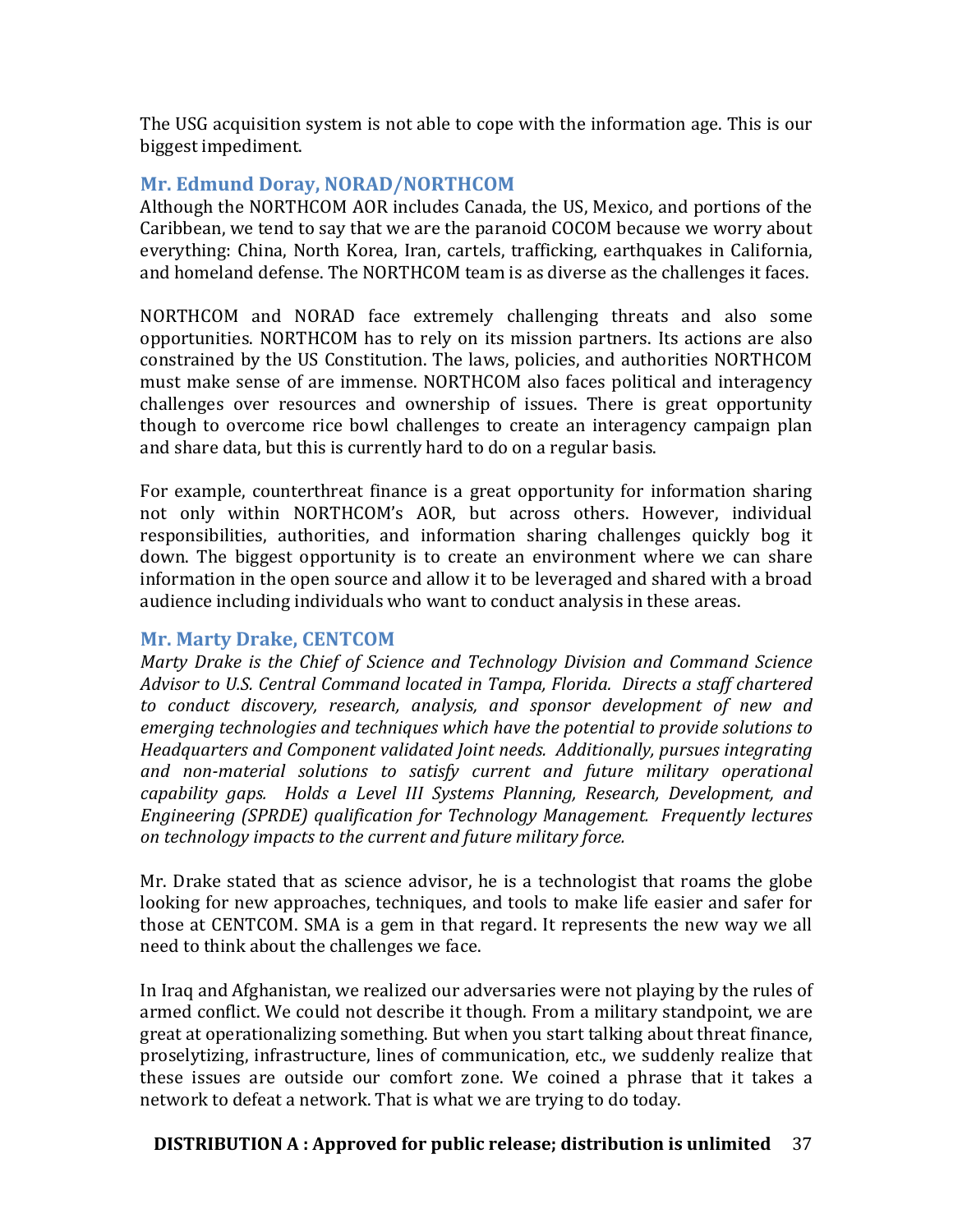What keeps the CENTCOM commander up a night are some pretty big problems. Somewhere in the data is the answer, yet we only seem to find it in hindsight. We need to move this discovery and analysis closer to the decision cycle. We can take huge data, extract information, create knowledge, and create understanding to yield wisdom. 

Some in this room know where we need to go, but we need to step back to figure out how to work together to fix problems in a holistic manner. What frustrated CENTCOM is that we keep getting attacked from a swarm of ideas. We need to create proactive solutions that are extensible to other AOR partners. We all have the same issues. We have to take the decision cycle, analyze information in a cogent, knowing manner, and make better decisions. The problem we face today is how to use knowledge and how to use it to disadvantage our adversaries.

## **LTC David Creasman, I Corps**

From an operational context, US Army I Corps is the only united assigned to PACOM but tied to FORSCOM. It must remain regionally aligned and globally responsive. I Corps has formed interagency partnerships to integrate assets to operationalize what PACOM wants us to do. We take strategic guidance from PACOM and tailor it into an operational requirement. We conduct phase 0 operations on a yearly basis.

While the diversity of the PACOM AOR is a challenge, we see a lot of potential for information sharing with joint partners in the AOR. We are working towards interoperability with our partners. Our main partners are South Korea, Japan, and Australia. We conduct exercises with them, but we operate on different systems and cannot share information. We need a common operating picture in the Pacific, which is a daunting task.

However, one way to share information is through persistent engagement. Country plans developed at PACOM go five years out. We operationalize the five-year plans and engage our partners on a regular basis.

One operation—Pacific Pathways—is work toward interoperability. It will take a brigade combat team and a mission command node and deploy it to 3 countries to conduct bilateral training and establish force presence across the International Date Line. We have to move at the speed of our partners. It is not just about building military-to-military relations. We have to consider what our partner countries want to achieve. And we have to acknowledge that military and national government desires may not align.

We also have to think about the way we do war. We used to say that we never go to war alone. Now we should take that further as say that we will never go to war alone as a military.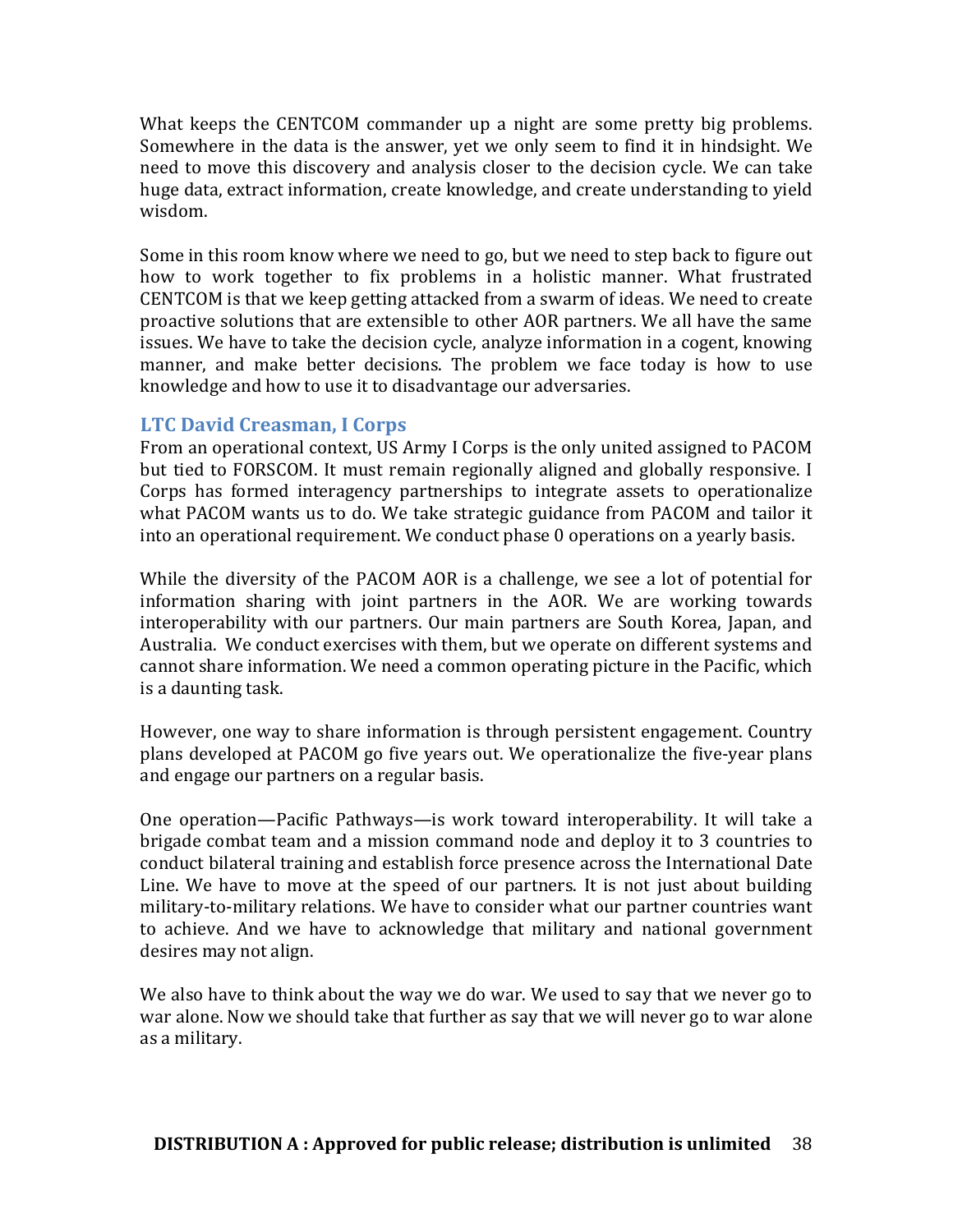## **LTC Lance Rasmussen, SOUTHCOM**

The information age provides opportunities and challenges. In DoD, policy is not keeping pace with the rapidly changing environment. SOUTHCOM wants to do a lot more to engage with foreign audiences at the strategic level. So we created a military-to-military website, Dialogue, that allows us to share information about engagement and regional exercises with our partners.

Every COCOM has a strength. SOUTHCOM's is engagement at the partner nation level as well as working in the unclassified domain. It takes a network to defeat a network and that is particularly true with regard to SOUTHCOMs countertrafficking mission. JIATF-S networks with US Government, Interagency and Partner Nations by sharing unclassified air and maritime tracking information.

Information sharing by itself is not a technology; it is a social and cultural behavior that has to be learned. How do we develop the right capabilities to share information? When we share information, we can weed out those maneuvering in an illicit manner. It is a challenge because in the DoD, we communication on NIPR, which is not truly unclassified. Having a collaboration site, like APAN, helps share unclassified information but it is not a command and control tool and provides no common operating picture.

SOUTHCOM needs to address the unstructured data mining challenge. For example, look at how we assess anti-American sentiment. Often, operations and exercises unintentionally create negative stories in the media. Social media picks up on these cues, which are of great interest to current SOUTHCOM operations.

#### **LTC Brian Mellen, EUCOM**

EUCOM's responsibility is the global nexus for culture, communication, and ideology. Europeans are increasingly using the Internet to influence one another. Europe is a close second for Internet penetration rate after the US. That makes it vulnerable to terrorist information operation campaigns.

Alternatively, the annexation of Crimea and the Ukrainian conflict represents the most amazing information warfare blitzkrieg we have ever seen. EUCOM wants to message at risk populations, disrupt information operation campaigns, etc. EUCOM is seeing three trends: increasing use of mobile devices, social network, and programmatic targeting.

EUCOM wants to leverage traditional military support and information operations to provide effective means to counter adversarial propaganda. Social media is a great tool for influence, but there are some issues in implementation—such as constrained resources. EUCOM's main operation, Assured Voice, is only allotted \$3 million. Russia spends \$15-20 billion per year. We are constrained by authorities.

There are several problem sets:

• increased budget constraints;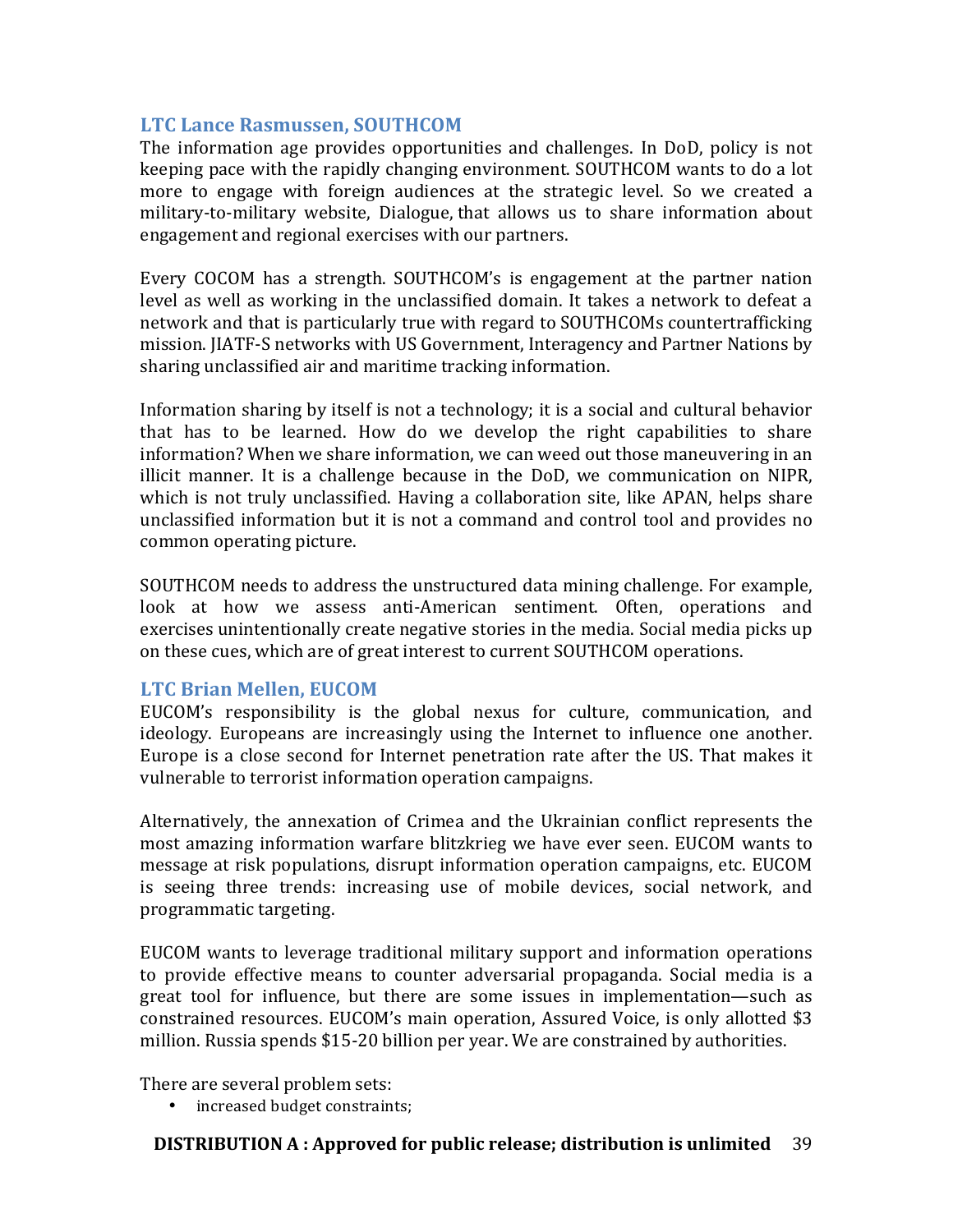- who does EUCOM engage with for a whole of government response?
- how to work with NATO partners to counter terrorism; and
- how to optimize NATO command element to react to a new security environment.

#### **Discussion**

*Many* of you touched on idea that big data poses problems for the decision maker. *There are many people ready help, civilians who can act like an army of microtasking volunteers.* They can sort through imagery, translated, etc. People lack a challenge. *This community could help with disaster response or any other mission. I know there are issues* with this *idea, but a crowd can be leveraged to do these things. They can help* verify data. Are there any potential points of collaboration?

Mr. Cieslak responded that PACOM does a lot of disaster relief work and it does welcome community help. The challenge is that classification issues bind the DoD. That is the biggest challenge. The reaction to Snowden was to classify more, but to really take advantage of existing resources, we have to minimize classification.

*I* am a social scientist who works in the field to help commanders use complex *information. Information operations were the biggest problem set. Half of the battle is in targeting the right solution and achieving positive effects. To do this, commanders have to conceptualize the information.* What theory of information is the DoD using? *Our enemies, particularly jihadists, understand information in a completely different way* than we do and they dominate. We are hampered by our legacy of information *science. However, insurgents understand that information is about community trust* and collective will formation. We cannot understand or find value in big data unless *we move away from the information paradigm.* 

Mr. Drake responded that the US does not have less of an understanding; the two sides are playing different games with two sets of rules. They have no rules; we do. They are not better; it is just that we are hampered by policy, authority, and other issues. For example, CENTCOM may have a capability, but if it does not have a mission and the authority, it cannot use its capabilities. The adversary does not have to play by those rules.

*Does EUCOM have a Twitter feed or Facebook account? Are we enabling Ukrainians? We can put out messaging through public affairs.* 

LTC Mellon responded that Twitter users in the Baltics receive Russian satellite TV. They speak Russian. We want to use social media to send messages to particular population segments.

*Brig.* Gen. Béen said that ISIL tells fighters they will take good care of them. But when *they* arrive, they find they are treated horribly. There is not enough food or *ammunition.* Would it not be nice to get ahead of their messaging rather than reacting? Why cannot we go online and stop cyber activity?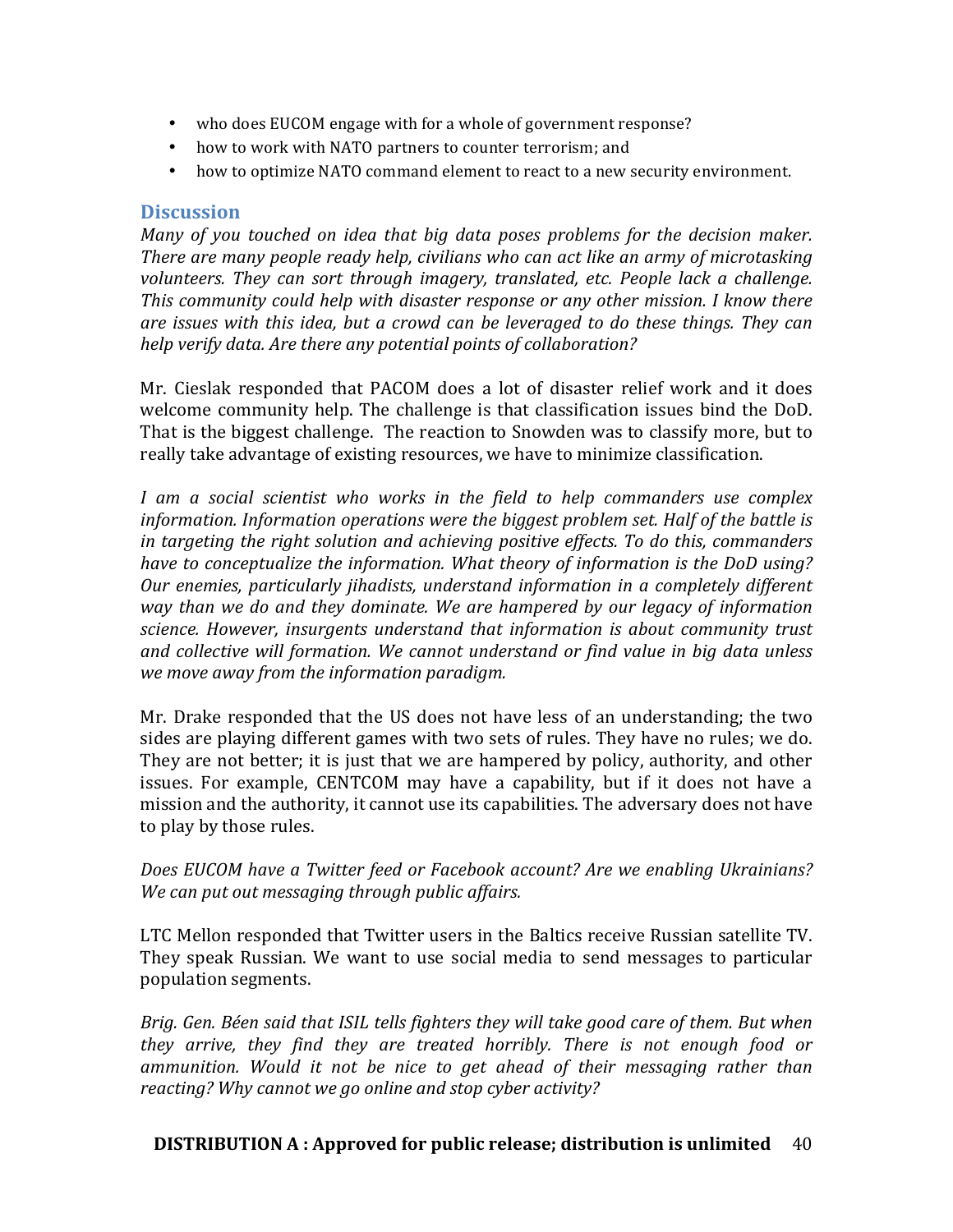Mr. Marty Drake responded that it is an away game but played with home rules. We have to get into their ballpark and play and we do not have permission to do that.

*Brig.* Gen. Béen concluded that it has been interesting that some AORs want soccer *balls for influence/information operations, and others want Internet and mobile apps. Information operations encompass all of this. It is the smart way to fight when we do* not want to get into a kinetic war. We are not going to win an asymmetric war with *ISIL* if we stick with kinetic effects alone.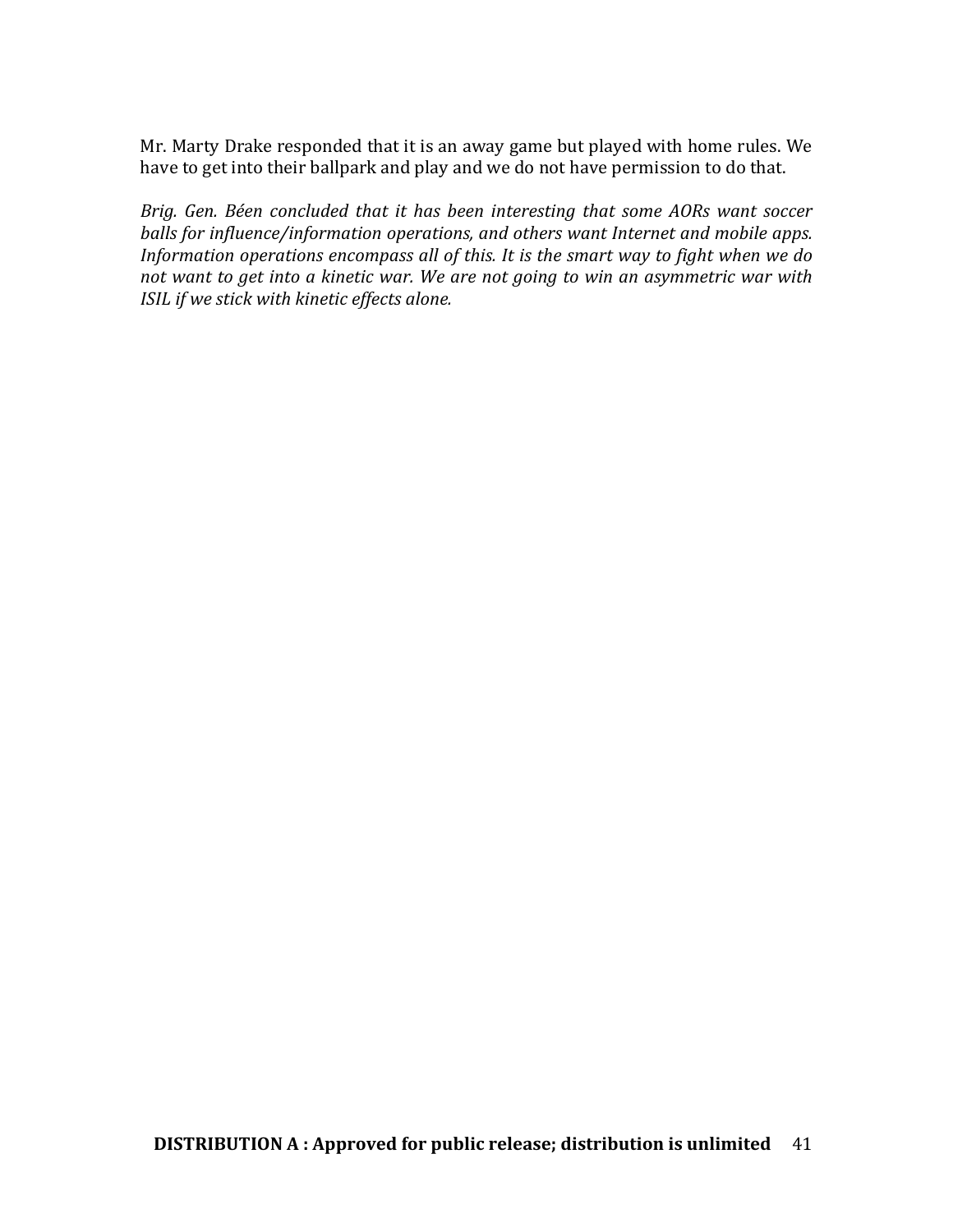# **Panel 5: The Intersections of Big Data, Neuroscience, and National Security: Technical Issues, Derivative Concerns**

This panel's objective was to define how big data approaches are vital to the operationalization of neuroscience and neurotechnology (neuroS/T); describe exemplary scenarios that will require the harnessing of big data methods and tools to engage neuroS/T in operational settings; and address the technical, epistemic, and ethico-legal issues arising from convergent neuro-cyberS/T and big data methods, as relevant to optimizing effective and sound national security and defense operations.

Panel members:

- Dr. James Giordano (Georgetown University Medical Center)
- Dr. Diane DiEuliis (HHS)
- Dr. Jason Matheny (IARPA)
- Dr. William Casebeer (Lockheed Martin)

#### **Dr. James Giordano, Georgetown University Medical Center**

Dr. Giordano discussed the reliance of neuroscience upon large-scale data engagement and how big data could be of high value to both advancing the validity and applicability of current and near-future neuroscientific and neurotechnological approaches in national security, intelligence, and defense. There have been significant advances made in the field of neuroscience. Translationally viable tools and techniques including anatamo-physiological correlation, individual trajectories of expression, and population variation and pre-dispositional assessment have been developed. Assessment technologies (various forms of neuroimaging, neurophysiological recording, neurogenomics and genetics, neuroproteomics, and neuro-cyber informatics) and interventional technologies (cyber-linked neurocognitive manipulation, and brain-machine interfaces [BMIs], etc.) that are also reliant upon large-scale data and/or advanced computational capabilities have also continued to develop.

Integrative scientific convergence (ISC) in neuroscience conjoins natural and physical sciences, biotechnology, and the social sciences to focus upon assessment, access, and affecting neural structures and cognitive, emotional, and behavioral functions in both individuals and groups. ISC is highly reliant upon data integration, sharing, and use (see Giordano, 2012 for detailed description). In short, neuroscience may have "put the brain at our fingertips," but neuroscientific information and the insights—and capability—it yields will not be operational to the extent needed for national security, intelligence, and defense without the scope and depth of informational use that will be afforded by big data approaches.

Neuro-cognitive intelligence (NEURINT) is a new dimension of neuroscience that employs a range of approaches to gain descriptive and potentially predictive insights to possible neurobiological aspects of cognitive and behavioral processes underlying and explicit to human emotions, decisions, and behavior (for overview,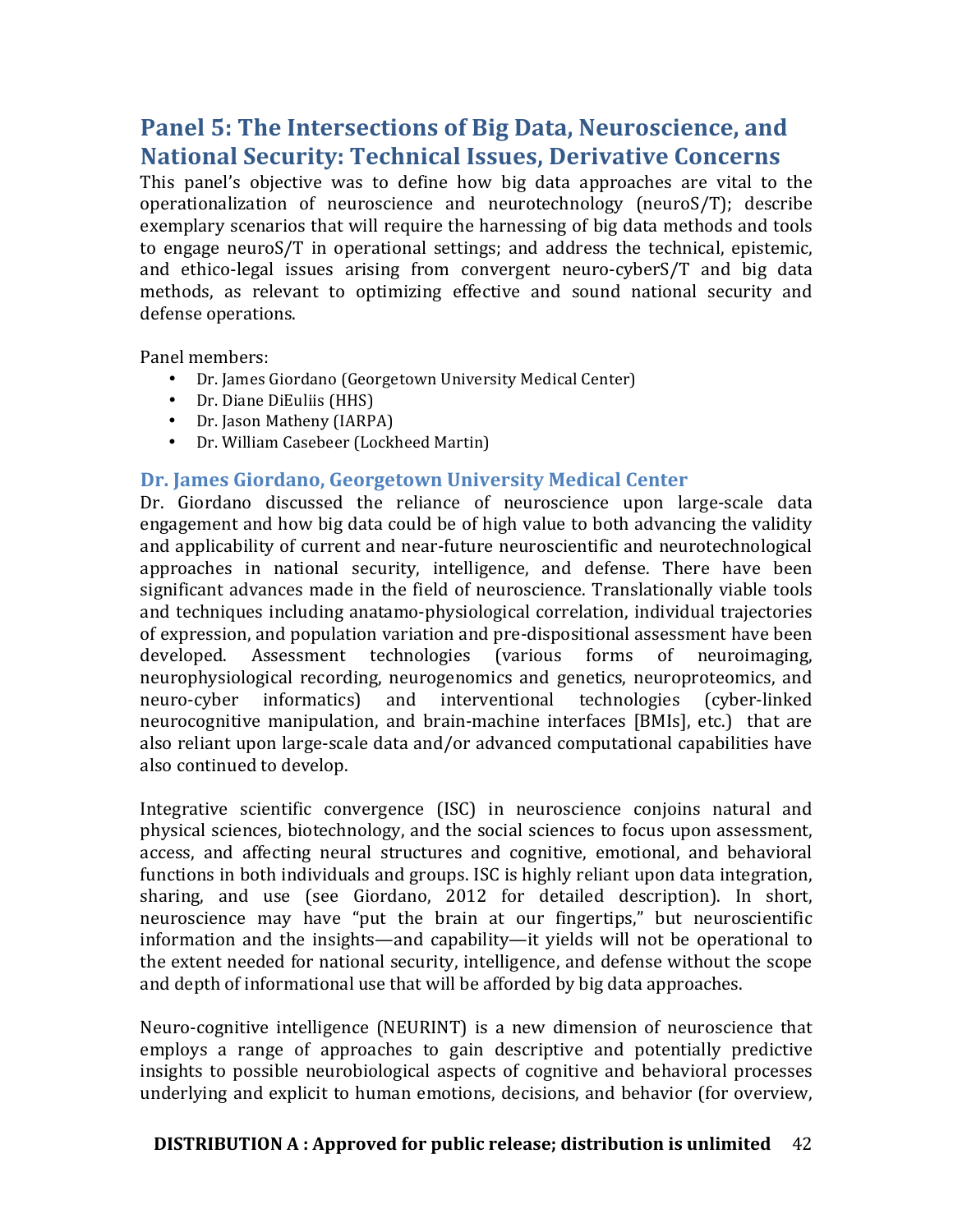see Wurzman and Giordano, 2014). NEURINT provides insights across domains, levels, geographic locales, time, and groups. However, this new dimension is highly reliant upon multiply tiered data acquisition, integration, and availability for use and, thus, necessitates an ever-expanding set of data gathering, sharing, and assimilation tools and techniques. Big data approaches will be vital to both developing and expanding NEURINT on operationalizable scales. But the use of tiered, large/vast data arrays, as pursuant to and/or incorporated in a big data framework also has a number of important caveats. First, if data are assessable, they are accessible. Second, if it is tagged, it is targetable. Third, if it's stackable, it is hackable. Fourth, what is hackable is manipulable. Finally, what is controllable is corruptible.

However, these caveats should not retard research and development of NEURINTtype methods that could be of value to national security and defense initiatives. Rather, such caveats are precisely that—warnings that are of sentinel value to prompt devoting time and resources as necessary to establish systematized, secure, and sound approaches to neuro-cognitive data acquisition, integration, storage, analysis, and retrieval. Potential neuroscience and technology influence and deterrence scenarios include accessing neural systems/brains to mitigate/control social violence and "protect the polis." What we can do is provocative, but what we *should* do and how we should do so remains contentious, and at issue.

In the main, it is important to recognize that if/when attempting to operationalize neuroscientific and neurotechnological approaches within massed scale data architectures, a number of potentially ethical and legal issues can—and likely will arise. These include a perceived inviolability of "mind" and "self;" need to balance protection vs. privacy; incentives for mitigating violence vs. perceptions of "mind" manipulation;" the validity, reliability, and admissibility of NEURINT-type information; and if and how such data can and should be assessed and perhaps used (to affect influence over individuals' and groups' cognitive, emotional and behavioral states—for example: hostility, disgust, arousal, aggression, violence) in light of pluralist socio-cultural diversity in norms and mores. Addressing these tasks, issues, problems and solutions remains a focused priority of Dr. Giordano's working group.

#### **References cited:**

Giordano J. 2012. Integrative convergence in neuroscience: trajectories, problems and the need for a progressive neurobioethics. In: Vaseashta A, Braman E, Sussman, P. (eds.) *Technological Innovation in Sensing and Detecting Chemical, Biological, Radiological, Nuclear Threats and Ecological Terrorism.* (NATO Science for Peace and Security Series), NY: Springer.

Wurzman R, Giordano J. 2014. NEURINT and neuroweapons: Neurotechnologies in national intelligence and defense. In: Giordano J. (ed.) *Neurotechnology in National*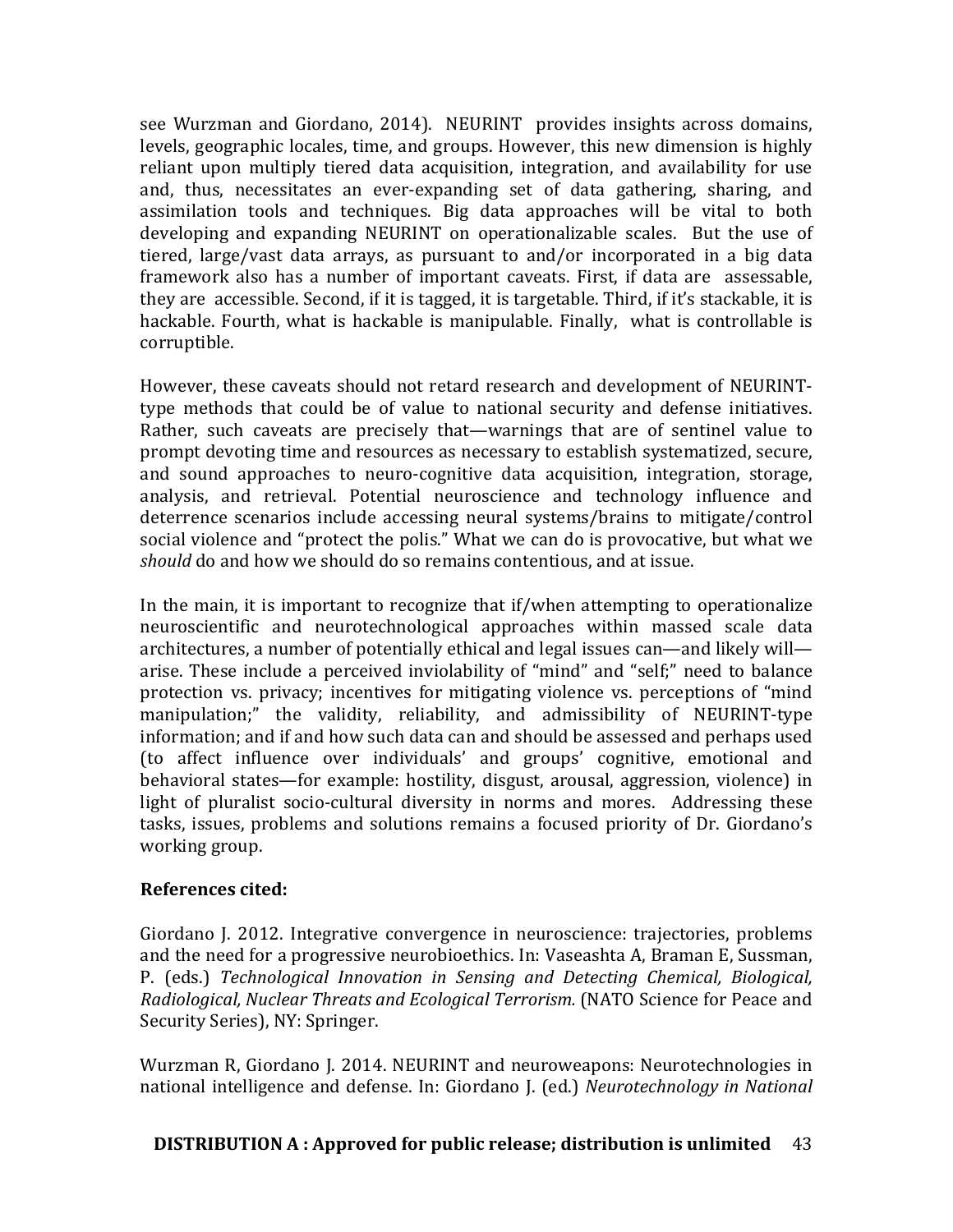*Security and Defense: Practical Considerations, Neuroethical Concerns*. Boca Raton: CRC Press.

## Dr. Diane DiEuliis, Department of Health & Human Services

Dr. DiEuliis discussed the intersections of big data, neuroscience, and national security and their technical issues and derivative concerns. Small neuroscience data can be made meaningful on the large scale. Studies from genomics, molecular/cellular, individual neurons, physiology, etc. show that at the individual level of the neuron there is very high complexity. Using big data computational methods, the goal is to summarize the activity of a large number of neurons (reducing the number of variables), so that more generalized behavior can be observed and predicted. For example, looking at healthy vs. diseased brains for large-scale observations of movement, behavior, etc. can be translated to generalized behavior in various scenarios. She referenced the idea of "dimensionality reduction" (Cunningham and Yu, *Nature Neuroscience* **17**, 1500–1509, 2014) where the goal is to go from neural similarly to semantic similarity. Dimensionality reduction is not a new idea, but is relatively recently applied to the neurosciences. The challenges in its application include not just reducing dimensionality, but to find the right dimension to reduce to, and further, understanding the comparative level of what is actually meaningful. In terms of neuroscience, the most meaningful vardstick of measurement in that regard is behavior, and having the ability to understand, and potentially predict population regularities in behavior.

In disaster preparedness and response, the human element is key in determining the outcome, or ability to recover. Prosocial behavior can be a useful yardstick to explain what underlies whether a person decides to help or withdraw from helping. This can then extend to what promotes successful recovery from disaster events Research into prosocial affectors has found that individuals who carry a genotype associated with higher anxiety (as dependent on serotonin levels) are less likely to engage in prosocial behavior; mitigating anxiety would then be a key factor to focus on in such a population. Additionally, media programming/narratives that contain acts of altruism leading to positive outcomes affect a viewer's likelihood of prosocial behavior and social media is frequently used as a catalyst for emotional and financial support in disaster scenarios. There is a belief that prosocial behavior is the behavioral "default," and that without other affectors, people behave in prosocial ways.

Dr. DiEuliis concluded by noting a point about the relationship between resilience and stability, which is something that was discussed earlier in the conference. Resilience is tied very closely to stability. Resilience was noted as the ability to absorb some kind of shock and is frequently measured by how quickly or easily a population or state can return to a level of "normal" after the shock. The inability to absorb a shock, whether naturally occurring or man-made, could have significant effects on overall stability. West Africa's inability to handle Ebola is a clear example. West Africa has very low level of resilience to the significant health threat that Ebola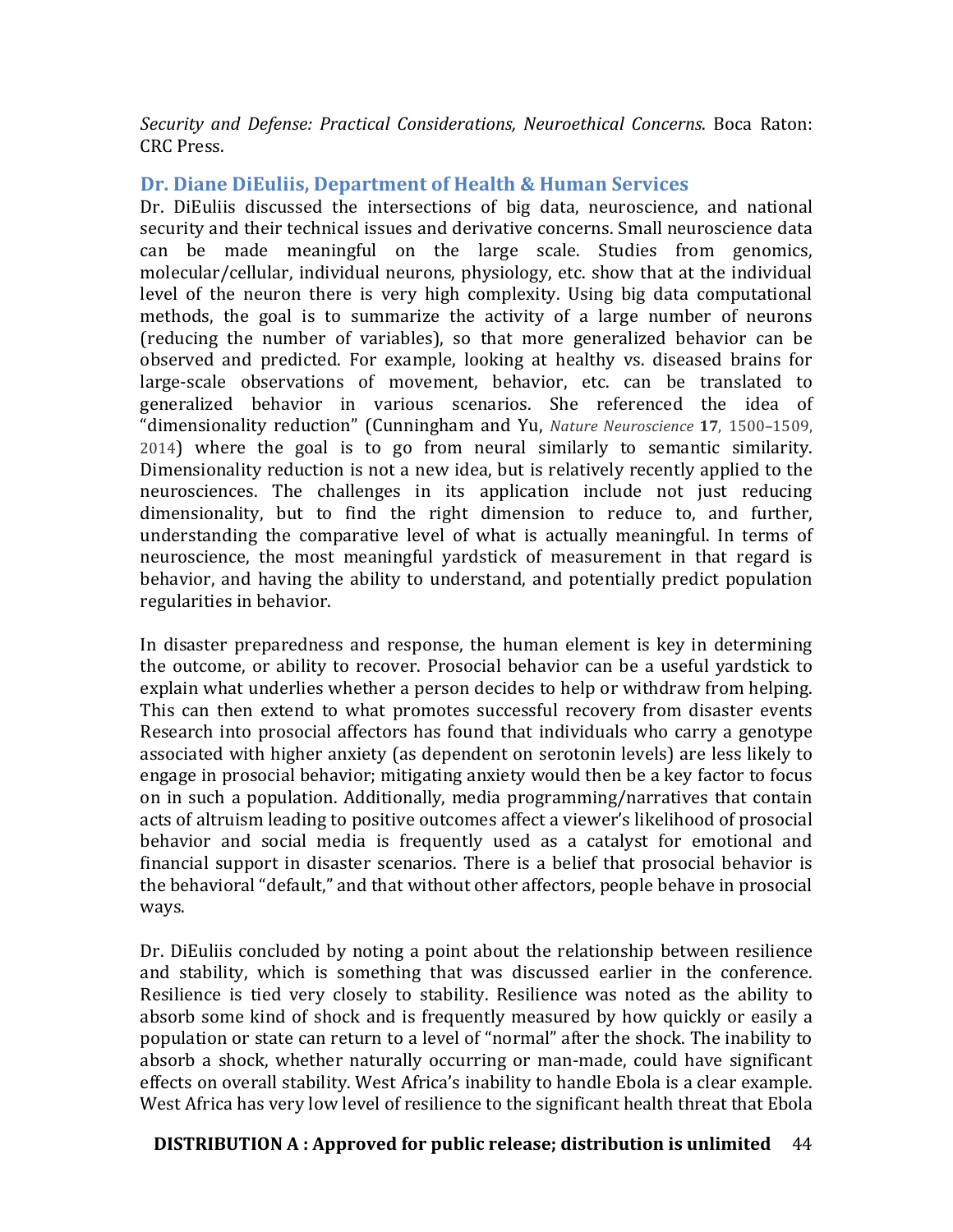has posed—the health systems within the countries affected are unable to manage the complex health needs of a tier one viral hemorrhagic fever. The sequelae from a lack of health system resilience to Ebola are now fundamentally threatening the stability of those countries, including food shortages, the creation of an at risk orphan population, travel and trade concerns, etc. These represent clear national security concerns that go beyond the primary "resilience to Ebola" capability or lack thereof. Thus, there is a strong relationship between stability and resilience that warrants consideration.

#### **Dr. Jason Matheny, IARPA**

Dr. Matheny discussed IARPA's Open Source Indicators (OSI) effort. The goal of OSI is to develop and test methods for continuous, automated analysis of publicly available data in order to anticipate and/or detect significant societal events including disease outbreaks, political instability, and political elections. OSI works to "beat the news" by fusing early indicators of events from diverse data. OSI's approach consists of a three year forecasting tournament where research teams train machine-learning models to detect patterns in publicly available data that have historically preceded societal events. Teams are evaluated on the accuracy and timeliness of forecasts they deliver about real-world events in Latin America, the Middle East, and North Africa. Examples of successful forecasts from the OSI effort include riots after impeachment of Paraguay president  $(2012)$ , the "Brazilian Spring" (June 2013), Hantavirus outbreaks in Argentina and Chile (2013), Venezuelan student uprising (Feb 2014), and recent elections in Panama and Colombia (2014).

# **Dr. William Casebeer, Lockheed Martin**

Dr. Casebeer discussed operational applications and issues in big data techniques for neuroscience and technology in national security, intelligence, and defense. With the right kind of science and technology, we might be able to operationalize neuroscience and technology in the context of big data.

# **What kind of data is available?**

In the context of neuroscience and technology in national security, intelligence, and defense, there are three primary types of big data: behavioral data, psycho-physical data, and neuro data. With respect to behavioral data, the information revolution has revealed massive amounts of this type of information. Psycho-physical data can be used to help connect neurobiology mechanisms to behavior. Neuro data incorporates the use of the traditional tools of the field of neuroscience. Significant progress is being made on all three of these types of big data. More and more of this data is becoming publically available and research groups are leveraging the data to make interesting advances.

#### **What can you do with this data?**

Big data related to neuroscience can be utilized in shaping and deterrence type activities. Shaping involves thinking about how environments interact with brains. In deterrence it has been found that sacred values play an important role.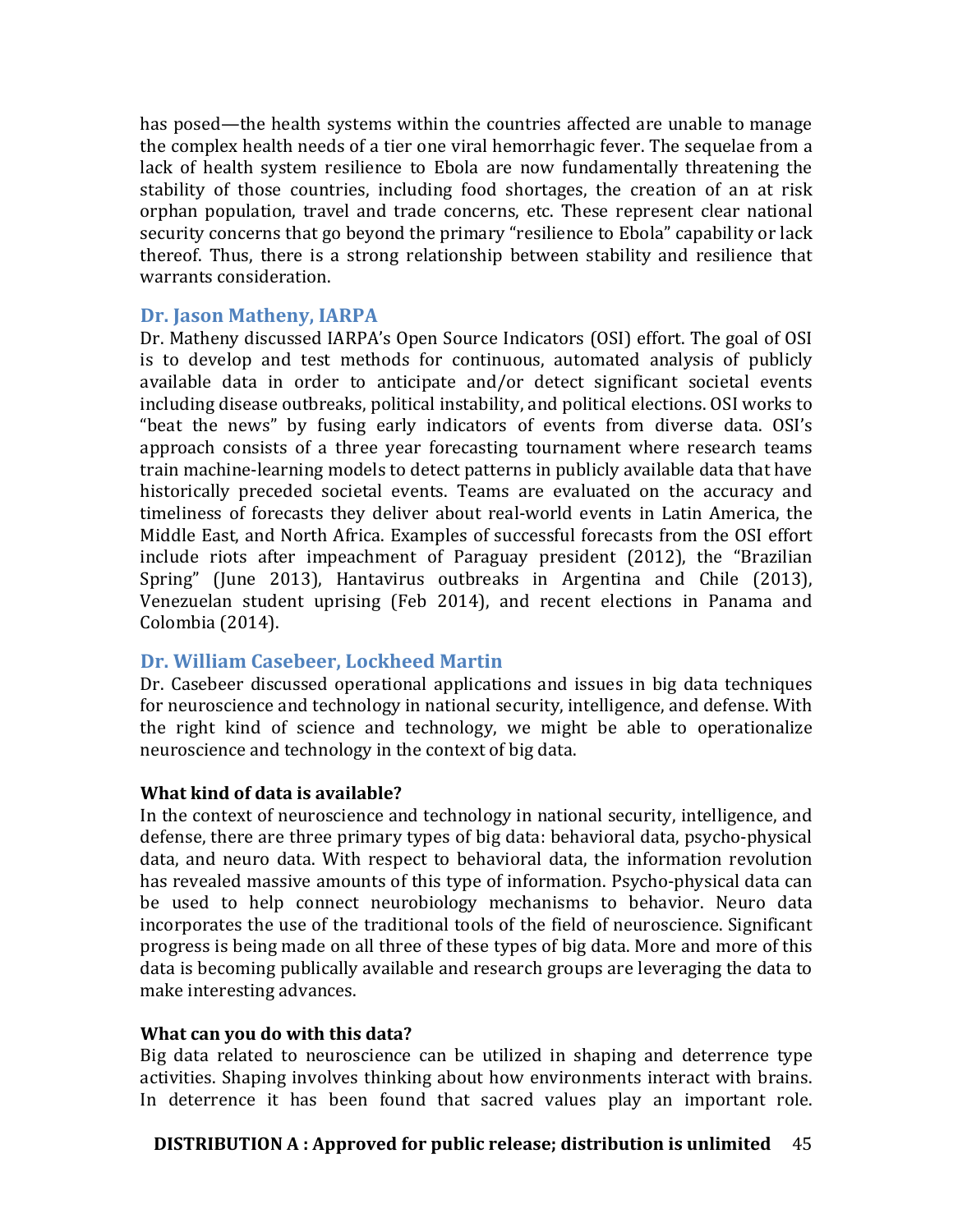Neuroscience data can help understand both how environments effect the brain for shaping activities and what values are sacred to someone or a group to influence deterrence decision making.

#### **Technical Gaps**

Many technical gaps exist in the field of neuroscience and technology. Additionally, the field is one in which many claims are made that are not always scientifically supported. Three main things can be done to help close some of the gaps in the neuroscience and technology field. First, neuroscience and technology has a small end problem and to close this gap we need to build technologies for crowdsource cognitive neuroscience technologies and the right kinds of equipment. This will require low cost equipment that allows for control of the environment to eliminate traditional sources of error. A standardized test environment is needed and this is where industry could play a role. Second, we need to establish the correct kinds of test-beds. We need the right types of labs equipped to rapidly assemble test populations. Currently, some labs like this exist, but hopefully something will spur the development of more of these test-beds. Finally, we need the framework and equipment to make ourselves visual to our machine partners in this enterprise. Given big data, there is no way a human or team of humans will be able to sift through it all or make use of it in tactical situations without assistance of a computerized assistant.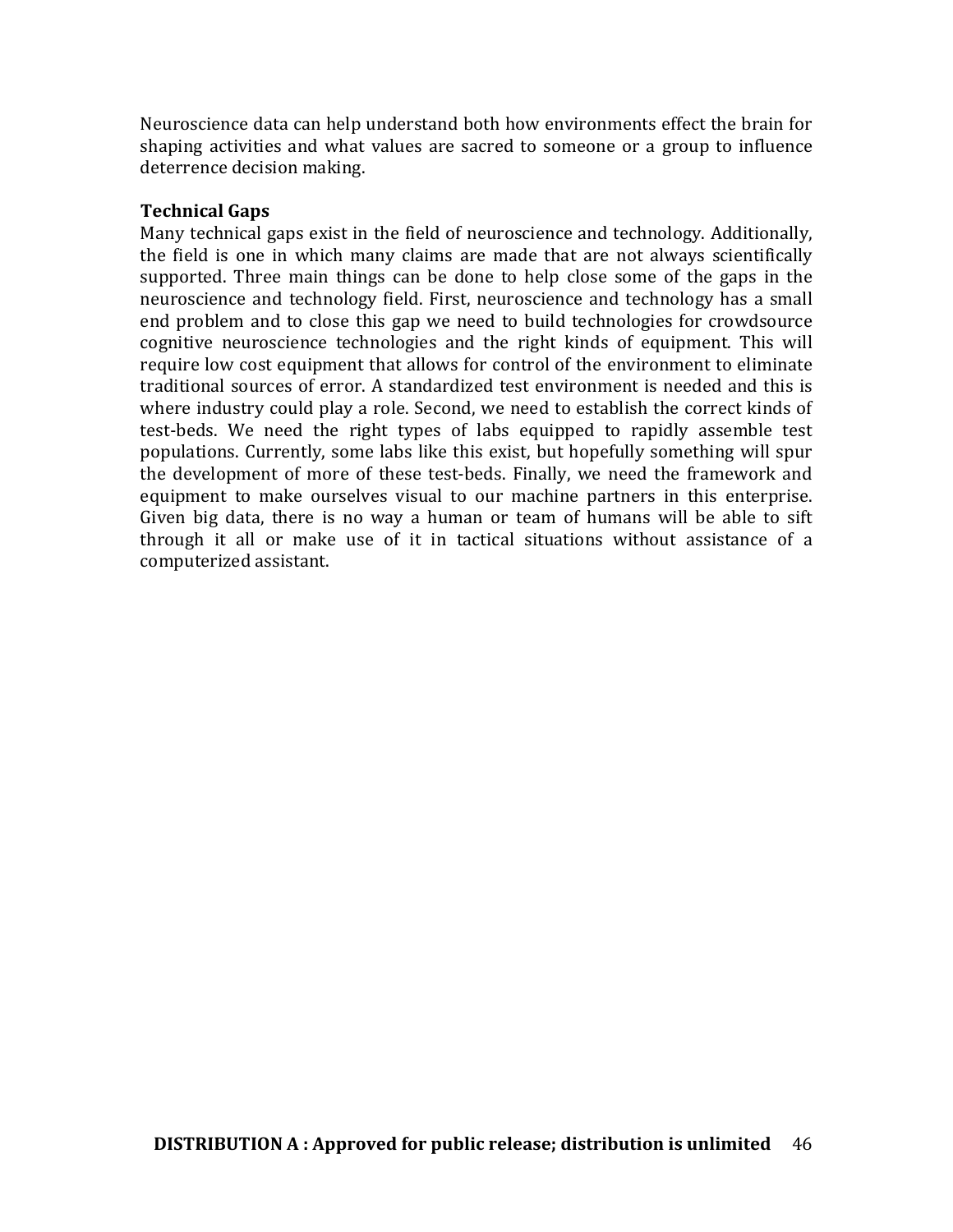# **Panel 6: Understanding Social Systems in Phase 0: Human Geography, Big data v. Micro information, and the RSI Paradigm**

This panel discussed how Combatant Commanders (CCMDs) contextualize social, infrastructural, and environmental information for effective planning and decision making. It also addressed what impact the Reconnaissance, Surveillance, Intelligence (RSI) Paradigm has had on CCMDs.

Panel members:

- Dr. Charles Ehlschlaeger (ERDC)
- Dr. Jean Palmer-Moloney (USACE ERDC, NGA)
- Dr. Val Sitterle (GTRI)
- Mr. Kalev Leetaru (Georgetown University)
- Dr. Jen Ziemke (Co-Founder & Co-Director of the International Network of Crisis Mappers)

# **Dr. Jean Palmer Moloney, USACE ERDC, NGA**

Dr. Palmer-Moloney discussed the context of data and the various perspectives data can provide. The context of data is what geographic combatant commanders focus on most frequently. Data can come in various different forms and provide important insights into factors like location, place, region, movement, and human-environment interaction. Location data can be absolute, which is found using grid coordinates, or relative, which is found with respect to other features (north, south, east, west, near, far, etc.) to orient position. Place data provides the physical and human characteristics that make a specific location unique. Region data provides information on physical and human regions to connect places with similar characteristics. Movement data provides insights into how people, ideas, and earth elements move. Human-environment interaction data provides insights into how people impact the environment and the environment impacts people.

Visualizing the themes of geography can be quite varied. There are many ways to model the information collected including using points (pairs of x, y coordinates), lines (sequences of coordinates), polygons (closed sets of coordinates), remotely sensed images (from space and air platforms) displayed as pixels, and other images (ipg, png, tiff, pdf). However, most frequently the two-dimensional map is the method used for modeling the world. Currently, NGA with help from other partners is working on the GEOnarrative Method to create interactive story creation/telling tools for analysts and decision makers. NGA has been working to apply the GEOnarrative Method to understand the current West Africa Ebola crisis and its human security implications.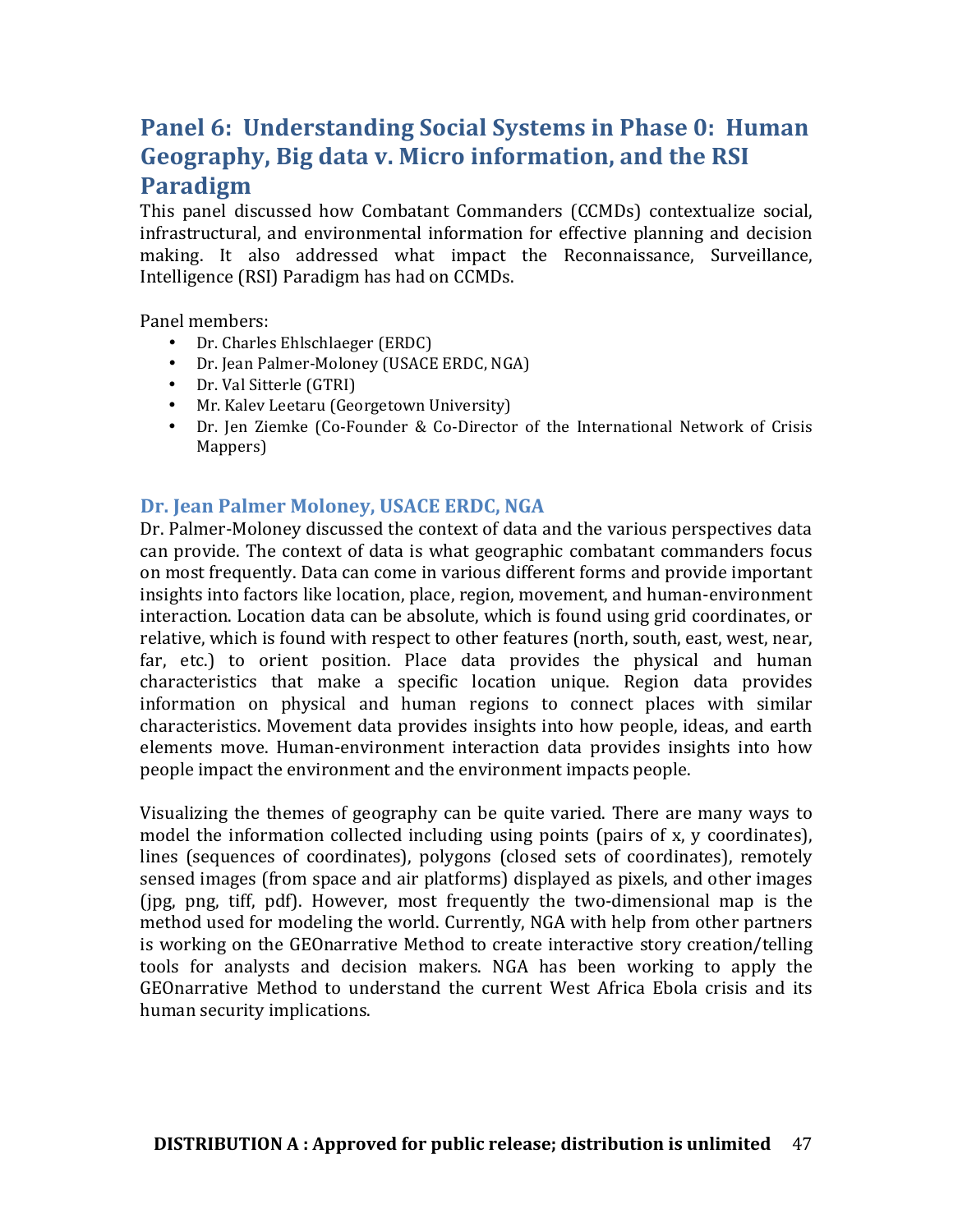## **Dr.** Charles Ehlschlaeger, USACE ERDC

Dr. Ehlschlaeger discussed SMA's *Megacities – Reconnaissance, Surveillance, Intelligence* (M-RSI) effort in support of USPACOM. The M-RSI effort augmented USPACOM's two frameworks for organizing and understanding information and knowledge required for planning, assessing, and providing situational awareness to phase zero operations. The SMA team aligned social, infrastructural, environmental, and political needs to USPACOM theater campaign plan objectives. Ultimately, aligning the framework to USPACOM mission objectives allowed the SMA team to provide metrics for issues that are operationally important to USPACOM.

The M-RSI effort created and mapped original socio-cultural information by combining multiple open source inputs that traditionally are not used. Urban Security Maps aligned to the needs of USPACOM's Socio-Cultural Analysis Team. In addition to "place-based mapping", the effort mapped neighborhood and regional connectedness to understand population mobility and its communicative ecology. Urban Security Connectedness Analysis provided automatic measures of what regions and neighborhoods have regular travel between them. These techniques can be run with any geotagged social media information.

USACE ERDC is also working to connect meta-narratives to media events by mapping the ideas of social groups to geographic locations. For communicators, this will help identify important target audiences and understand how they are connected. For analysts, this will provide real time information on information flow and key organizations not only within each cultural group, but also for each relationship between cultural groups. These mapping techniques take Global Knowledge Graph (GKG) events into weighted directed graphs to derive social group influence. This last research topic is still in its preliminary phases.

#### **Dr. Val Sitterle, Georgia Tech Research Institute**

Dr. Sitterle discussed the importance of having the correct information in the correct places at the correct time across all agencies that are operating. When analyzing a problem, it is crucial to begin by defining the purpose, perspective, and process to make the best use of available information and have effective intelligence. The distinctions between what problem you are trying to solve and why it is important to you drives what kind of intelligence is needed, why it is needed, and who needs it. RSI models, analyses, and processes to support one COCOM need often do not readily translate to effectively addressing other needs.

Dr. Sitterle also highlighted the importance of understanding perspective and its impacts. We need to understand how information that is available and its context influences the actions of various actors in theater. For example, many information technologies exist that automatically limit what data given users can access based on clearance levels. Such processes exacerbate the challenge of having multiple perspectives across various groups driving their actions as they operate in parallel even if not collaboratively in the same theater environment. The potential impact of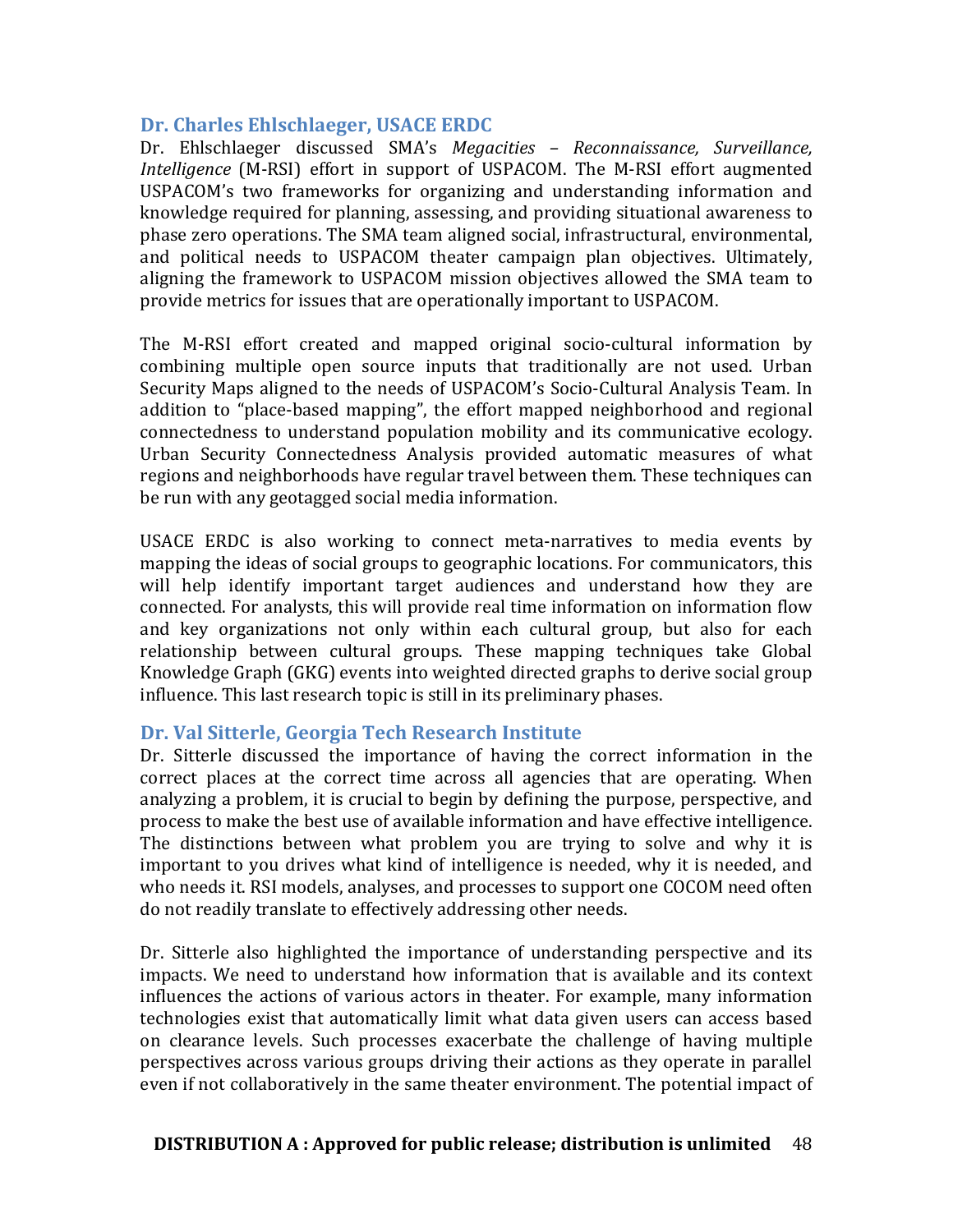disparate perspectives therefore requires re-envisioned concepts of interoperability and understanding how this may change our vulnerabilities and hence actions.

Systems are constantly changing. In models to support analyses, what constitutes an element will change; what constitutes a relationship will change; networks and the very nature of what is licit versus illicit will change; phenomena that drive or otherwise significantly impact the system will change. Traditionally, researchers produce frameworks and models that are matured into computationally supported analysis engines. Then, the focus shifts toward getting the new "tool" into hands of operational analysts while the researchers exit the process. The evolution of the systems we need to understand, however, renders this prior approach ineffective. The system will change too much in nuanced and connected ways that may be critical to operational understanding for these viewpoints to be sequentially delineated in the future. Collection, model development (modification), and analysis should work in parallel—each informing the other. The relationship between research and operational analysis communities needs to evolve new collaborative and supporting processes that translate effectively and efficiently into RSI needed by the COCOMS.

Dr. Sitterle concluded with three takeaway points. First, there is a distinction between frameworks to integrate analyses and supporting modeling and simulation (M&S) in order to confer understanding and inform analytical products and frameworks to organize and plan intelligence derivation and dissemination to support operational needs. Failing to devote equal effort to the latter will create RSI message dissonance. Second, self-context is just as critical as analytical context. Defining what problem a COCOM is trying to solve and why will drive the design of effective and efficient RSI information derivation and dissemination to support those needs. Finally, uncertainty, ambiguity, and surprise will persist. We should therefore expect surprises and failures in our predictions. Resilience, even in RSI, means rapid and flexible response and recovery.

#### **Mr. Kalev Leetaru, Georgetown University**

Mr. Leetaru discussed the GDELT project. GDELT is a global societal-scale real-time dashboard that consists of global event databases, global knowledge graphs, and global interactive maps. GDELT works by scooping up world media in real time. It combines Google translation with machine translation and scoops up a massive fraction of the world's media to 1) construct catalogues of everything important in the world media each day and 2) couple that material to help create global knowledge. 

GDELT allows user to create live interactive maps. The powerful part of data likes this is that it shows micro-level material from every area of a given location. GDELT has created live interactive maps for the Ukraine and Boko Haram activities in Nigeria. GDELT can also go beyond physical activity to influencer maps. This can help identify influential people, media, political, elites, etc. within an area. These maps can be scaled globally to watch how global influence is changing throughout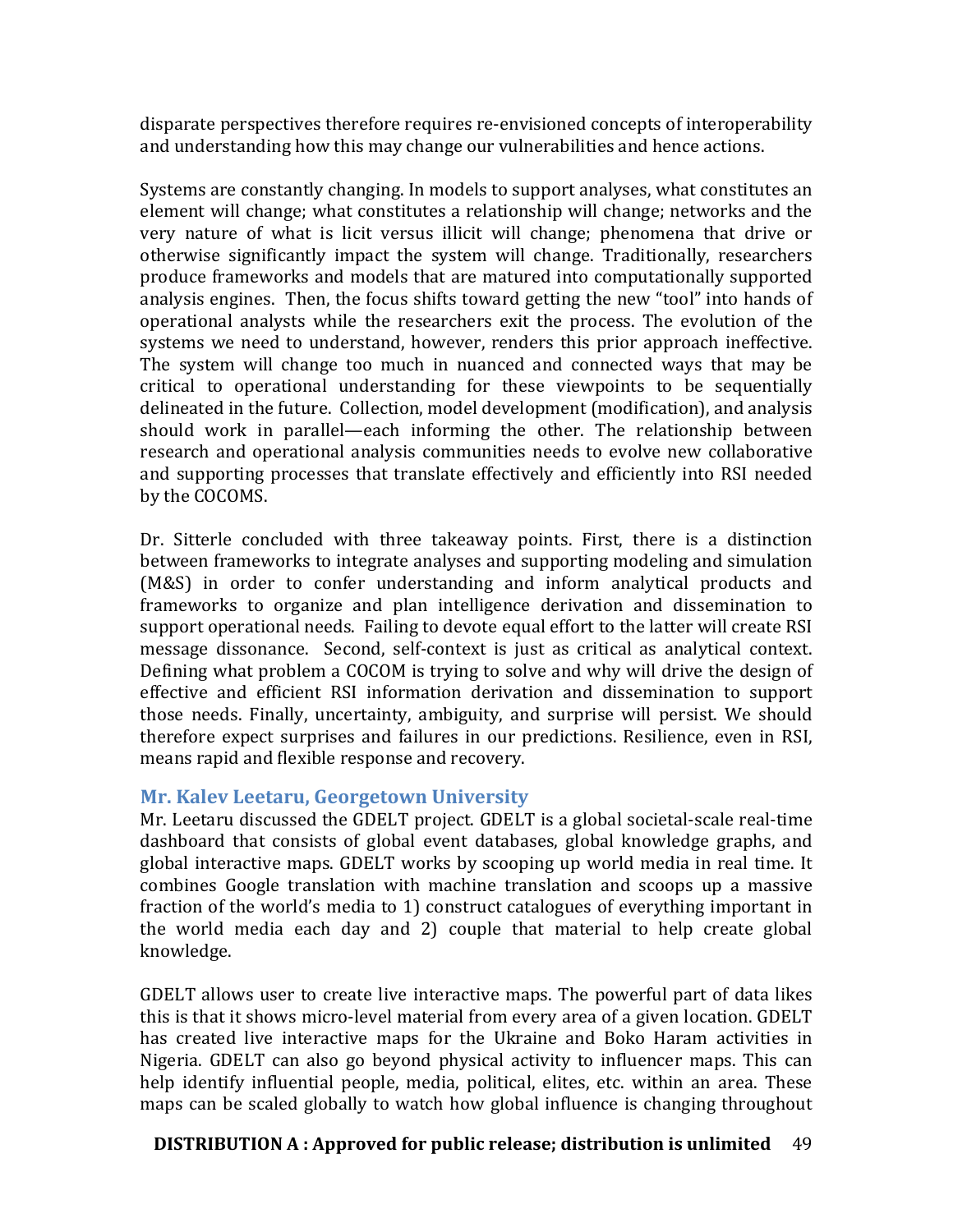the world. Furthermore, GDELT can identify global emotions and themes from media. For example, with respect to Ebola, we can track how global emotions evolved as the Ebola outbreak progressed. What we have seen is that the mainstream media has been very level headed but social media has had a much more extreme reaction. Ultimately, the goal of GDELT is to fuse together all information available in the open source.

## **Dr. Jen Ziemke, Crisis Mappers Net**

Dr. Ziemke discussed using big data to actually generate insight and knowledge. There is a gap in a way between the micro-level volumes of data being collected and the deductive reasoning piece, which creates the grand theories. Something is missing. What is the connective piece between data collection and deductive reasoning? It seems like it would be a level of decision-making used to make sense of everything. We do not collect data on or understand that middle level as we should. We need to look more closely at how decisions are being made.

Many people can be considered experts, but often time we lose important insights because the right people, often people not labeled as an expert, are not being tapped. Twitter exists, but it does not ask what people are concerned about. If a portal existed where people could be asked about their experiences and concerns, it would enable us to collect a different kind of data. This would be somewhat like second order data. If there were a place where we could share our hypotheses, hunches, concerns, worries, etc. without having to set off alarm bells it would be very beneficial. If there were better places where people could provide this type of information it could provide us with great utility. People want to help. People want to provide their insights. If we started at the meso-level and worked up, this type of information could help inform us at the strategic level. It would also help provide further insight into potential patterns.

#### **Discussion**

*With* the technology containments that exist in terms of data display, what is the hardware solution to bring these types of tools into the hands of the users?

Mr. Leetaru noted that there is great interest in this area, however it is important to not go down a path of shiny new object syndrome. The GDELT project has been working with USIP to build a fusion center to combine multiple technologies. The USG needs to become more innovative. Some of the most innovative things happening in the United States are taking place in the corporate world. The USG could learn from how corporate companies fuse their data and tools together.

Dr. Palmer-Moloney noted that NGA is looking into ways to work with the [2 to have support teams share information. The GEOnarrative tool has been created in an unclassified environment so information derived is easily accessible. Getting these types of tools into the end users is also heavily tied to education because if you don't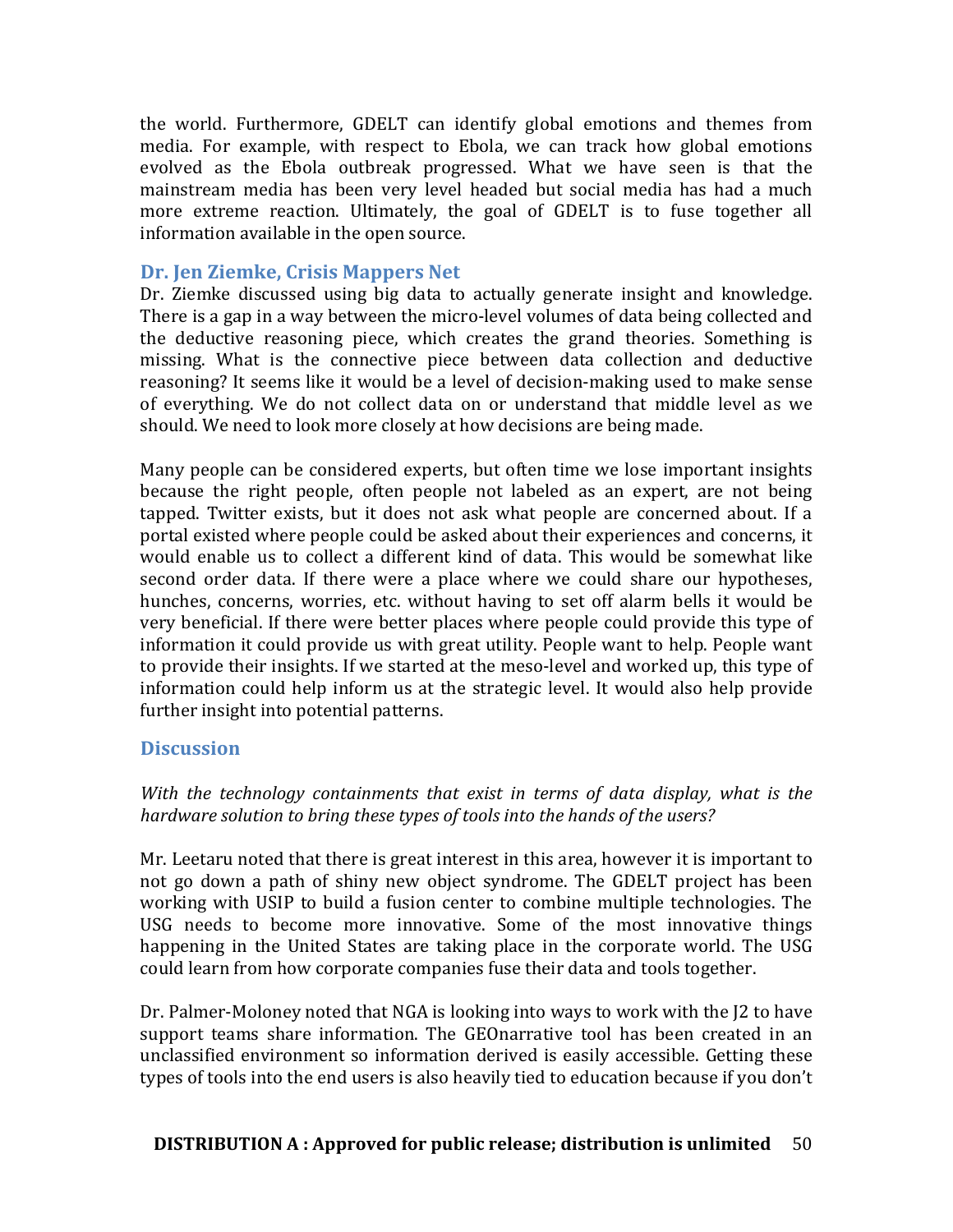know how to use or understand the tools then you will never even begin to start looking for them.

We have to find an onramp for information technologies to get into our educational *military institutions.* We need to educate military scholars to being talking about these *technologies so they can then move those technologies into workflows and operational environments in ways that make sense. USSOCOM is currently developing a research test bed that will allow researchers and operators to play with tools to determine what is* effective and operational.

Dr. Sitterle noted that training this type of community of scholars will help create a next generation that understands just because you can combine these types of simulations doesn't always mean that you should.

*How are you able to evaluate, validate, and verify the quality of the data itself within* the systems developed?

Dr. Ehlschlaeger noted that data will come in many different levels, but it is important that all information also comes with meta-information that specifically defines how trustworthy the data is and where it applies. As a geographer, it is often worrisome when data vaguely states where and when it is from because people may use the data in an inappropriate manner. The metadata is critical.

Dr. Ziemke added that the crowd can be leveraged to help verify its own content. In a crowd sourced environment, we can look at numbers of accounts talking about something. Additionally, the crowd also often has a self-correcting mechanism.

Dr. Palmer-Moloney noted that in addition to understanding confidence levels, it is important to understand that very good data can sometimes be at a scale that is inappropriate for a given analysis.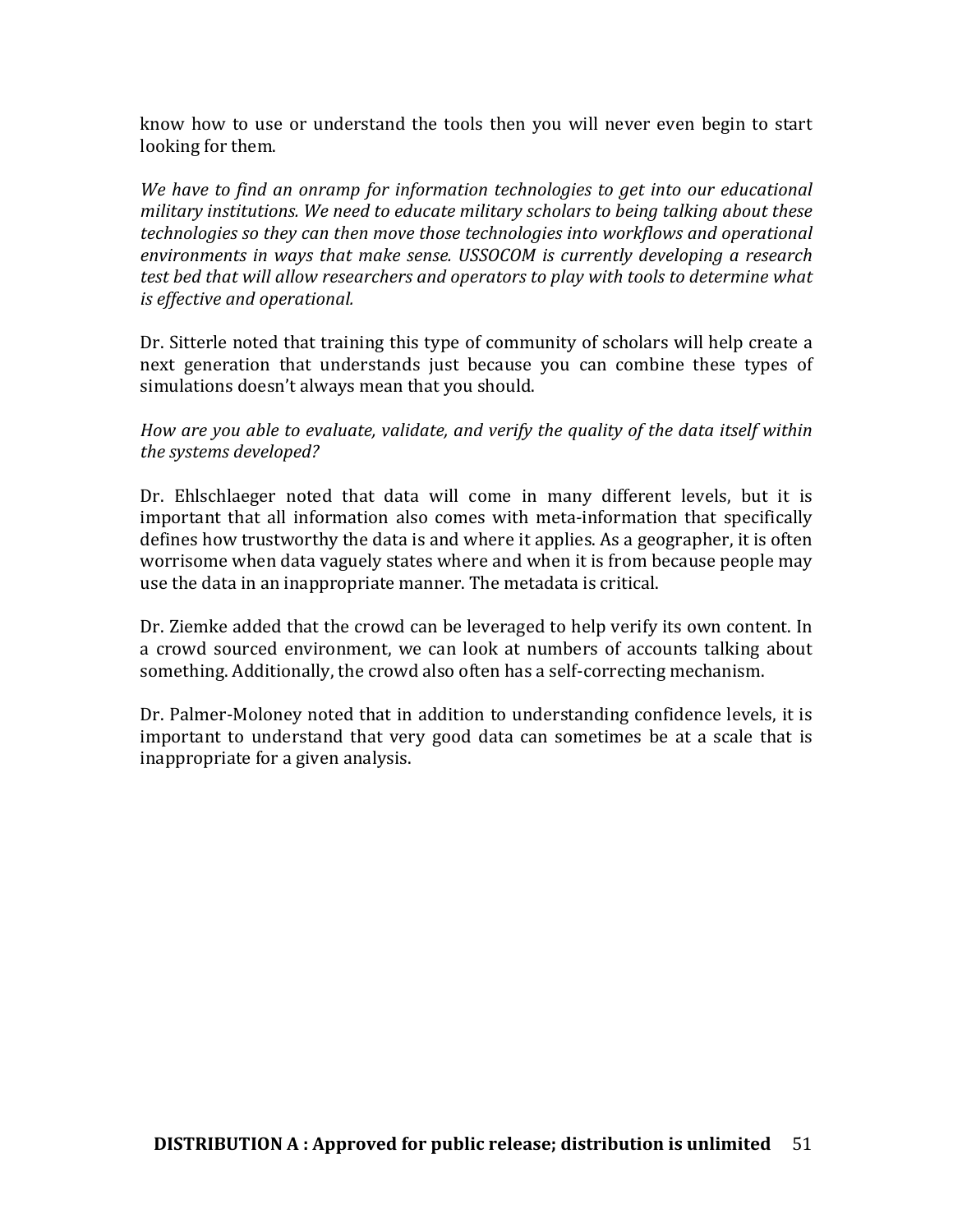# **Panel 7: Implications of the Speed & Global Reach of Information on DoD Missions II: Effective Deterrence and Influence Strategies**

This panel explored the implications of what we have learned about increasingly rapid availability of large and micro data for the ability of the US government to influence world affairs. Issues considered included: What will be the impact of instantaneous, global communications on the effectiveness of US deterrence messages? Is "universal messaging" inconsistent with the idea of "tailored deterrence"?

#### **Panel Members**

- Mr. Hunter Hustus, USAF/A-10, co-moderator
- Dr. Allison Astorino-Courtois. NSI, co-moderator
- Mr. John Rendon (The Rendon Group)
- Dr. Amy Zalman (World Future Society)
- Dr. Bill Casebeer (Lockheed Martin)

#### **Dr. Allison Astorino-Courtois, NSI**

In order start on the same page, Dr. Astorino-Courtois asked the panelists to focus brief opening comments on what their disciplines suggested about deterring people from acting in line with ISIL messaging campaigns. By way of background she cited a recent article in *Politico* that reminded us that ISIL was virtually unknown by the American and European publics before this summer when the news was dominated by the brutal beheadings. According to the article, public polls show that the beheadings are the best-known news event in the last five years, and that after the beheadings, public support for US action in Iraq and Syria increased from 36 to 60 percent. Arguably, the same violent message also helped it recruit up to 20,000 fighters. The SMA effort for SOCCENT is looking at the intangible sources of ISIL's appeal. One finding was that success in and of itself was a potent source of support and sympathy; success breeds success.

#### **Mr. John Rendon, The Rendon Group**

The pivotal question is what is the strategic imperative? When we look at ISIL, the strategic imperative is to make sure that our actions, whether operational or informational, do not enhance our potential adversaries. We need to particularly focus on deterring young people under the age of 25.

When thinking about who we message, we have to first ask: who is "we"? US partners overseas are the worst messengers in the space. The USG should not message unless it is the last resort. We need third party validators, especially those under the age of 20.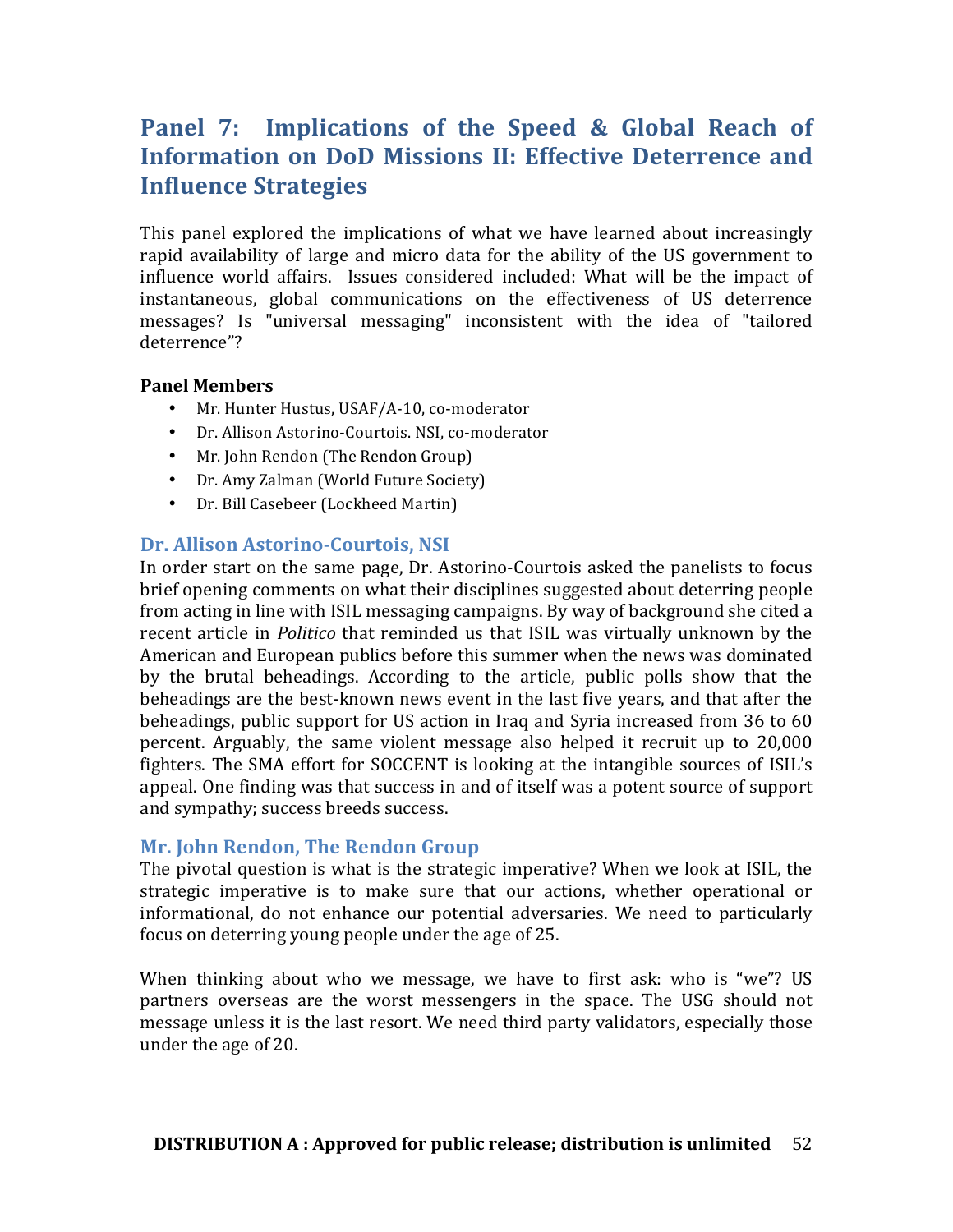What was striking about the Foley beheading was that it presented a strategic vulnerability for ISIL and a huge opportunity for the West, given that the best messengers in this space are the brothers and sisters of victims of violence by these kinds of groups. The siblings that already have a talent at speaking out should be trained and sent out on the information front to target the terrorist that killed their loved one.

In thinking of ways to respond to ISIL, this might be one situation where you want to bring your kids to work. Describe the problem to a group of teenagers on the unclassified level. They know more about platforms than any contract you can hire. There is a generational fault line. If we do not get to the population under 20, the math works against us. It is important to understand the mediums they are using and what they get out of it.

#### **Dr. Amy Zalman, World Future Society**

Dr. Zalman said it distresses her that we are asking this question in the same syntax as we did 15 years ago: What should we be doing to group X with jihadist intentions? The USG has failed to institutionally integrate the answer to this question. First, do not make assumptions about the group's religion. Labeling something as religious that we do not understand in the first place does not help us answer the question about what the group's specific motivations are. People do things in the name of religion: good things and bad things. The point is that we know very little about ISIL and we have already labeled them without understanding.

Second, we talk about ISIL's messaging using marketing terms, which is not terrible. We are all objects of marketing all the time. We should assume that our adversaries are as complex and conflicted as we are. If we can get to them in small demographics, we will be more successful.

We should not be surprised that non-state actors acting on a multifocal information landscape. Bill Gates in a non-state actor and so are NGOs. Why do you think ISIL is going after state status? Why is Scotland? The nation state is still a good brand.

We do not understand the concept of narrative well at the institutional level.

#### **Dr. Bill Casebeer, Lockheed Martin**

*Bill Casebeer is a Research Area Manager in human systems optimization for Lockheed Martin's Advanced Technology Laboratories, where he leads science and technology* development programs to *improve human performance in the intelligence world*, *cyberspace, and piloting. Bill served as a Program Manager at the Defense Advanced Research Projects Agency from 2010-14 in the Defense Sciences Office and in the Biological Technologies Office. He retired from active duty as a US Air Force* Lieutenant Colonel and intelligence analyst in August 2011, where he earned multiple Distinguished Meritorious Service medals. He holds a Bachelor of Science in political *science from the US Air Force Academy, a Master of Arts in national security studies*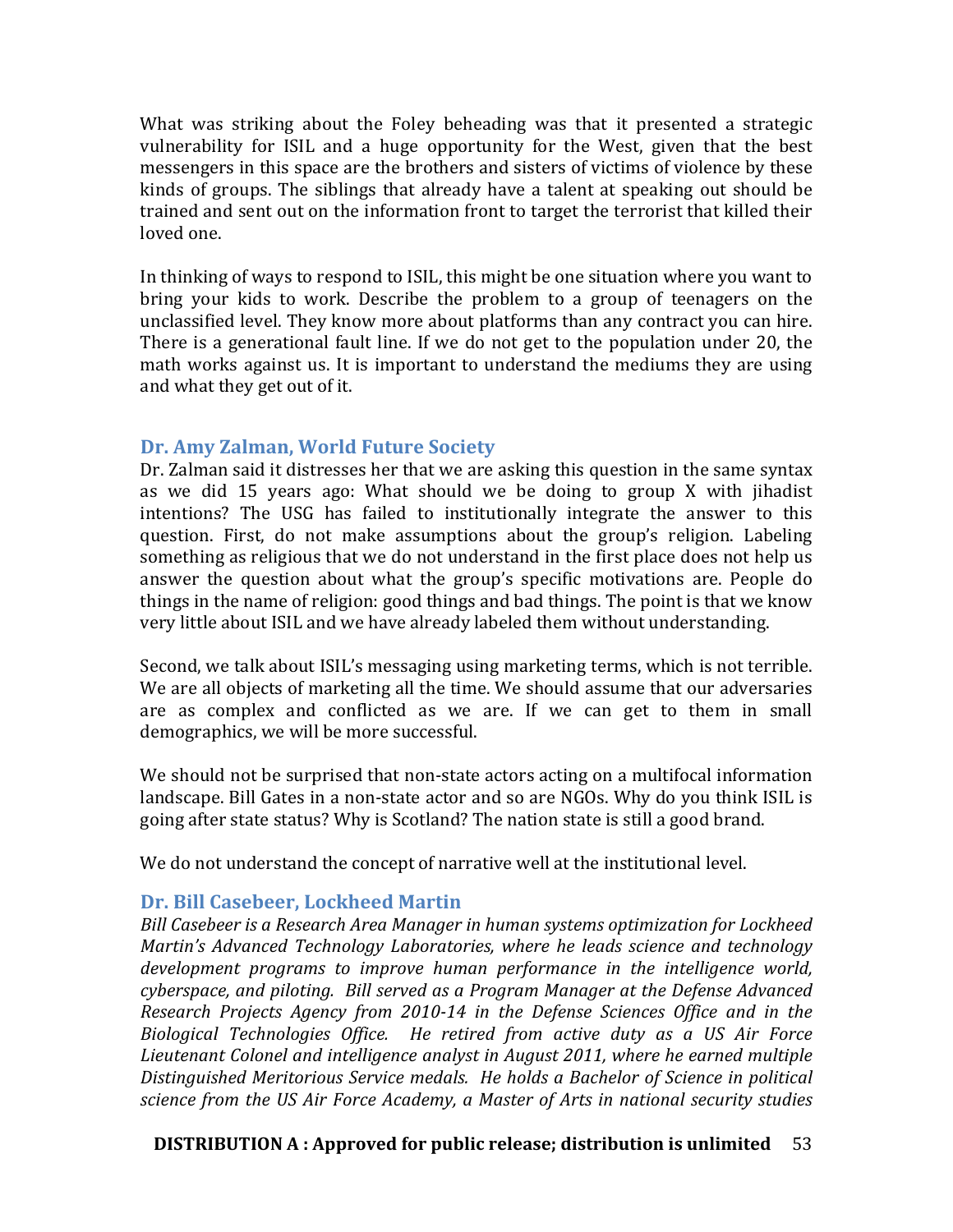*from the Naval Postgraduate School, a Master of Arts in philosophy from the University of Arizona and a joint PhD in cognitive science and philosophy from the University of California at San Diego.*

We have to create a preliminary framework of analysis before we can start to answer the question of how to deter ISIL. Groups like ISIL are essentially violent social movement. The literature on violent social movements says that to be successful, a group has to 1) lack of perceived opportunity for political discontent, 2) have mobilizing resources (arms, money, etc.), and 3) have a resonant frame that is justice oriented.

If you look at the deterrence literature, we know there are several dimensions, general to specific, that set conditions for how to generally deter. Deterrence can be achieved through denial and punishment. For example, the USG could attack ISIL's ability to behead victims. When the attack is effective, it might deter ISIL from doing it again (denial). Punishment does not take away the ability to behead, but makes the price so steep that ISIL would choose not to do it.

We have to look at motivational factors from irrational to affective including classic cost/benefit analysis that large organizations like to make.

The information operations framework includes doing things like identifying target audiences all the way up to developing information series that could be assessed for affect. If you consider how groups form, deterrence theory, and how information operations are carried out, we can have a semi-comprehensive conversation.

We are in some respects not well poised to deliver messages in southwest Asia, and need to cultivate alternate, trusted voices that resonate strongly with recruits (as well as the justice one does which is being told by violent non-state actors in the region). We need to shake the environment so stories that exist motivate less move them to an alternate social network and stop them from hanging out with vulnerable populations. We also need to shake the environment in such a way that causal factors that contribute to violent mobilization are less efficacious particularly to those related to justice.

#### **Moderated Discussion**

Mr. Hustus opened up the discussion session with one observation. Yesterday, several people indicated that we are all here because we are part of Dr. Cabayan's network. That is true, but we are also here because complex problems are a narcotic; we love them. Yesterday, panelists emphasized that we need to solve the right problem and we need to control the narrative. This panel discussion could help determine how to go about doing so.

*Mr.* Rendon noted that in too much of the world, we are a poisoned well when delivering messages. Dr. Astorino-Courtois then asked whether our actions and *inactions* were not also messages?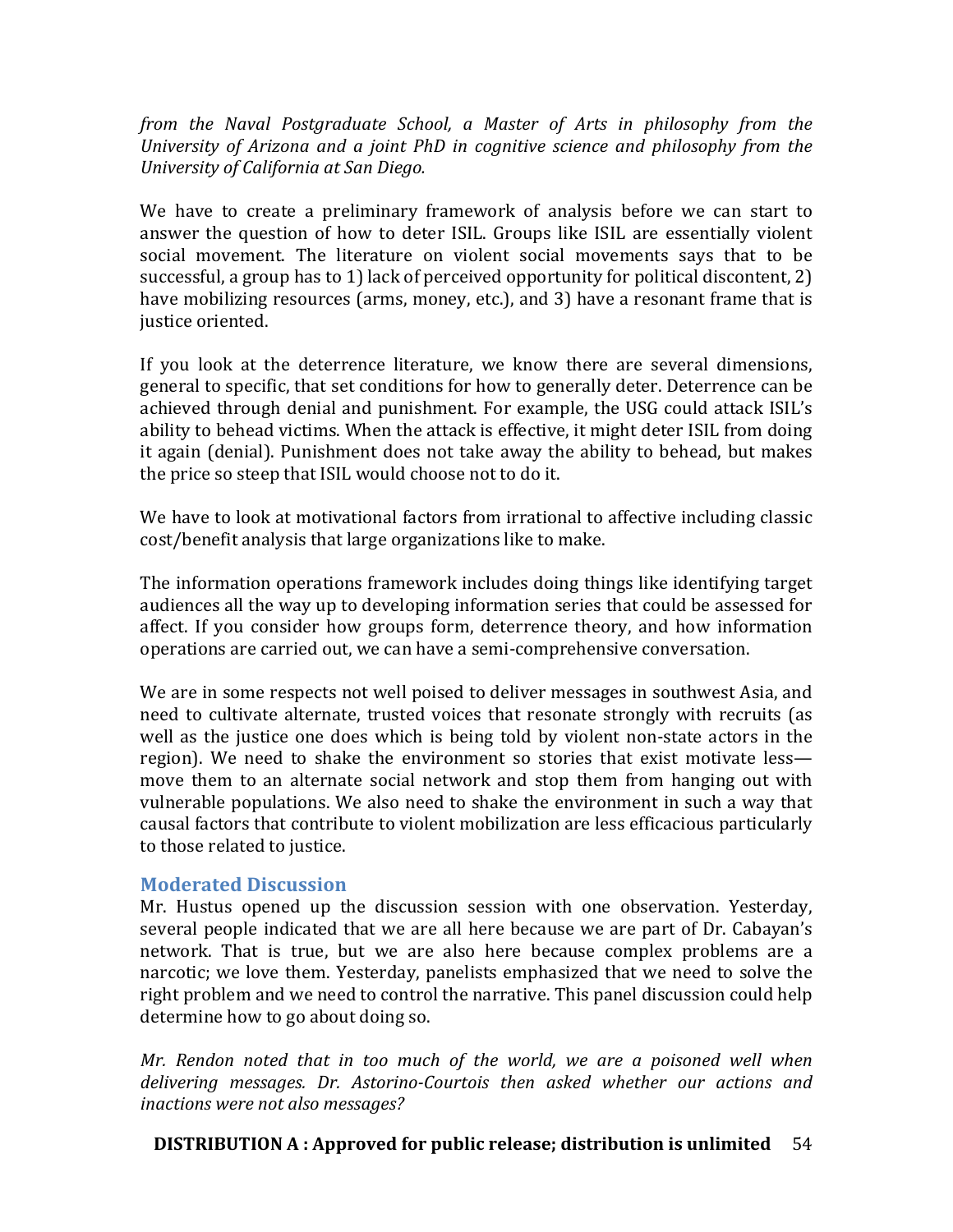Dr. Casebeer responded that our actions and inactions are indeed messages. Influencing how a message is received is about much more than offering an alternate message. It is thinking about the world view the audience will filter our actions through independent of our message. Words and deeds are equally important. First, they must be synchronized. Tactical considerations may require us to do things that undermine our words, so we need to let other trusted voices spread the message for us.

Mr. Rendon stated that if you look back to research conducted in 2001-2003 in any country with a Muslim population, the youth felt that the USG looks at them but does not see them. It talks to them but does not listen. They admire US technology, but it does not share them. The USG believes in democracy in its own country, but not in theirs. The street was calling for recognition, respect, hope, and opportunity. That was Tahrir Square. Other countries and cultures need to be able to look at the same information we are because they will see things differently than we do, which will generate knowledge and insight.

Dr. Zalman added that the USG tends to think of actors, states, and groups as having one identity or role, but they have several. The US is not trusted on one level, but may be trusted on another. It is complex and multilayered. This is where network building offers opportunities: the ability to produce communities based on roles and identities. There are many opportunities to create networks and use what we know about what influences to create coalitions with divergent narratives in them. We can create group of people within a particular age group that shares common interests: hope, career, community building, even religion. There are messaging opportunities, but that has to be done outside official pathways.

Mr. Rendon stated that the operational art has shifted. In a framework, we would create dots, line them up, assemble them and then hit the intended target over the head and then wonder why the audience did not like it. We need to put the dots into play and allow the audience to connect the dots and they will do it on their own.

Dr. Casebeer stated that he was not comfortable with the objective of "controlling" the narrative." We need to take biology seriously and the experiences of individuals seriously. Instead of controlling, we need to think about having analysis that allows us to reach an inflection point where we can cause a phase shift.

#### *One participant challenged Dr. Casebeer's conclusion. He asked Dr. Casebeer to explain why Russia is so good at controlling social media.*

Dr. Casebeer responded that what you see in Crimea today is the result of 500 years of Russia shaping the environment. Do not look at the IO campaign and think you have seen the whole forest.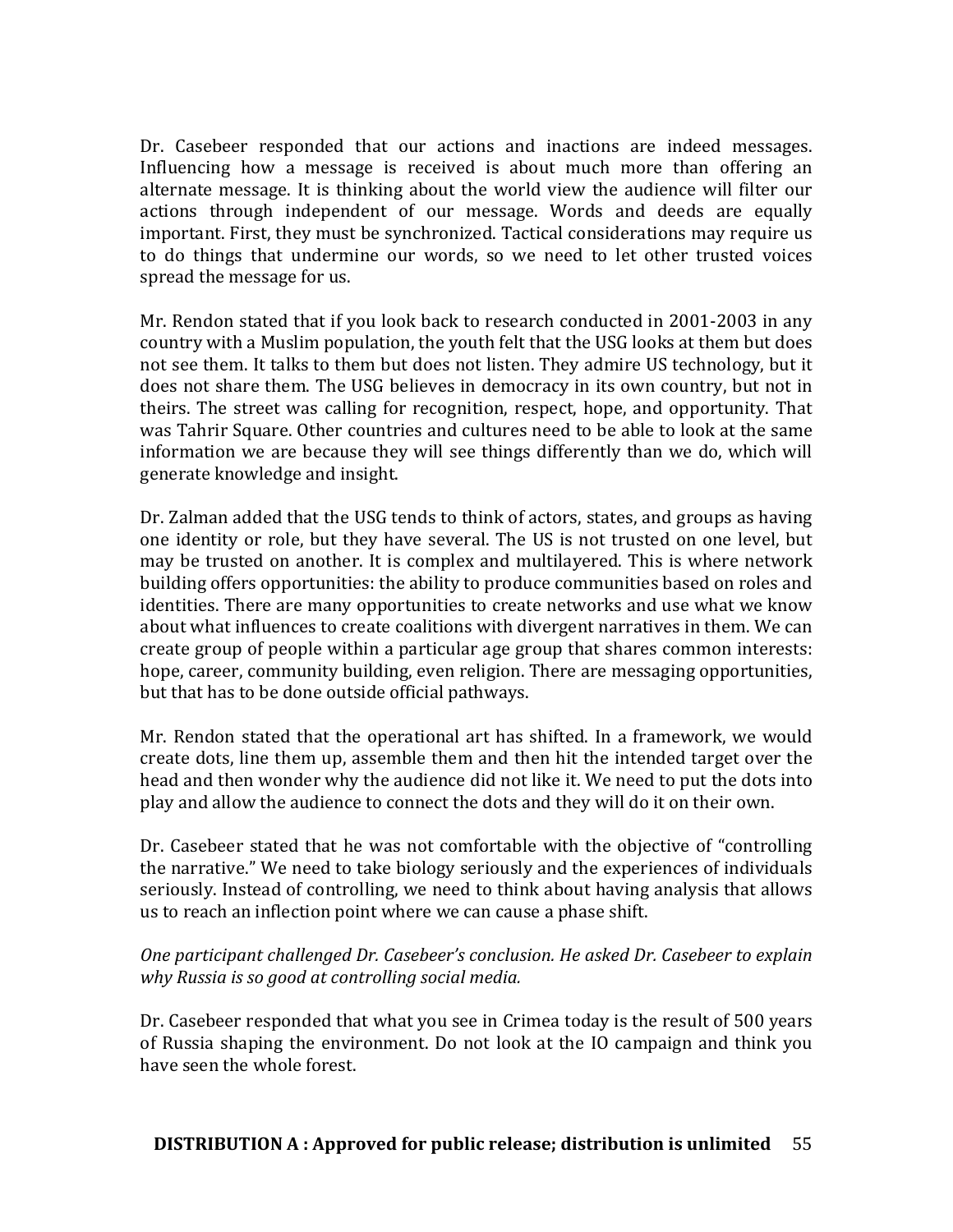Mr. Hustus added that some parties welcome even the shallowest excuse to buy into a story and it does affect our ability to get the public behind our narrative. We have lost some precision on the effects we want. We confuse persuasion and prevention. Ideally, what we want to do is create a narrative so that when something happens, the person or group feels the negative consequences from his own community. These effects need to occur without the USG ever putting its face on it.

We have lost some precision on the effects we want to occur. We confuse persuasion and prevention. Ideally, what we want to do is create a narrative so that when something happens, the person or group feels the negative consequences from his own *community. These effects need to occur without the USG ever putting its face on it.* 

Dr. Zalman responded that context matters. Some of the areas where ISIL is most active are areas that have experienced extreme violence in the last decade. There is a culture of violence that has been present there for a long time. Whatever is being done to others in ISIL's name needs to be understood within this context. Nongovernment sponsored public diplomacy is a great model (e.g., J. Christopher Stevens Fund). The Fund fosters extended high school exchanges between schools in New York and Casablanca. The two schools will study major problems like river health for an extended time. The basic idea is that people with longer familiarity will come to understand one another. Guided virtual interaction is almost as good as real interaction. 

Dr. Astorino-Courtois noted that it seemed that the group had convinced itself that it *needs* to think carefully, or better yet, cease and desist on the idea of discrediting or countering narratives and perhaps even messages.

Mr. Hustus responded that we need to conduct state-to-state strategic dialogue. We need to make general deterrence specific. That is the effect of modern communication. How do we think about long-term deterrence and assurance?

Mr. Rendon added that the USG has to make space on the team for everyone. If you have partners and give them a specific assignment, that covers assurance. Deterrence is fascinating because everyone agrees we have a credibility deficit. So if you know the audience does not believe what we say, that is really important. However, if the audience does not believe what we say and we use words wisely, we can take them to where they already want to go to create a set of behaviors that lead them to a place where they cannot win. The structural framework is creating political transaction costs for political behaviors that work against them. If we know where they are likely to go, it provides opportunity.

Dr. Casebeer asked how deterrence is different for the leadership versus the population? It might be that for a committed and resolute leadership that we are stuck thinking about specific deterrence by denial and punishment and that efforts at shaping the environment would not work well. Rational actor theory is good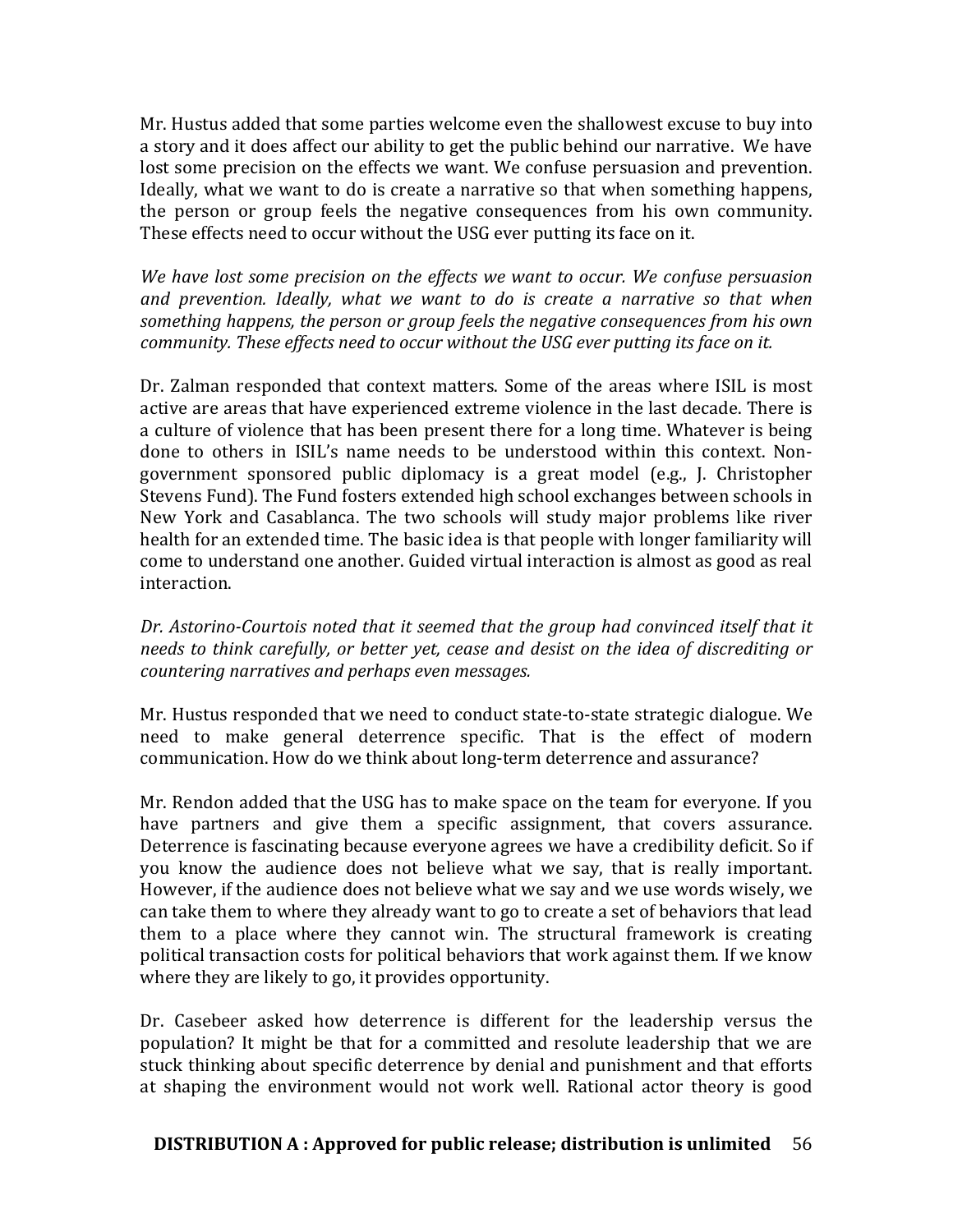intellectually, but rationality is an achievement, not a necessary characteristic of individuals going about daily life.

Dr. Zalman stated that this is the point in the narrative where the audience's expectations and leading people where they want to go intersect. The reason why certain people want to go to places is because they have preconceived expectations for how to read small triggers. Underneath these expectations are cultural narratives. That is why 16 year olds are an important place to start with new or revised expectations. Narratives are about understanding what the audience expects of you in a particularly moment. We can play in that. It would be interesting if the US could surprise audiences with regard to their expectations sometimes.

Dr. Astorino-Courtois summarized that what the panel is saying is that we should not *try* to control the narrative, but try to use it.

# **General Discussion**

*We do not have to counter narratives if there is a strong narrative out there.* 

Mr. Rendon responded that what is fascinating is that we often talk about our narrative, but this has to be about their narrative. This is not about counternarratives. The US message is our narrative. It is not a battle of narratives. We need to create a space where they battle their own narrative. We cannot engage in that debate or we establish a raison d'etre for the adversary.

*The third rail here is domestic messaging. We spoke yesterday about US persons and controlling the domestic narrative. How do we message our own audience given* decreasing education, narratives from gaming and Hollywood, and the 16 and under *crowd? Should the DoD have a role in domestic messaging?*

Mr. Hustus stated that yesterday someone acknowledged that we have restricted networks and organizations. This is not just a classification issue. We reinforce the microcosm. 

Mr. Rendon said one alternative is to look at the audience in the target country through the eyes of a domestic diaspora community. You want to make a difference through indirect messaging. Let USAID and State take the lead, particularly for issues like Ebola. Encourage a member of Congress that represents a diaspora community to do briefings with that community in the US without media coverage. It will be tweeted and blogged about, but if you try to control the message, it will fail.

Dr. Casebeer stated that the comment about creating alternate social network that fills the vacuum of the government not stepping up to the plate is important. It is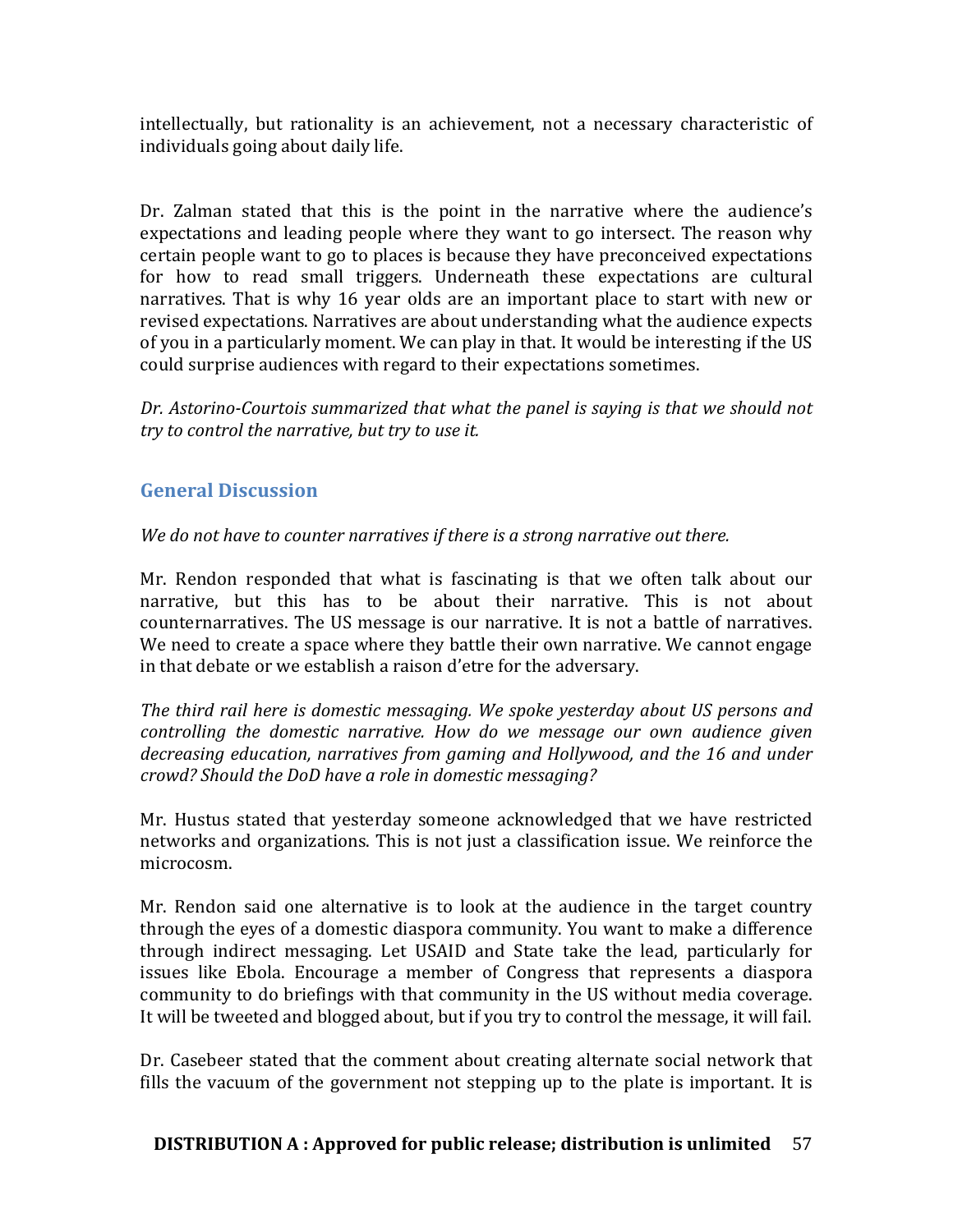connected to the rentier relationship; it is not a dignity relationship. Shifting that relationship involves setting up transactions that are dignity oriented.

Mr. Rendon stated that he was working with law enforcement in Boston. There were a ton of kids hanging out on street corners. One long night when he was out with a Sargent from Dorchester, he wondered why the cops did not do anything about it. He said that if they are on the street corner, at least he knows where they are. If we ran them off, we would be responding to calls all night long.

*With regard to toxic branding and poisoned well, it might be instructive to look at brands that lost credibility and then gained it. Think of Jack 'n the Box restaurant and Pintos.* Both were good brands until a disaster (poisoned food, exploding gas tanks) and then no one wanted to be in a Pinto or eat at *Jack* 'n the Box. But look at Coke, *Tylenol, and Toyota. Each has had problems and survived.* 

Mr. Rendon stated that Coke succeeds because its message is happiness. Blockbuster is another interesting example of failure to adapt to change. When you are in the midst of good times, you do not see the change. Strategically, you have to steer towards change. Lead it instead of follow it.

*Warfare in the Western world is an extension of politics. When politics fail, we impose our* will on an adversary. So deterrence is the threat of bringing capability to impose will. Influence is much the same. We are not structured properly for this. The challenge *the DoD has is in the area of hostility. How do you account for the fact that we do not* have a way as a nation to deter or influence from a whole of government perspective?

Dr. Zalman said influence as an instrument of power relates to how we do statecraft in the digital age.

*Mr.* Hustus offered a concluding question. What can we take away from this panel *discussion?* 

Mr. Rendon stated that direct action has a clear process that works well. There is no comparable indirect process. So how do we adjudicate among taskings? There is no peer-to-peer tasking. The system is stressed, but how do we take some issues off the table? One way is to nest them under NCTC because they have interagency authorities. DoD is an enabler and should not own this process.

Dr. Zalman added that the DoD needs more foresight tools.

*What I have learned from this panel is that we are seeking to apply non-traditional focus and non-traditional science and we think we are going to be effective within the traditional structure and process. We will have to work on interoperability to work this problem set effectively.*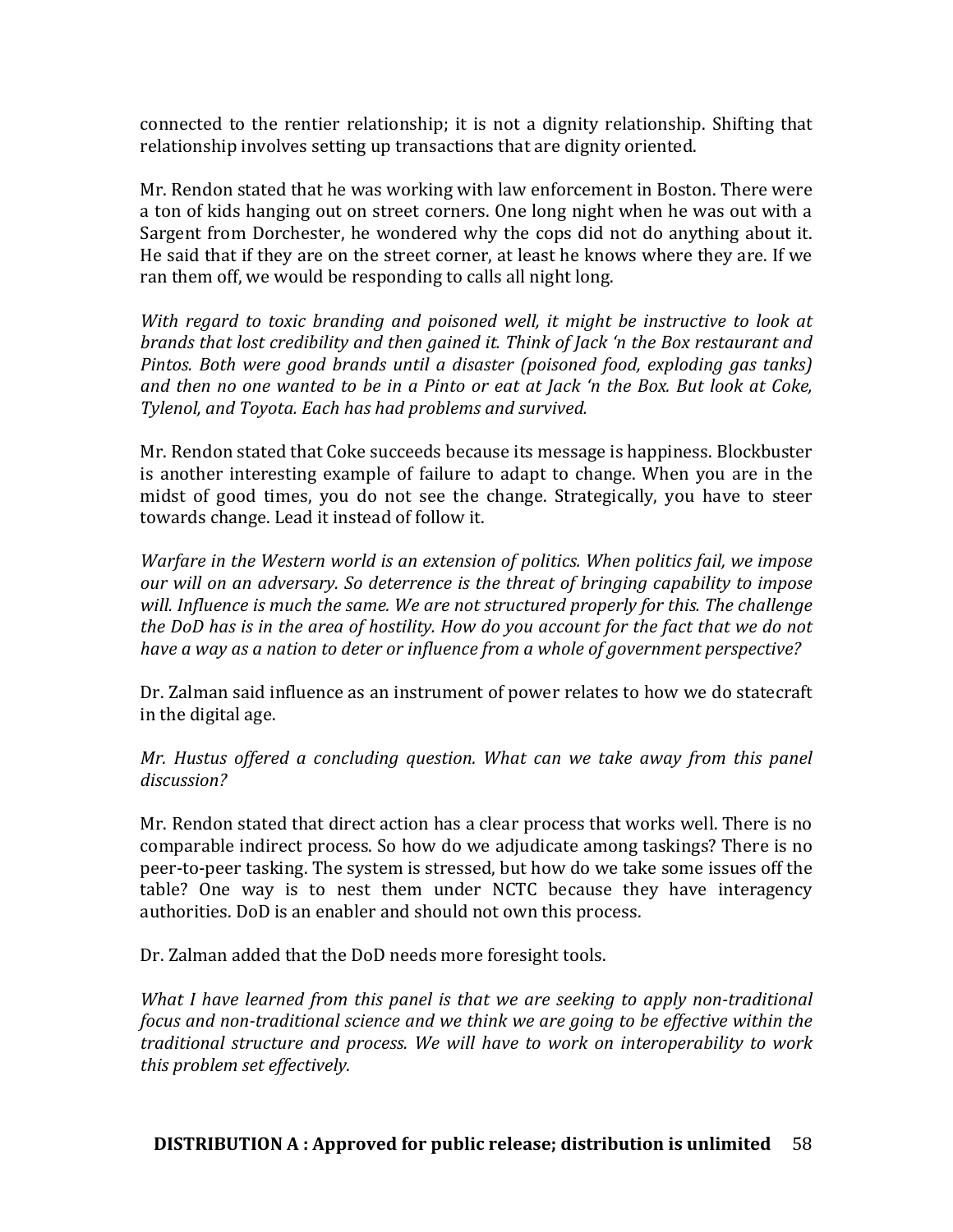Dr. Casebeer added that the best thing we can do today to help on this front is to give the military the ability to act more quickly. There were so many examples from Iraq and Afghanistan where quick respond could have made a difference, but they did not have the authority.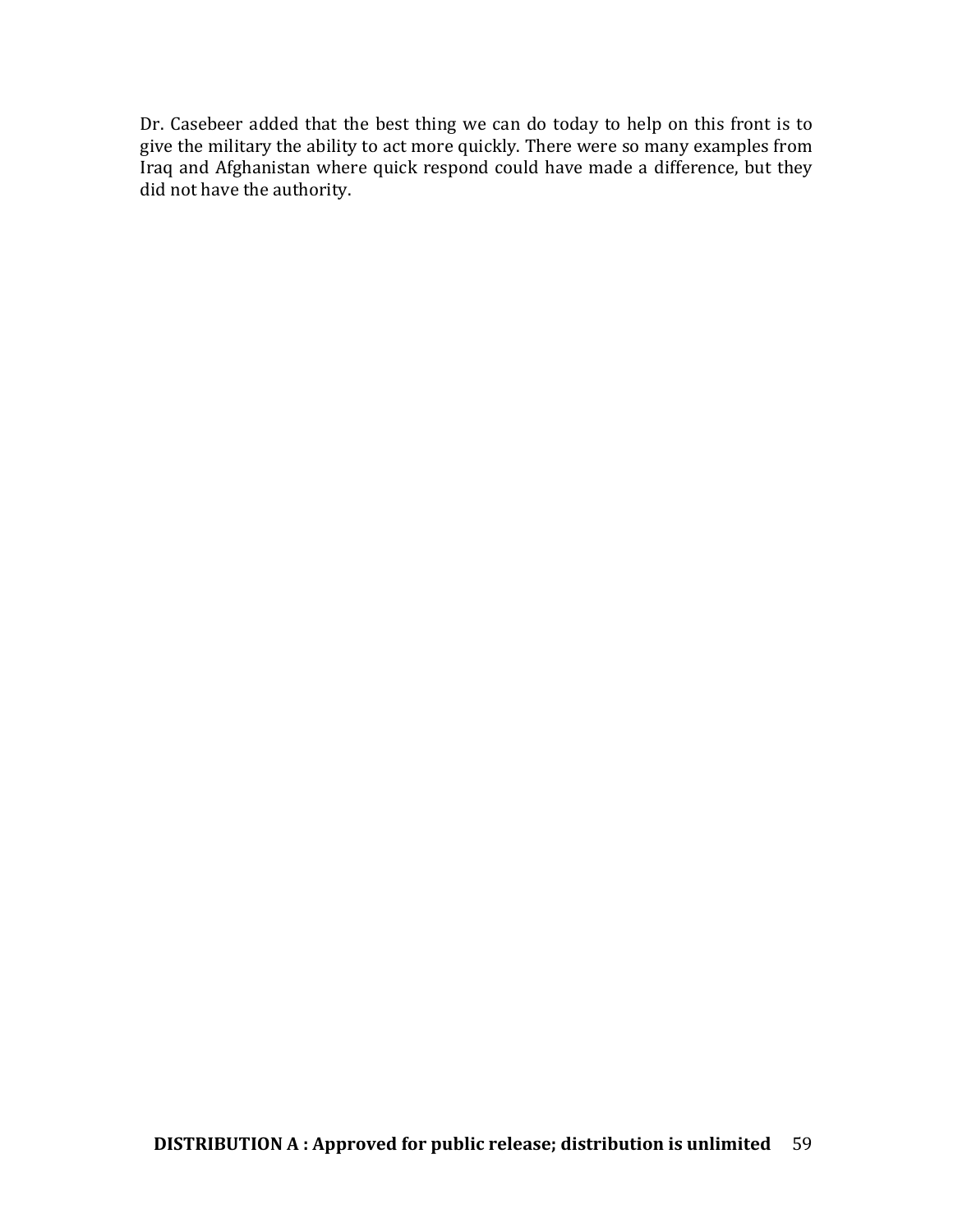# **Panel 8: What's in Store for the Pacific Region: U.S./China Relations and the 'Information Revolution'**

This panel explored the unprecedented ability to reach billions of people with various messages in an attempt to influence views and activities. It asked, how can we use this new info structure to share values? Change values? How can we protect the info structure to protect command and control? How can we use it to build trust? What is the Chinese view of Cyber? What does the rise of new media and social media mean for China/U.S. relations, in relation to Chinese Internet controls, government policy concerning new media technologies, and the global platform gap?

Panel members:

- Mr. Randy Cieslak (USPACOM/J6)
- Brig Gen Tim Fay (USAF AF-A3-5)
- Dr. Michael Swaine (Carnegie Endowment for International Peace)
- Dr. Cliff Whitcomb (NPS)
- Dr. Randy Kluver (TA&M)

## **Mr. Randy Cieslak, USPACOM, 16**

Mr. Cieslak noted that over half of the world's population resides in USPACOM's area of responsibility (AOR), which consists of 36 nations. USPACOM's AOR offers a number of unique characteristics and challenges. The AOR covers roughly 3.42 billion people and more than 1,000 different languages across roughly 52 percent of Earth's surface across 36 countries and 16 time zones. Historic animosities and grievances including unresolved wars, separatists movements, territorial disputes, and religious conflict are common throughout the AOR. The military footprint is significant in USPACOM's AOR where the world's six largest armed forces reside, five of the seven U.S. Mutual Defense Treaties are in place, and countries with nuclear weapons and unbalanced military forces can be found.

In order to create trust and improve security using the ongoing information revolution, we must establish and build upon the following elements:  $(1)$ connectivity,  $(2)$  communication/language,  $(3)$  cultural understanding,  $(4)$ confidence and confidentiality,  $(5)$  collaboration,  $(6)$  coordination, and  $(7)$ cooperation. 

#### **Brig Gen Tim Fay, USAF AF-A3-5**

Brig Gen Fay provided a strategic context to what is in store for the pacific region. When looking through a deterrence lenses, the typical strategic approaches for understanding the U.S.-China relationship commonly set conditions first and then hope for a positive outcome. However, effective deterrence is reliant upon communication. The information revolution has provided us with new methods of communication. We can now look at possible second and third order effects of communication activities. The information revolution is providing us with the opportunity to assess our effectiveness in our relationship with China. For the first time, we have the opportunity to fully understand communications with China. The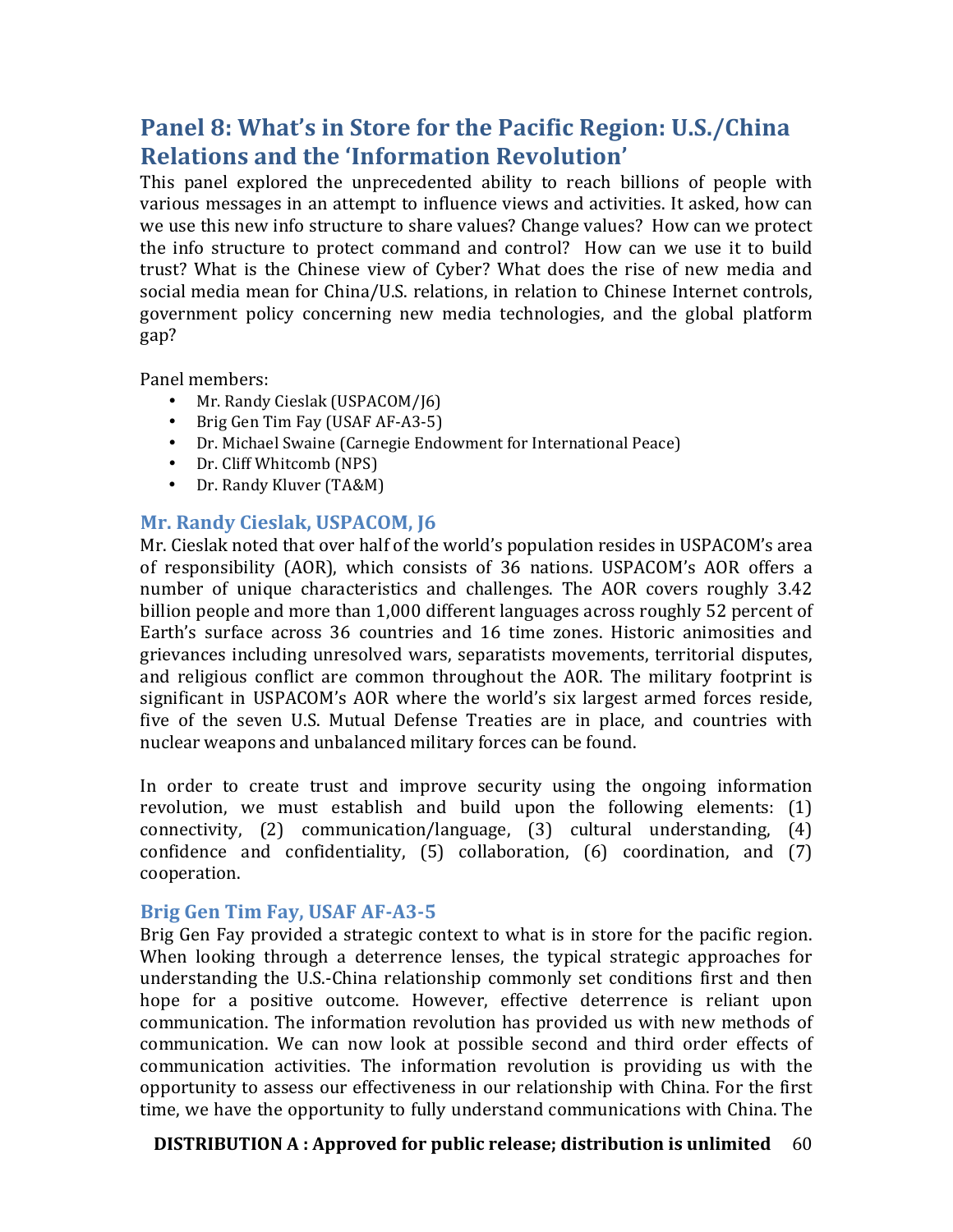next step will be to use communication as a means to deter. How can communication be used to drive an outcome? How can communication help us achieve desired end states? There is great opportunity for assistance in communicating strategic messages in the strategic environment.

### Dr. Cliff Whitcomb, NPS

Dr. Whitcomb began by noting that the term information revolution raises the question of *how long is the revolution going to last*? The information revolution has rapidly increased its speed and changed its direction. Penetration of the information revolution has been global and in an extremely short period of time. The level of technology evolution and innovation has been remarkable. The newest innovations, no matter where it comes from, can be pushed out immediately to almost anybody. There is very little learning curve for new technologies amidst the information revolution of today.

From a technology perspective, the amount of information and computing available is remarkable. These tools can be used by almost anyone to get their messages out. This type of access and information makes planning into the future extremely difficult. Using systems dynamics approaches can help provide insight into influencers and variables to better understand the dynamics possible futures of a situation over time. However, the populations, people, and technologies are going to continuously adapt over time so it is important that we continuously update the systems dynamics models to account for this evolving environment.

We need a change in how people approach the problems we are facing today. These problems are complex and will require new tools to help develop a full understanding. We must remember that outcomes are going to be dynamic and adaptable. 

# **Dr. Randy Kluver, Texas A&M**

Dr. Kluver discussed U.S.-China relations in the information revolution. It was believed that the Internet would democratize China because 1) the Internet is inherently democratizing and 2) because the Internet is inherently global, but this was not the case. We focused so strongly on whether or not China would democratize because of the Internet that we missed the way in which the Internet really did impact China.

Chinese Internet population is close to  $700$  million people. The mobile population is even larger. China's Internet population is larger than any other country in the world. Most of our attention has been focused on the control of political content, but what the Chinese government is most interested in controlling is the development of political or social organizations that might challenge the authority of the CCP. There is also an interesting transition from Weibo (similar to Twitter) to Wechat (which does not allow strangers to view your postings). This means that we have less opportunity to see the fascinating challenges to the state that are emerging.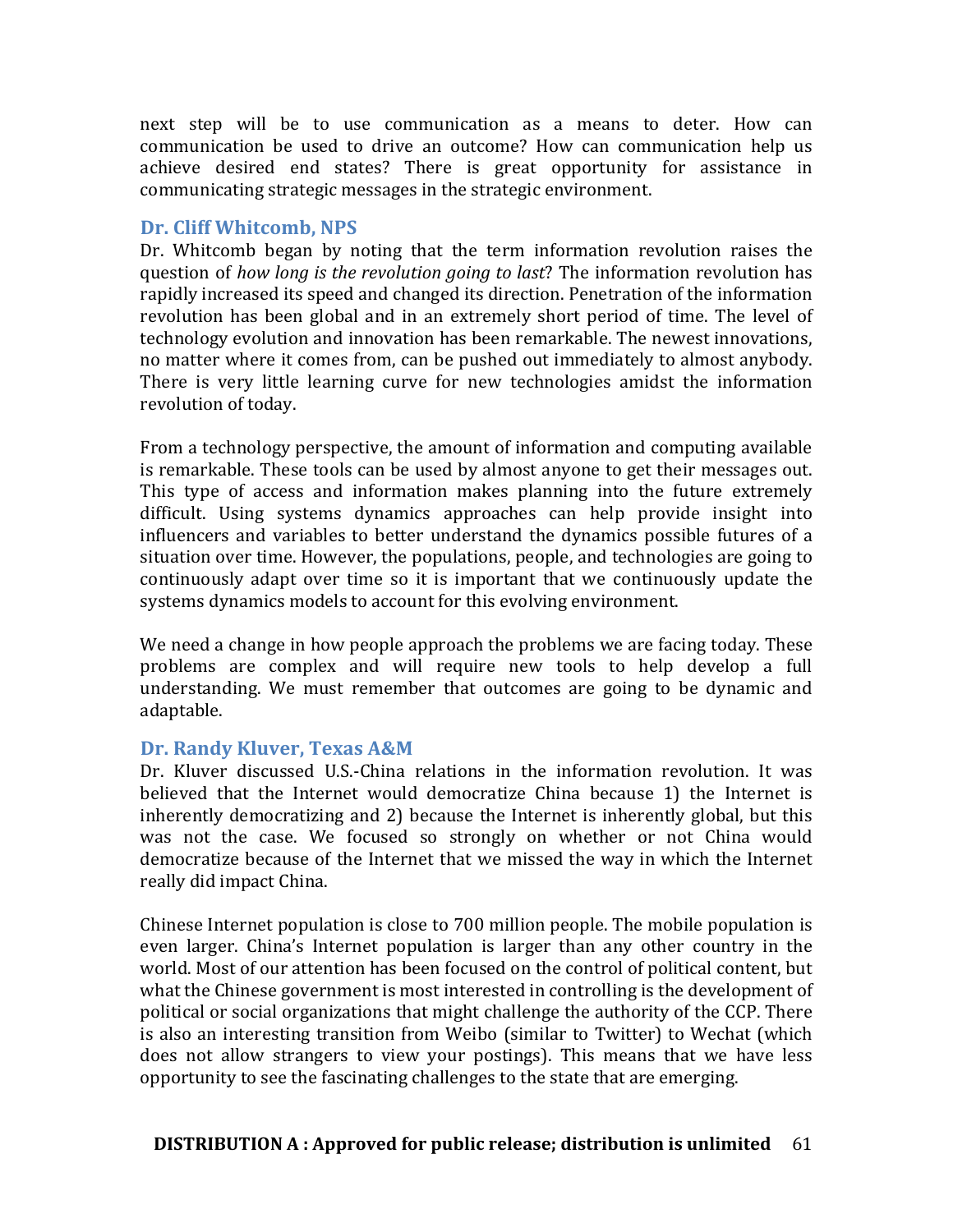In relation to how the rise of Cyber-China will affect its relations with other states, there is an emerging "app gap," or disconnect between the applications most popular around the world, and those that are popular in China. What has emerged in the social media world is a bi-polar environment, driven not by ideology, but by technological platforms. This illustrates that the technical platforms we use do matter. Different platforms can in some cases have significantly different usage levels depending on the country. The decisions that China has made to develop their technical platforms are interesting. The strategy of platform substitution is reminiscent of the economic strategy of import substitution and probably has both economic and political goals. However, the consequence is that we have developed global platforms that unfortunately exclude China.

## **Dr. Michael Swaine, Carnegie Endowment for International Peace**

Dr. Swaine discussed Chinese national security related issues relating to the Internet, social media, and information technology. Social media has infused large sectors of the Chinese population. The Internet has connected large amounts of Chinese people and provided them with opportunities for significant discourse. The initial hope was that the Internet would be a democratizing force in China, but to some extent it has become an empowering force by providing many Chinese with the ability to communicate with each other in real time in ways that they have not been able to in the past. Recently, China has tried to eliminate anonymous message posting on the Internet as a means of somewhat controlling these new communication methods.

The active elements of Chinese Internet users are incredible active. This is particularly the case for issues of Chinese nationalism. The Internet has provided an information portal to inform the Chinese population of what is really going on internally and globally from a source outside of simply official media. This has altered the state-society relationship on some issues. Chinese civilians can now be rapidly motivated on a wide variety of issues because of the Internet, which can be good and bad for the Chinese government. The Chinese government has realized that it must be aware of what is going on within the Internet to motivate its citizens. The question then becomes, *to what extent does the Internet function in ways to which the Chinese government finds useful or threatening*? It is not clear whether the Chinese government has a clear answer to this question.

The fear of chaos within the country has a significant influence on Chinese perspectives. A force like the Internet can easily create instability through chaos and, as a result, regulation of the Internet is widely accepted throughout China. The Chinese government sees both danger and advantages from the Internet. All Chinese recognize the importance of the Internet, but at the same time there are some aspects of the Internet that are too democratic in the eyes of the Chinese government. The government does not want the Internet to undermine their authority. The Chinese government believes that governments must govern the Internet. They believe that there should be certain boundaries with respect to Internet freedoms that should be agreed upon by all countries and established by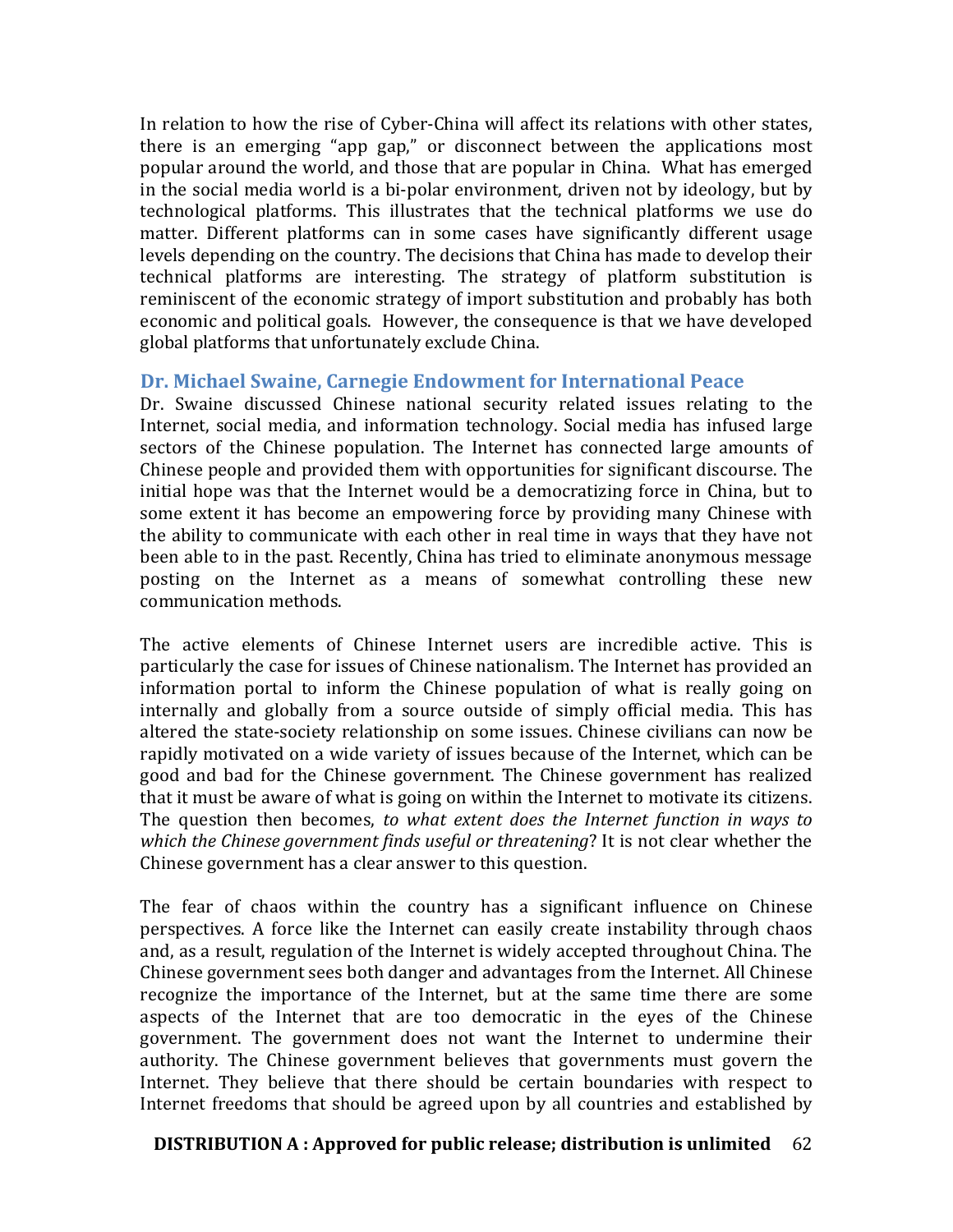the United Nations. This is a point of disagreement between the U.S. and China. The Internet is not often governed when it comes to content that is not criminal, but in the eyes of the Chinese it should be. Furthermore, the Chinese perspective on this issue is not unique among countries of the world.

Another notable issue between the U.S. and China in the realm of the Internet relates to national security and specifically the issue of hacking and Chinese efforts to attack U.S. commercial enterprises through the cyber realm. The Chinese engage in aggressive behavior to try and steal commercial information from the United States. However, the Chinese do not admit to any sort of engagement in these types of cyber activity. Instead, they say that they only respond to threats and do not engage. There is a significant clash between the United State and China when it comes to cyber warfare. 

#### **Discussion**

*Has* the presence of social media in China increased protest levels? Is there a link *between the openness of social media and protests over things like corruption?* 

Dr. Kluver responded that China has developed something like an in-between Internet where the government maintains some limited controls over Internet activity. Once something gets to the point of organizing a protest, you can be sure the Chinese government will shut it down. The government allows for criticism over the Internet but it does not accept any effort to organize a protest or something similar. 

Dr. Swaine noted that as with so many of these issues, anti-corruption is a twoedged sword. Anti-corruption is a good thing, but it can also be used to attack the government and create unrest.

#### Do the Chinese have any influence on social media in Africa or South America?

Dr. Kluver noted that this is a fascinating question. The Chinese are currently building huge amounts of communication infrastructure throughout Africa, which will have huge geo-political implications in the future.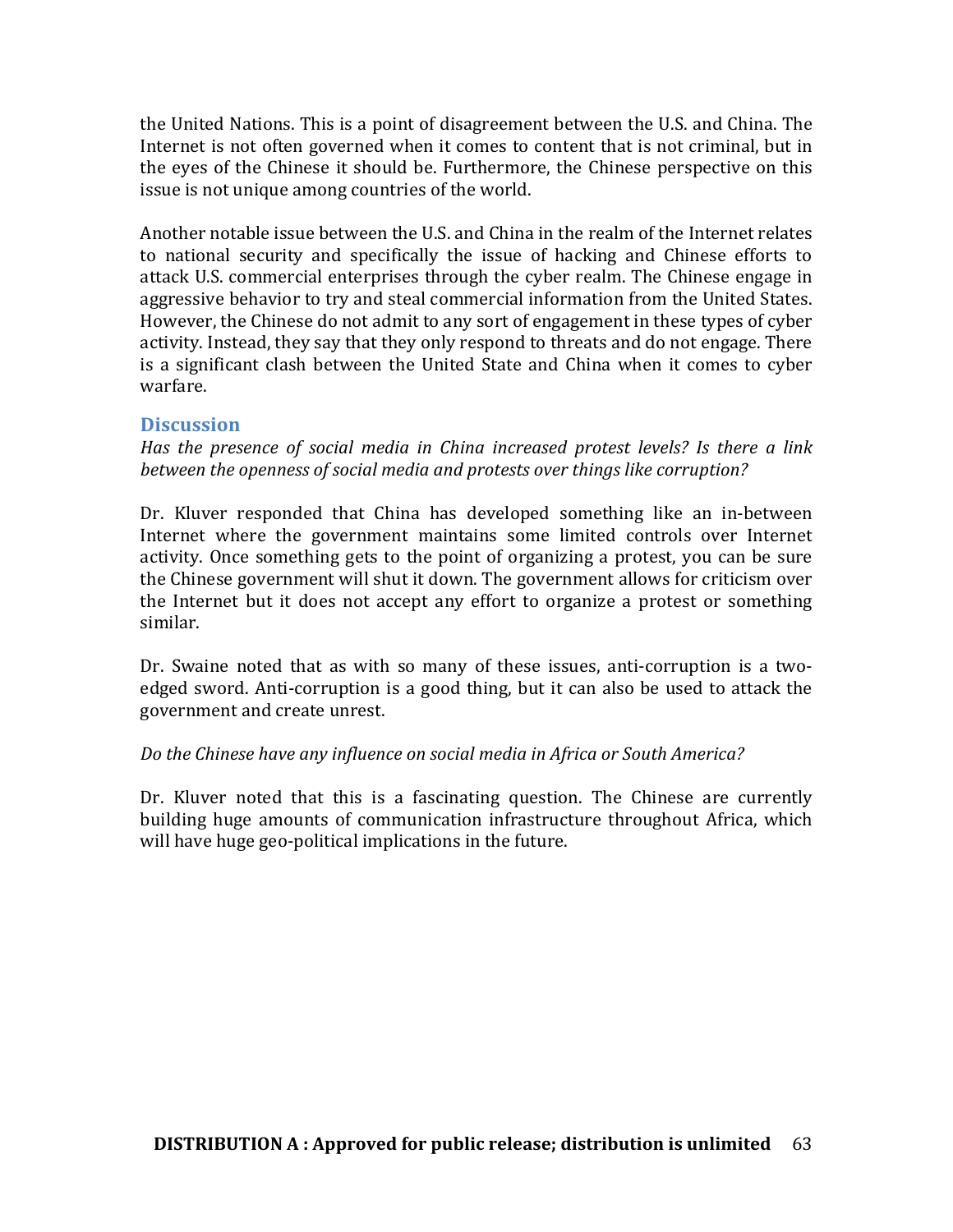# **Panel 9: Bringing it all Together (IS, Command Reps, and Panel Leads)**

This panel asked representative from the Commands to discuss what they have learned at the conference, what they will be bringing back from the conference, and where they anticipate needing further assistance.

#### **Panel Members**

- Dr. Tom Allen, JS/J-8, moderator
- Mr. Randy Cieslak (PACOM)
- LTC Lance Rasmussen (SOUTHCOM)
- Mr. Marty Drake (CENTCOM)
- Mr. Hap Harlow (AFRICOM)
- COL Lynda Granfield/LTC Dave Creasman (I Corps)
- Mr. Ed Doray (NORTHCOM)
- Dr. Regan Damron (Booz Allen Hamilton & EUCOM)
- Mr. Ric Schulz  $(IS/I-7)$

# **Dr. Tom Allen is Deputy Director for Studies and Analysis, 18.**

Dr. Allen stated that SMA cuts across a lot of areas where no one agency is expert. A key is determining how SMA can help ensure operational relevance. We need to know whether, at the end of studies, Commands adopt new tools, methods, or insights generated by SMA. Similarly, we need to identify what can we take away from this conference. The purpose of this panel was to help identify what new insights have we generated at the Conference that we can take back to our organizations.

Dr. Allen offered that one insight he gathered was that the USG is not clearly messaging its own narrative. We need to figure out how to strengthen the US narrative in the information age.

#### **Mr. Randy Cieslak, PACOM**

Mr. Cieslak stated that he was awestruck by the level of participation and insight during this conference. But he was concerned that we were just talking to ourselves. It seemed like the main targets of the insights were political officials. How do we convey the insights we've developed to the decision makers who can best make use of them?

The information revolution was spurred by information technology advancements, but it is different from previous revolutions that were based on breakthrough inventions. IT continues to advance and expand. The thing we must follow and manage is not the technology, but the evolution of technology. We do too much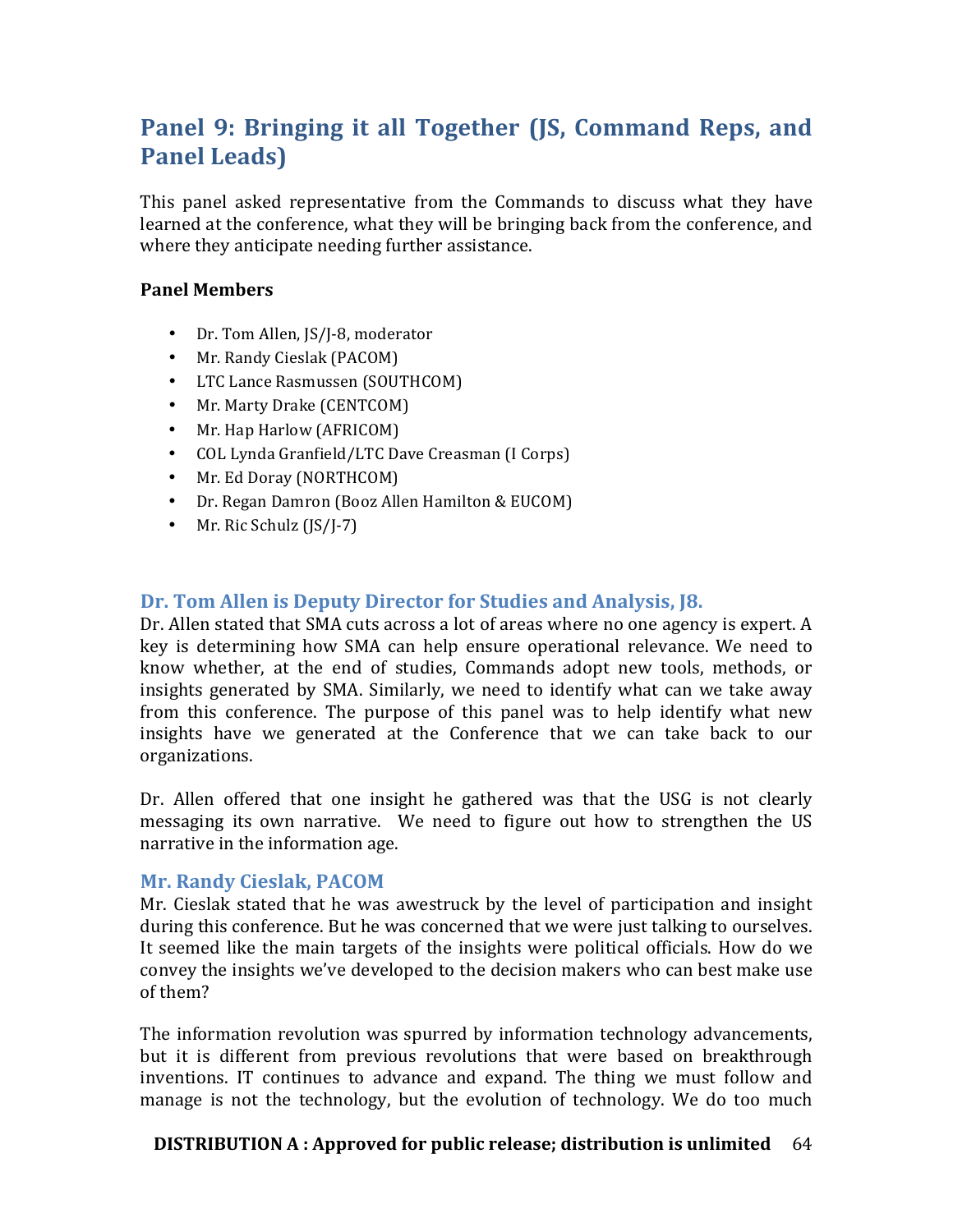management and control for what we think is our own good: to save money or protect ourselves. It is a big task to protect the nation, so why does the government not have modern technology? Why do we only have access to 1990s technology? The reason why is because we have to control information and secrets and we cannot trust the technology to protect information well enough. Once we crack that code, we can move on. We overclassify information, we do not take enough risk, and we do not have enough technical knowledge to take risks. There is a movement to do that, but it needs to move faster. PACOM is trying to adapt as fast as it can.

With regard to influence, Mr. Cieslak was struck by a comment from Dr. Casebeer about sacred values and level of trust. The root of differences is misunderstanding. We need to get to the common set of sacred values. We need to more efficiently take advantage of the information revolution.

#### **LTC Lance Rasmussen, SOUTHCOM**

LTC Rasmussen agreed that he should have brought his IO team to this conference. Their participation would have been value added.

LTC Rasmussen was very encouraged by the conversation during the conference. He hopes that whatever the output of this conference is, it would include an actionable document. It should go to people who make decisions, change policy, and create guidance. 

He said his main takeaway was to look at problem sets today using a variety of perspectives in comparison to how we compartmentalized before. He was excited to see various disciplines come together to discuss these problems.

#### **Mr. Marty Drake, CENTCOM**

Mr. Drake stated that he should have sent CENTCOM's IO team to this conference. CENTCOM has not done a great job of articulating the challenges it faces with regard to information operations and, therefore, has generated misconceptions about its challenge space. Cyber is simply a medium in which information exists. For the purposes of our discussion, we agreed that we are going to have equal access to that space. We probably do not realize it, but, in this room, we are a microcosm of what we are trying to discuss. There are many disciplines here. But despite our differences, we are all playing by the same rules and were willing to cross boundaries to do so.

Mr. Drake stated that he believes we have the capabilities, mission, and resources to act. The problem we are trying to resolve does not exist in the real world. We divide information into operational and intelligence. Our adversary does not. We have rules; the adversary does not, and they use our rules against us. We have boundaries; our adversary does not. We have to be everywhere, ready to respond with verifiable truth. The adversary controls the pace, timing, and content of this information conflict. They are able to be instantaneous where we are ubiquitous.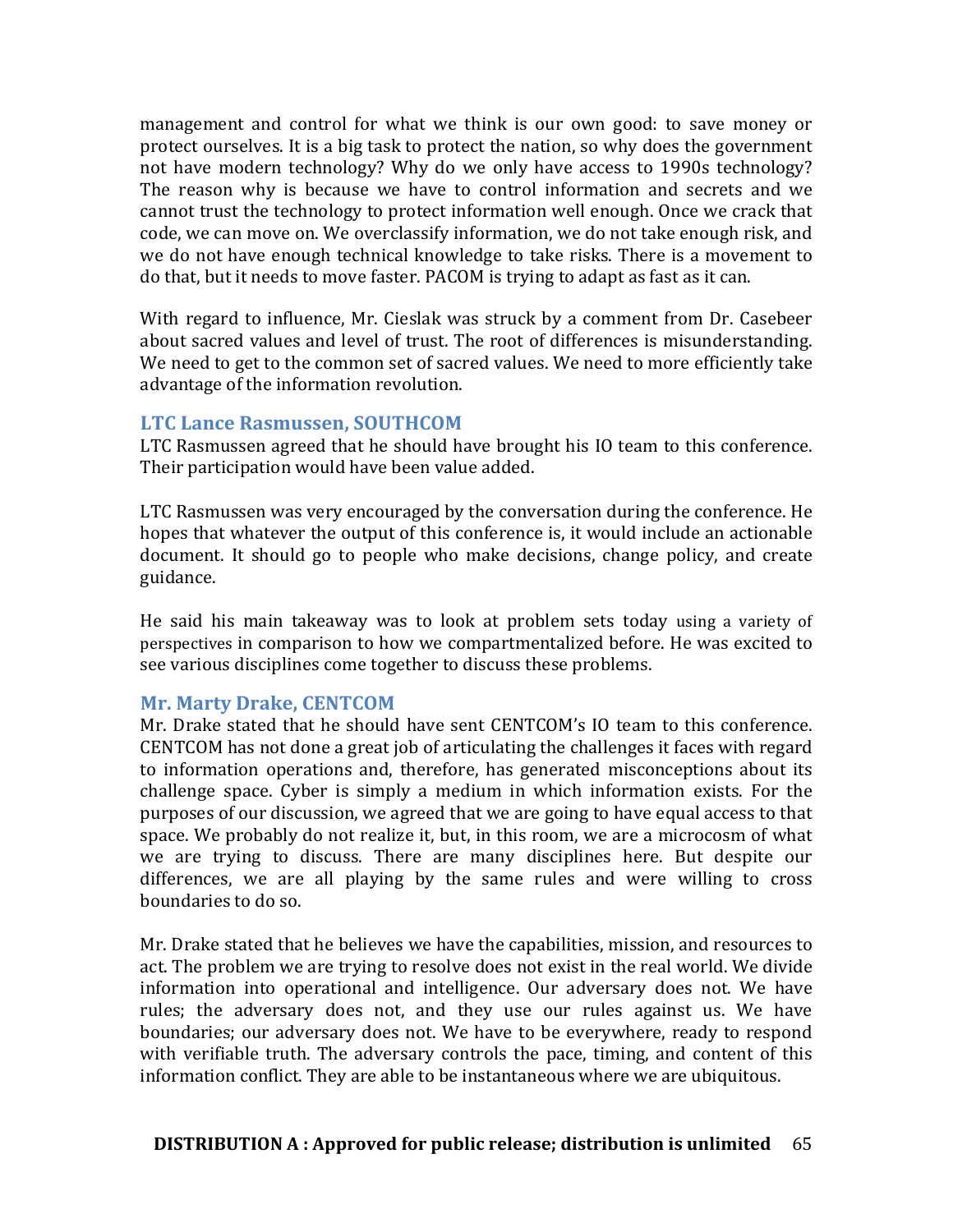We came here with rules. How would your participation differ, how would the outcome be altered, or how would the value change if there were no rules? Welcome to the CENTCOM IO team's world. That is what they deal with.

Panel 8 talked about the timing of a message. The way we approached the IED problem was to get between the device and the initiating device. Can we do that with other forms of messaging—intercept and act on the message before it has been received?

This has been an amazing group of people gathered together to solve a problem. The audience brought a multidimensional and widely varied background to bear. The audience members are talented and dedicated. This mirrors what we as a nation must bring to bear to tackle these tough problems.

## **Mr. Hap Harlow, AFRICOM**

Mr. Harlow stated that conference attendees heard yesterday that there is no good, old-fashioned war left. However, there are still some in Africa. The continent continues to suffer under internal and border conflicts, and increasing numbers of coups. While we think we understand the causes of conflict in Africa, the roots actually go much further back that we are prepared to acknowledge—often back to colonialization.

Too frequently, USG Africa policy is driven by political whims or emerging crises. This adversely affects the long-term US military strategy degrading our ability to achieve measurable progress in Africa. ADM Rogers' comment was relevant; our ability to generate US political will and willingness to address hard problems in Africa is difficult. At the same time, the US population is becoming more polarized, frustrated, and angry—greatly detracting from a focused approach. We have to work on our messages within our own borders.

Mr. Harlow suggested that the next time a conference like this is convened, he would like to bring some African partners to participate. We could benefit from outside voices.

# **LTC David Creasman, I Corp**

LTC Creasman agreed that he should have brought his IO team to this conference. Their participation would have been value added.

He suggested that it would have been useful to have a third day of the conference with an operational focus on how to do IO from the operational commands. It would be interesting to hear how the COCOMs each conduct information operations.

This conference is a starting point from which we need to synthesize the problem facing us. It is important that the various organizations struggling with big data and messaging come together to propose solutions, which need to be presented to senior officials so that policies can change.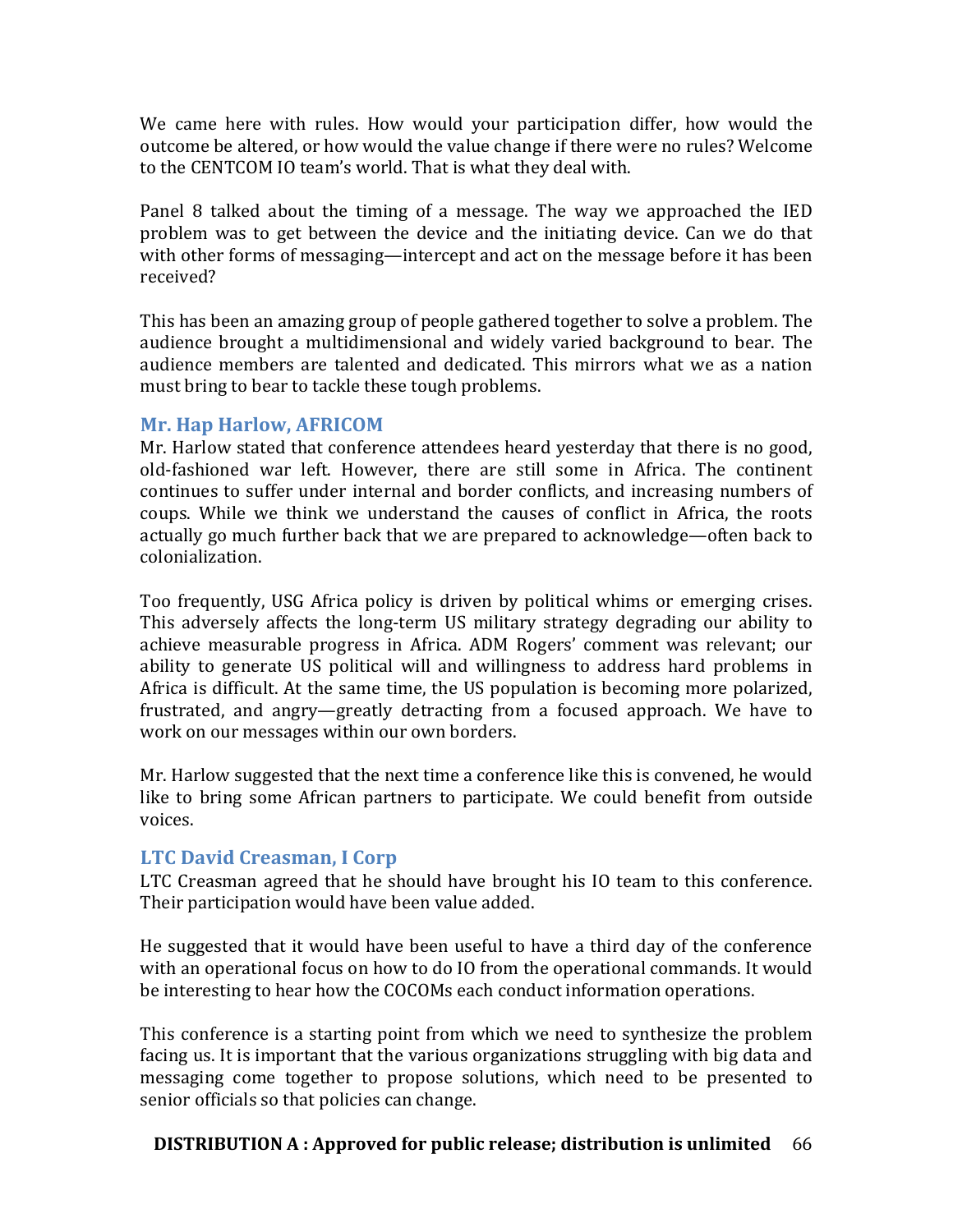Information management will remain key to all of us. How do we gain access to information when there are interagency firewalls? How does information help us understand the people we deal with? We need to use the new technology that is out there. How do we leverage that through data? How do we counter messaging against us?

## **Mr. Edmund Doray, NORTHCOM/NORAD**

Mr. Doray stated that there is tremendous value to COCOMs from this conference. Although this is the  $8<sup>th</sup>$  year of the conference, in reality, there has been a tremendous amount of work done to leverage this capability. NORAD's Santa Tracker is one way NORAD remains relevant to many people in the US and across the world.

To illustrate the difficulty of the problem facing the defense community, imagine that every three hours, thirty percent of conference attendees had to leave and were replaced by new attendees. This is the challenge COCOMs have.

NORTHCOM is monitoring social media to the extent it can to clarify messages and to put message out. We pushed out information during Sandy about utility trucks from California being shipped to New Jersey to help respond.

When we look OCONUS towards Mexico, we still have challenges with regard to resources, policy, and authorities. Some believe we can look at monitoring what is happening using an e-campaign. But then we would have to create a metric to evaluate its usefulness, which might have to rely on paper surveys.

One opportunity this conference presents is taking a step towards creating a roadmap from a capabilities standpoint. We need to put something together so the four stars can take an advocacy role to ensure the initiatives are funded and transitioned. We have a transition pipeline for operators so we can capitalize on capabilities as they come to bear. He believed that NGA is the only agency that has established a legal finding on the use of social media. He was encouraged to hear than EUCOM wants to go down that path. That will help other COCOMs as well.

With regard to interagency and sharing, we need to create a common environment so we can leverage data collection that will allow us to share and reintroduce findings back into the community that that we can be more effective in execution of missions. We are still leaving data on the floor for others to analyze.

#### Dr. Regan Damron, Booz Allen Hamilton & EUCOM

Dr. Damron stated that he is contract personnel and cannot speak directly for EUCOM. He emphasized that overclassification and compartmentalization erect artificial barriers between operations and intelligence. He structured his presentation by taking themes he gleaned from the conference, pairing each with a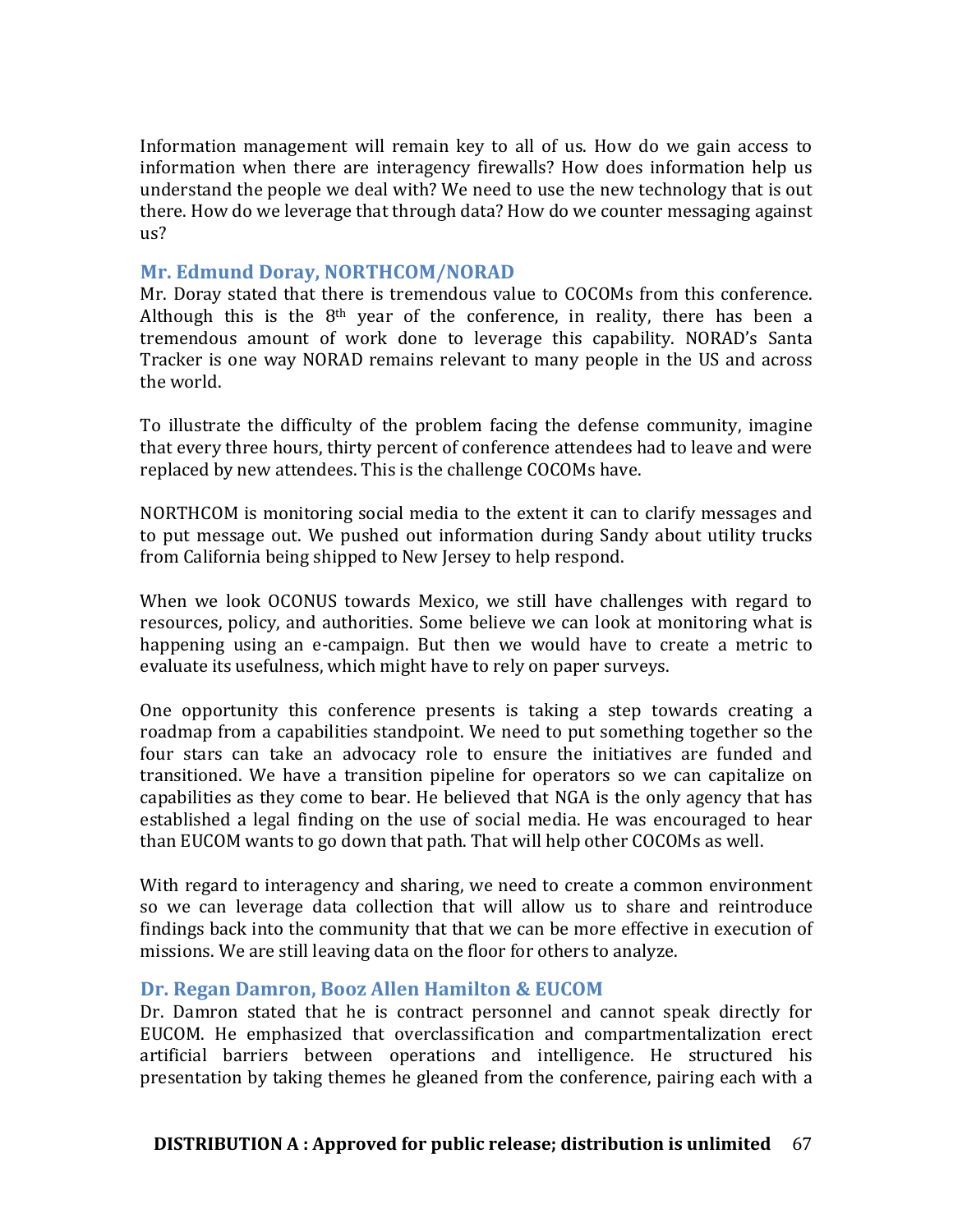"radical thought," and then briefly discussing some ideas about how to implement those thoughts.

*Theme:* The USG must be more introspective and self-questioning. *Radical thought:* Commission a U.S. "master narratives" study. *Implementation:* Use this to better understand how different population segments within the U.S. are portraying themselves (ourselves, collectively) to the world, how these messages may interact with (help or hinder) the messages we (the military) want to send, and how all of this impacts perceptions of us and our messaging abroad.

*Theme:* Unclassified information holds much value. *Radical thought:* Explicitly invert the traditional intelligence information flow (from classified to unclassified (topdown) to unclassified to classified (bottom-up). Traditional intelligence typically begins with classified information and fuses unclassified information with it in a complementary fashion; such "all-source analysis" is certainly a good start, but it leads to  $(1)$  labor-intensive review of products to redact for releasability and  $(2)$ releasable products that are often unnecessarily stripped of information that could have been available via open sources. Exhausting the potential of open-source info first would lead to efficiencies and make products more shareable more quickly. *Implementation:* Segregated open-source research cells with one-way flow of information into the IC could be set up. They would be aware of U.S. strategic goals and priorities, but not intelligence requirements.

*Theme:* Phase 0 is not everything, but it is not far from it. *Radical thought:* We must be more proactive, less reactive—but how? *Implementation:* Make the aforementioned "open source research cells" forward thinking as well as strategic and locate them at the COCOMs. Make them leverage the full power of unclassified information by working closely with their local partners and allies to understand emerging trends. Situate them as conduits between the partners and allies and a "mother ship" organization in the DC area, with information flowing both ways. This would be a true sensing organization.

*Theme:* We tend to focus on figuring out new ways to generate knowledge from new sources using new techniques. *Radical thought:* We also need to innovate in the realm of knowledge dissemination (this is not really that radical, but roll with me here...). *Implementation:* Position the aforementioned open source research cells above and across the J-codes at their respective COCOMs so they can better perform their role as information conduits and theater-strategic contextualizers.

*Theme:* Interagency coordination is imperative, but nobody seems to know how to do it well. Often, COCOMs have conferences around themes. These cultivate institutional knowledge and personal relationships, but because there is much turnover in personnel, most of this is lost. *Radical thought:* We need a way to know what every arm of the U.S. government  $(USG)$  is doing in order to facilitate synchronization that is less personality- or relationship-dependent, thus institutionalizing this knowledge. *Implementation:* Construct a central clearing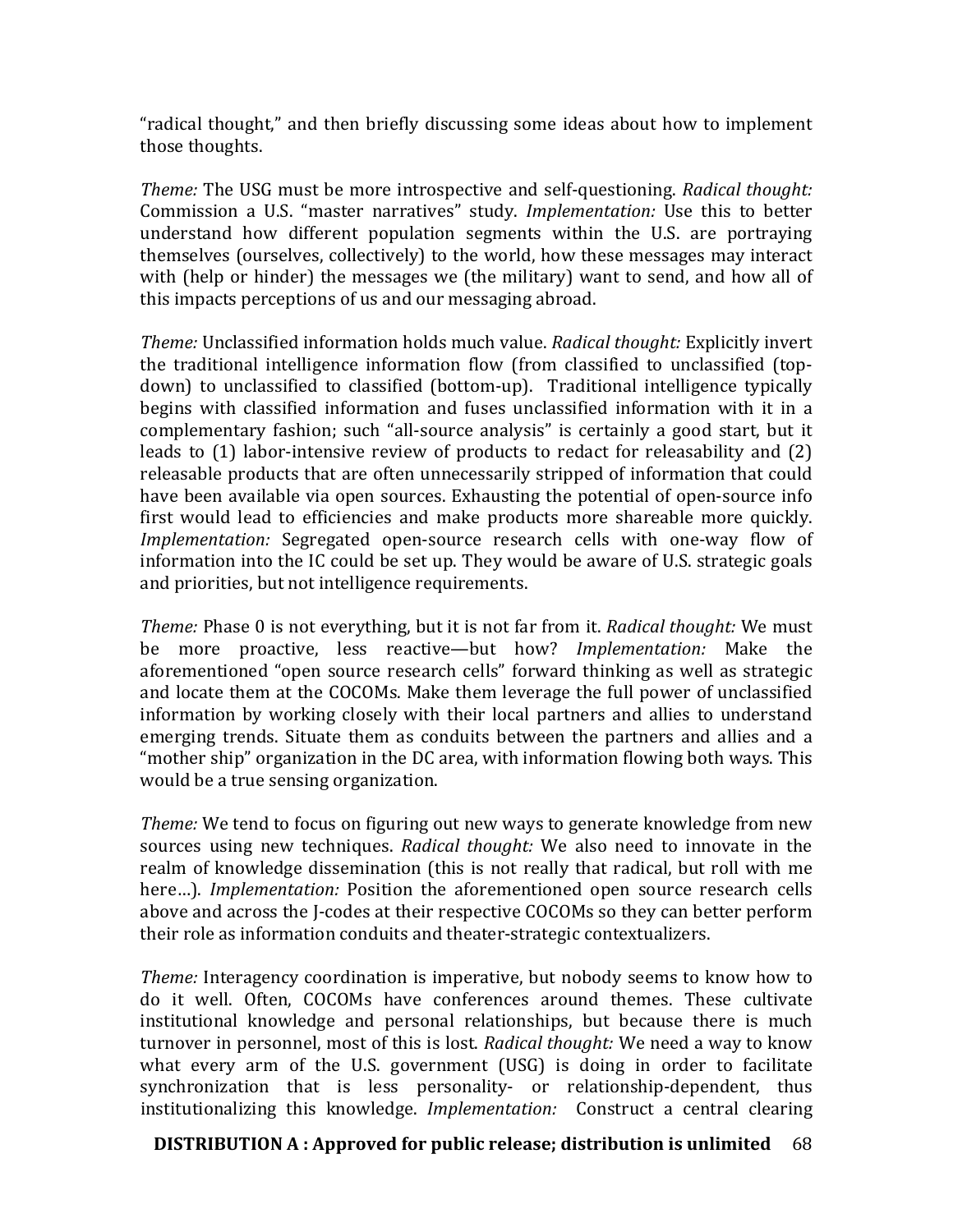house on data at the subnational level showing what the USG is doing and where. We do not have this at an interagency level. It would aid us in identifying gaps and seams. It would enhance cooperation and synchronization. It would allow us to tie activities directly to national policy guidance and increase accountability.

### **Discussion**

*During* the conference, we talked about big data and narratives. There is a connection *there from data to actionable knowledge, and narrative captures that. One way to think about warfare is a conversation. It is our messaging versus their messaging.* 

Mr. Cieslak agreed that big data and cyber are trendy ways of talking about things. Big data is a resource. We have a ton of data, but what does it matter? He agreed that we collect big data, make sense of it, but what is our objective? How do we use this resource to get us to a useful end point? Influence, understanding, and effectiveness are all possible if we know how to render data into action. You can make a message with a little data, but big data can increase the accuracy across social, cultural, and other aspects.

Mr. Doray stated that following a tornado in the Midwest, NGA used open source big data to do a damage assessment within 12 hours, before we had overhead imagery available. This is a new capability. We need to figure out what we can do with it.

*Regarding sensemaking at an organizational level, how do we get from big data to narrative?* For example, say you have a big government initiative and are asked how *effective it has been?* How do you assess whether it has been an effective program when there is not a linear input-output relationship? This is analogous to *communications.* This is a problem where we can apply an analytic approach, but *perhaps narrative came about as a topic because deriving narratives is one way to make sense of an effort or initiative. Maybe as a community, we should think about* ways to operationalize that.

Dr. Allen responded that big data captures inputs and translates them to narratives as a simple output to make understanding easier.

Dr. Damron added that the USG needs to anticipate how to measure effectiveness when it is creating planning actions and programs (DoD does this better than most others, but even it still struggles). We need to think about efforts in a more deliberate, planned, and prescient way. Doing so would yield better evaluation results.

Mr. Schulz asked, how do we create operation advantage to a novice commander? What needs to be known, when? How does information need to be expressed so a commander can turn information in action? Nothing he has heard during the conference could shape that kind of thinking. This needs to be done as soon as a commander decides what action he has to take. His staff has to form these questions.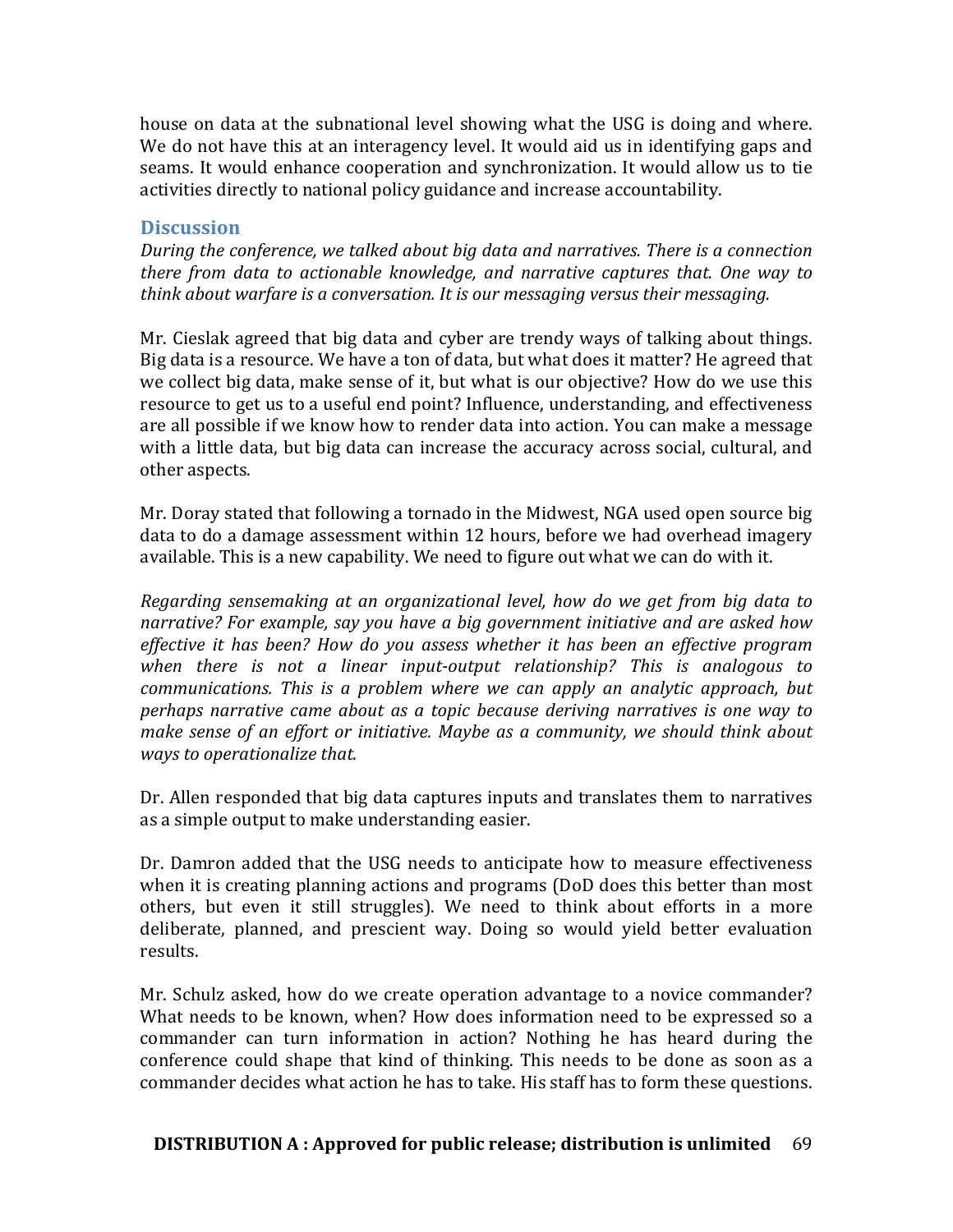Mr. Drake stated that if you collect data without knowing what you want to do with it, you can collect the wrong data. You have to define the operational parameters and create a dendritic of questions you think you can answer. Use that to go and look for certain kinds of data.

*This* is a complex area. We need to look hard at various pieces of the information *struggle.* The point needs to be pursuit of competitive advantage. We have limitations, *constraints, and restraints that in some aspects put us at a disadvantage to counter* enemy propaganda and *influence foreign segments.* Anywhere we fight from continual and unchangeable disadvantage is a fool's game. We need to look for aspects of where we can get ahead and win and not continue behind the barriers of uncertainty and legal boundaries.

*Second, as someone from the J2 and intelligence communities, it is not always clear how to tap into the SMA community more formally. The SMA community brings* something to the table that the *intelligence community desperately needs.* What can SMA bring to bear on the information problem and what is SMA's willingness to participate in future efforts? The *JIOWIC J9* has been tasked to provide a framework *for the information operations community. We can share that.* 

Dr. Allen responded that Dr. Cabayan always makes sure there is representation from the I2 on all efforts; representatives need to get the word out to the wider community they represent.

### Are there gaps in big data?

Mr. Cieslak stated that PACOM's number one priority is to create a multi-partner technology environment. We want to share information. The trouble is that we have to create separate networks with our partners to protect classified information. We do not have enough men to build the right network. It is ridiculous to create completely new networks with their own infrastructure for every different situation with its own combination of partners, such as for the Ebola and ISIL efforts. One network infrastructure should be responsive enough to handle any situation we are confronted with. The technology exists to solve the problem and we are working on it, but input from the broader community on how to resolve this is welcome.

## **Conclusion**

COL Eassa stated that the participants in this room represent the cutting edge of knowledge and debate at the nexus of information technology and operations. He said the challenge remains, how can we help commanders, their staffs and in particular, those on the information operations staff, solve emerging challenges under pressure, in a crisis, and without the benefit of the experience and talent in this room? As they take action, how are other competing narratives changing? How does the information environment evolve over time as the adversary's tactics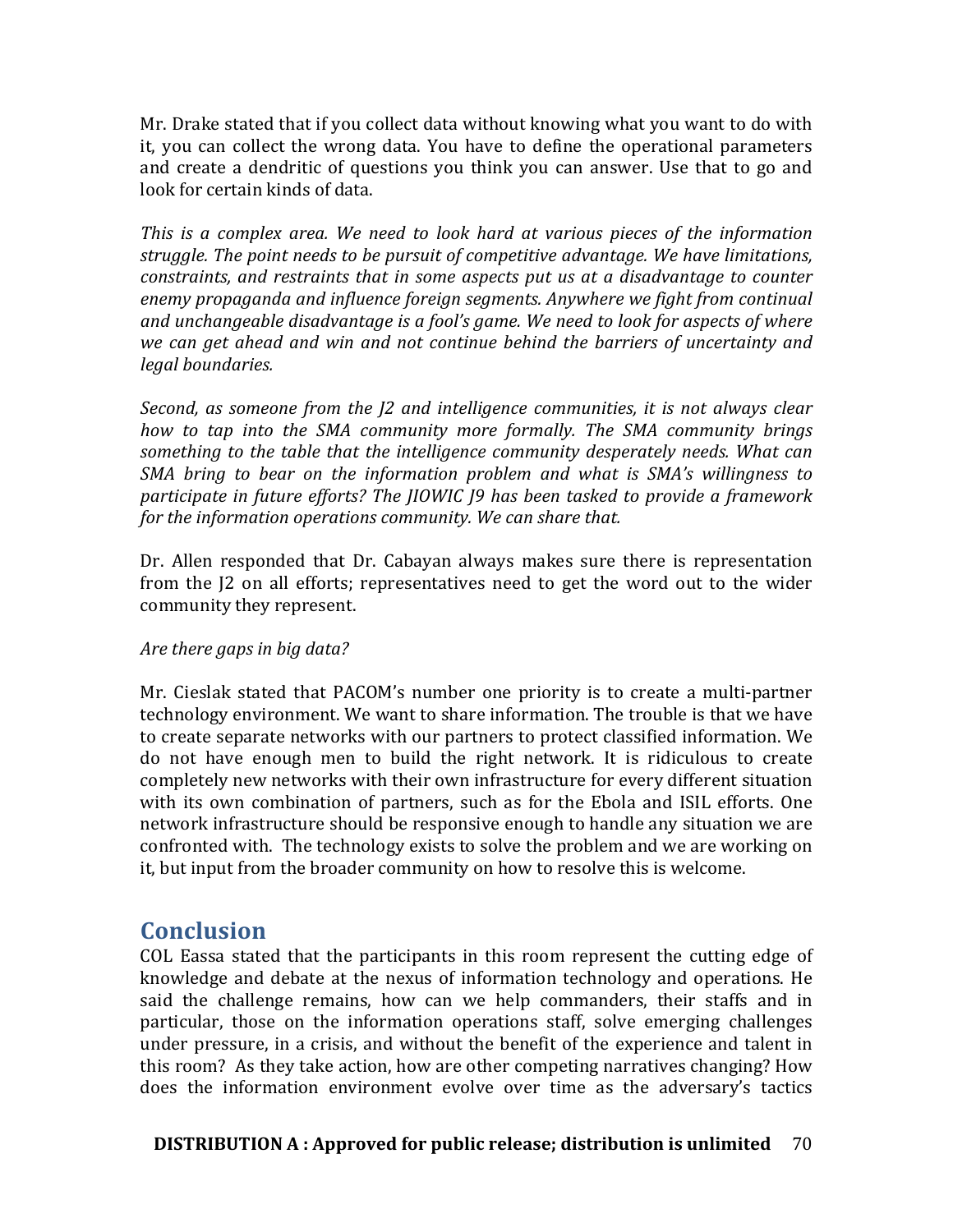change and we engage in information activities? How do we message to different demographics? How do we do it in near real time? Those are my takeaways.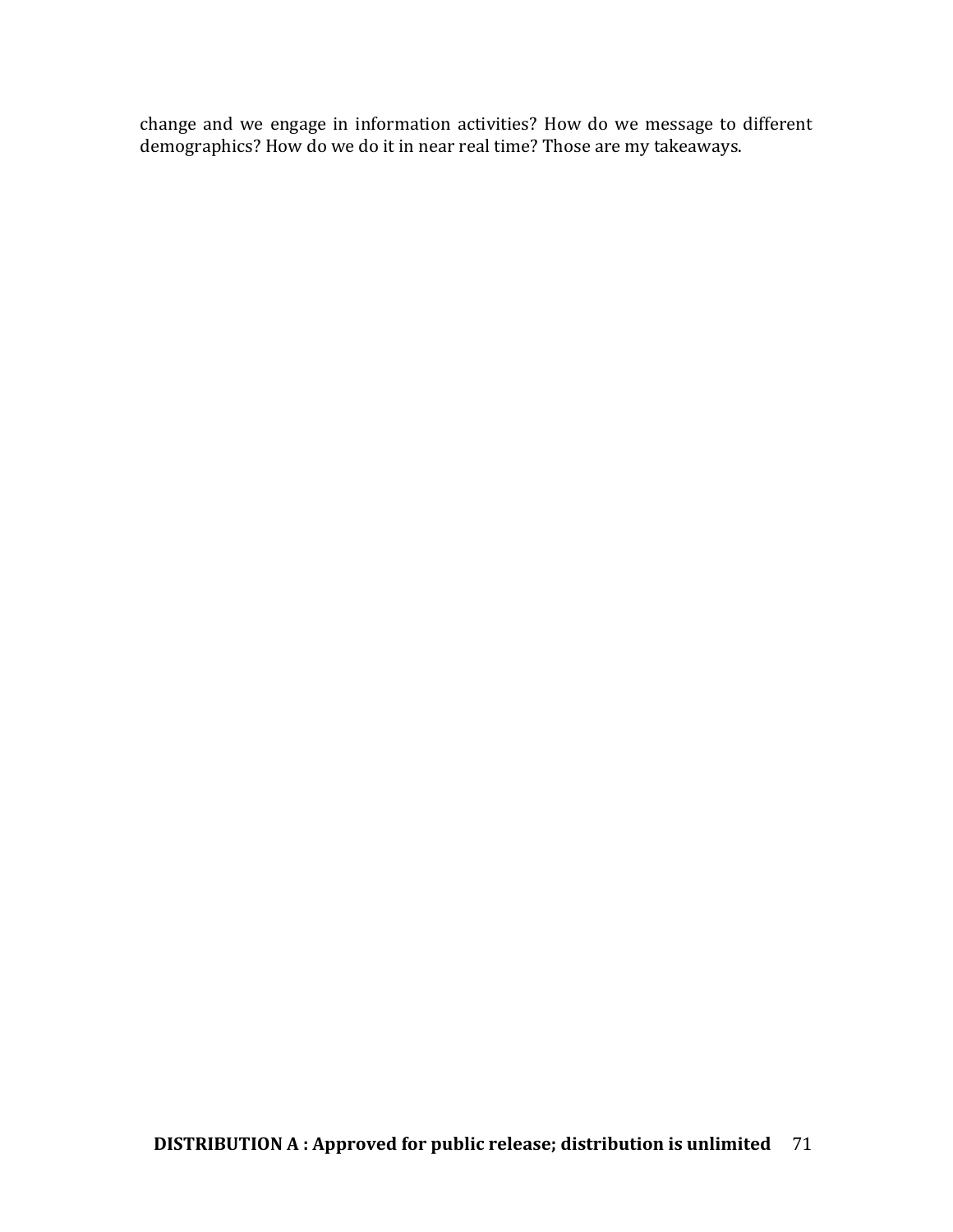# **Appendix A: Agenda**

| Day One<br>Tuesday, 28 October 2014 |                                                                                                                                                                                                                                |  |  |  |
|-------------------------------------|--------------------------------------------------------------------------------------------------------------------------------------------------------------------------------------------------------------------------------|--|--|--|
| $0730 - 0800$                       | Registration                                                                                                                                                                                                                   |  |  |  |
| $0800 - 0810$                       | <b>Introduction: CAPT Todd Veazie (NCTC)</b>                                                                                                                                                                                   |  |  |  |
| $0810 - 0840$                       | <b>Opening Session:</b><br>Brig Gen David Béen (JS/J39), Mr. Ben Riley (PD DASD (EC&P))                                                                                                                                        |  |  |  |
| 0840 - 0925                         | Key Note Speaker: LTG Edward Cardon (U.S. Army Cyber Command)                                                                                                                                                                  |  |  |  |
| $0925 - 0945$                       | <b>Break</b>                                                                                                                                                                                                                   |  |  |  |
| <b>PANEL DISCUSSIONS</b>            |                                                                                                                                                                                                                                |  |  |  |
| 0945 - 1045                         | <b>Panel One</b><br>Complexity, Interdependence, & Emergence in an Interconnected Information Age<br>Moderator: CAPT Todd Veazie, (NCTC)                                                                                       |  |  |  |
| 1045 - 1145                         | <b>Panel Two</b><br>Setting the Stage: The Information Age, Networks, and National Security<br>Moderator: Dr. Dana Eyre (SoSA)<br>Invited Panel Speaker: Mr. Josh Kerbel (DIA) "Information Age, Simulations, and forecasting" |  |  |  |
| 1145 - 1245                         | Lunch                                                                                                                                                                                                                          |  |  |  |
| 1245 - 1345                         | <b>Panel Three</b><br>Geopolitics and National Security in the context of the Information Age<br>Moderator: Mr. Dan Flynn (DNI/NIC)                                                                                            |  |  |  |
| 1345 - 1500                         | <b>Panel Four</b><br><b>Operational Perspectives: Opportunities and Challenges (Joint Staff and the Commands)</b><br>Moderator: Brig Gen David Béen (JS/J39)                                                                   |  |  |  |
| 1500 - 1520                         | <b>Break</b>                                                                                                                                                                                                                   |  |  |  |
| 1520 - 1640                         | <b>Panel Five</b><br>The Intersections of Big Data, Neuroscience and National Security: Technical Issues, Derivative<br>Concerns<br>Moderator: Dr. James Giordano (Georgetown University Medical Center)                       |  |  |  |
| $1640 - 1650$                       | Day One Wrap Up                                                                                                                                                                                                                |  |  |  |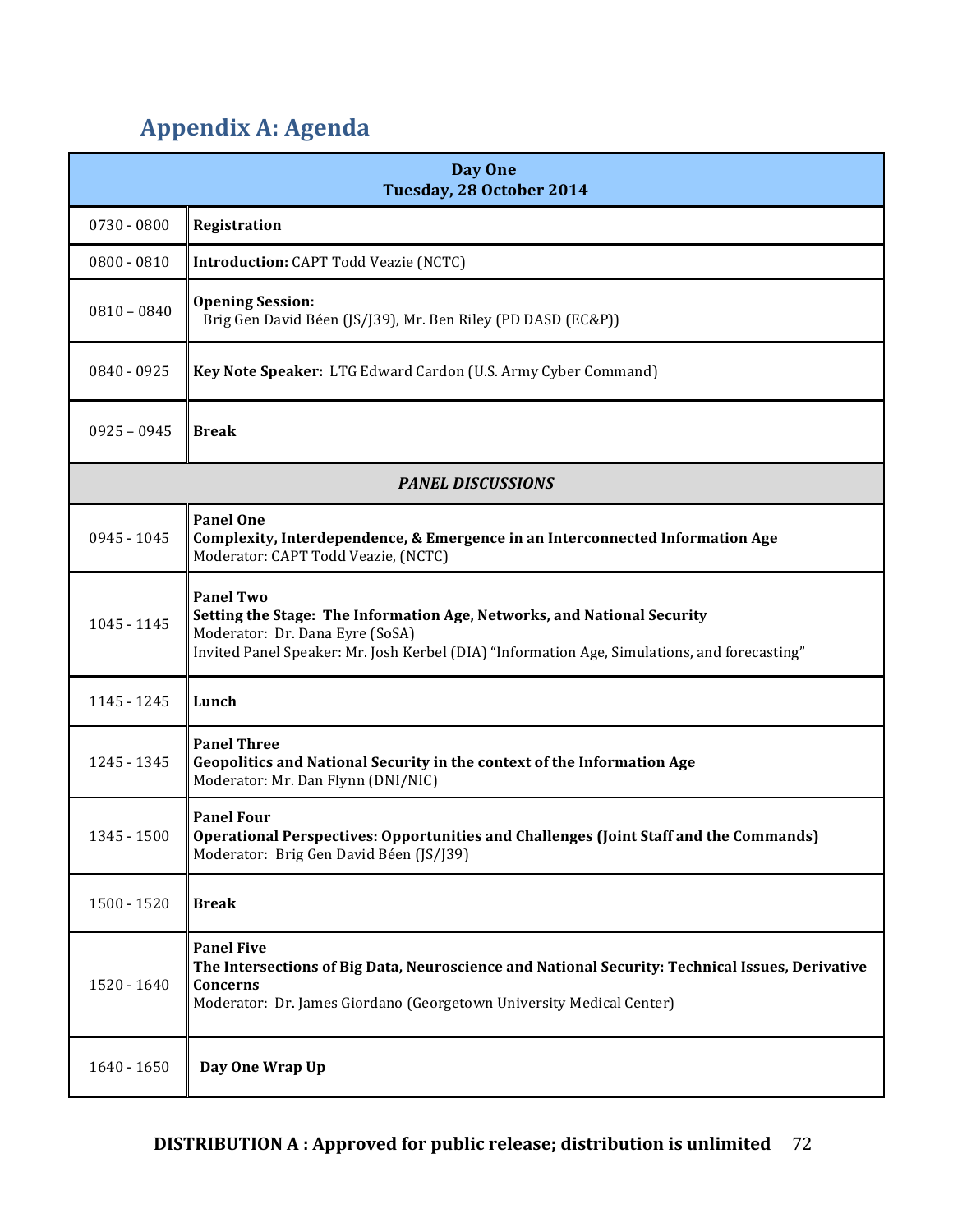| ۰, | ×<br>۰. |
|----|---------|
|    |         |

| <b>Day Two</b><br><b>Wednesday, 29 October 2014</b> |                                                                                                                                                                                                                                         |  |  |
|-----------------------------------------------------|-----------------------------------------------------------------------------------------------------------------------------------------------------------------------------------------------------------------------------------------|--|--|
| $0730 - 0750$                                       | Registration                                                                                                                                                                                                                            |  |  |
| $0750 - 0800$                                       | <b>Introduction:</b> COL Chuck Eassa (JS, J39)                                                                                                                                                                                          |  |  |
| $0800 - 0830$                                       | Key Note Speaker: ADM Michael Rogers (Commander, U.S. Cyber Command and Director, National<br>Security Agency/Chief, Central Security Service)                                                                                          |  |  |
| <b>PANEL DISCUSSIONS</b>                            |                                                                                                                                                                                                                                         |  |  |
| $0840 - 1000$                                       | <b>Panel Six</b><br>Understanding Social Systems in Phase 0: Human Geography, Big Data v. Micro Information, and the<br><b>RSI Paradigm</b><br>Moderator: Dr. Chuck Ehlschlaeger (USACE/ERDC)                                           |  |  |
| $1000 - 1120$                                       | <b>Panel Seven</b><br>Implications of the Speed & Global Reach of Information on DoD Missions II: Effective Deterrence<br>and Influence Strategies<br>Moderators: Mr. Hunter Hustus (Air Force) and Dr. Allison Astorino-Courtois (NSI) |  |  |
| 1120 - 1300                                         | Lunch                                                                                                                                                                                                                                   |  |  |
| 1300 - 1400                                         | <b>Panel Eight</b><br>What's in store for The Pacific Region: US/China relations and the 'Information Revolution'?<br>Moderator: Mr. Randy Cieslak (PACOM, J6)<br>Invited Panel Speaker: Brig Gen Tim Fay (USAF AF-A3-5)                |  |  |
| 1400 - 1530                                         | <b>Panel Nine</b><br><b>Bringing it all Together</b><br>Moderator: Dr. Tom Allen (JS, J8)                                                                                                                                               |  |  |
|                                                     | 1530 - 1550   Day Two Wrap Up                                                                                                                                                                                                           |  |  |
| 1550 - 1600                                         | Conference Summary & Closing Remarks, Dr. Hriar Cabayan (JS/J39)                                                                                                                                                                        |  |  |
| 1700                                                | <b>Clear The Building</b>                                                                                                                                                                                                               |  |  |